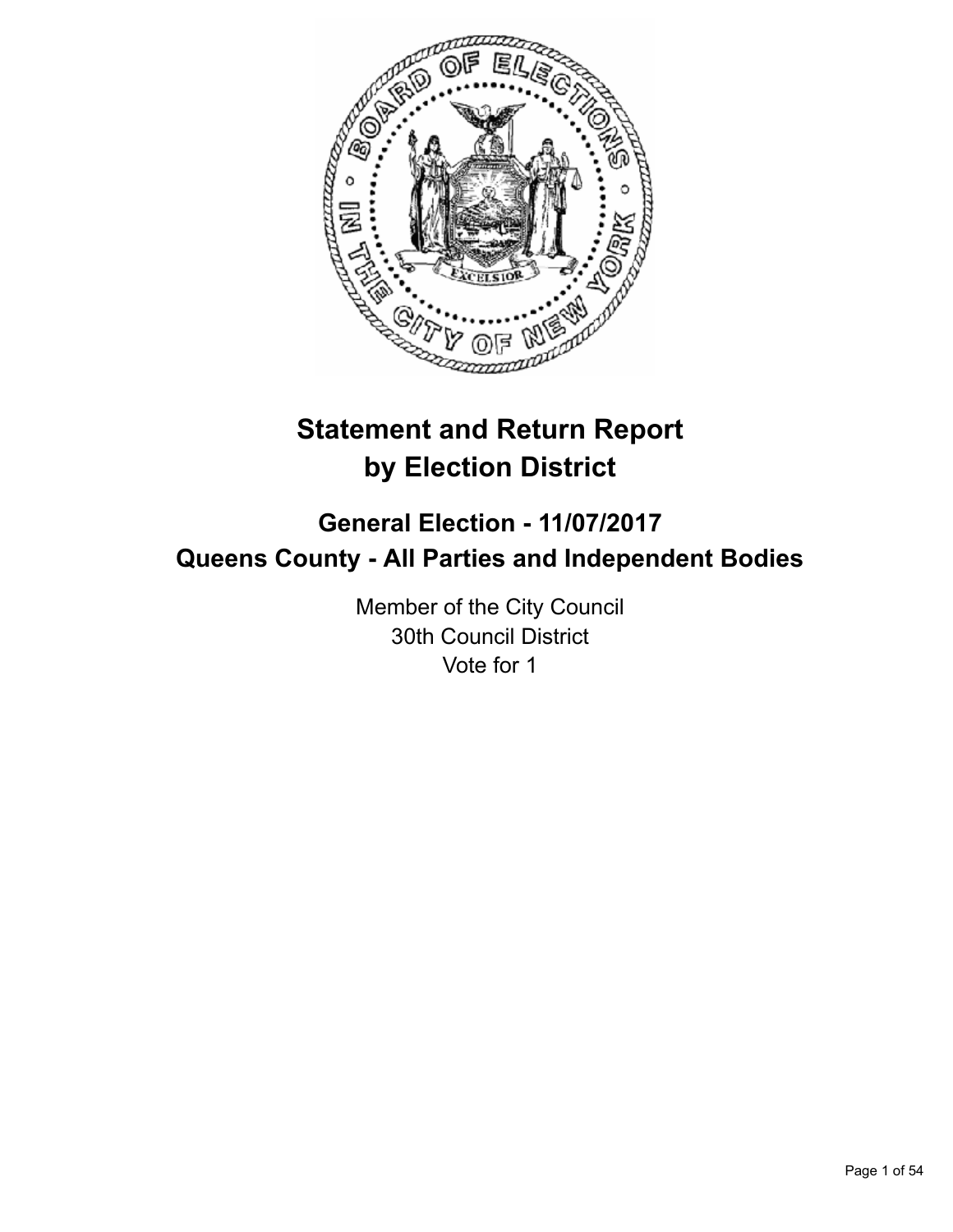

| <b>PUBLIC COUNTER</b>                                    | 299            |
|----------------------------------------------------------|----------------|
| <b>MANUALLY COUNTED EMERGENCY</b>                        | 0              |
| <b>ABSENTEE / MILITARY</b>                               | 6              |
| <b>AFFIDAVIT</b>                                         | $\overline{2}$ |
| <b>Total Ballots</b>                                     | 307            |
| Less - Inapplicable Federal/Special Presidential Ballots | 0              |
| <b>Total Applicable Ballots</b>                          | 307            |
| ELIZABETH S. CROWLEY (DEMOCRATIC)                        | 158            |
| ROBERT F. HOLDEN (REPUBLICAN)                            | 76             |
| ROBERT F. HOLDEN (CONSERVATIVE)                          | 29             |
| ELIZABETH S. CROWLEY (WORKING FAMILIES)                  | 25             |
| ELIZABETH S. CROWLEY (WOMEN'S EQUALITY)                  | 5              |
| ROBERT F. HOLDEN (REFORM)                                | 3              |
| ROBERT F. HOLDEN (DUMP DE BLASIO)                        | 4              |
| <b>Total Votes</b>                                       | 300            |
| Unrecorded                                               | 7              |

| <b>PUBLIC COUNTER</b>                                    | 190            |
|----------------------------------------------------------|----------------|
| <b>MANUALLY COUNTED EMERGENCY</b>                        | 0              |
| ABSENTEE / MILITARY                                      | 7              |
| <b>AFFIDAVIT</b>                                         | 5              |
| <b>Total Ballots</b>                                     | 202            |
| Less - Inapplicable Federal/Special Presidential Ballots | 0              |
| <b>Total Applicable Ballots</b>                          | 202            |
| ELIZABETH S. CROWLEY (DEMOCRATIC)                        | 113            |
| ROBERT F. HOLDEN (REPUBLICAN)                            | 54             |
| ROBERT F. HOLDEN (CONSERVATIVE)                          | 6              |
| ELIZABETH S. CROWLEY (WORKING FAMILIES)                  | 22             |
| ELIZABETH S. CROWLEY (WOMEN'S EQUALITY)                  | 0              |
| ROBERT F. HOLDEN (REFORM)                                | 1              |
| ROBERT F. HOLDEN (DUMP DE BLASIO)                        | $\overline{2}$ |
| DONALD TRUMP (WRITE-IN)                                  | 1              |
| <b>Total Votes</b>                                       | 199            |
| Unrecorded                                               | 3              |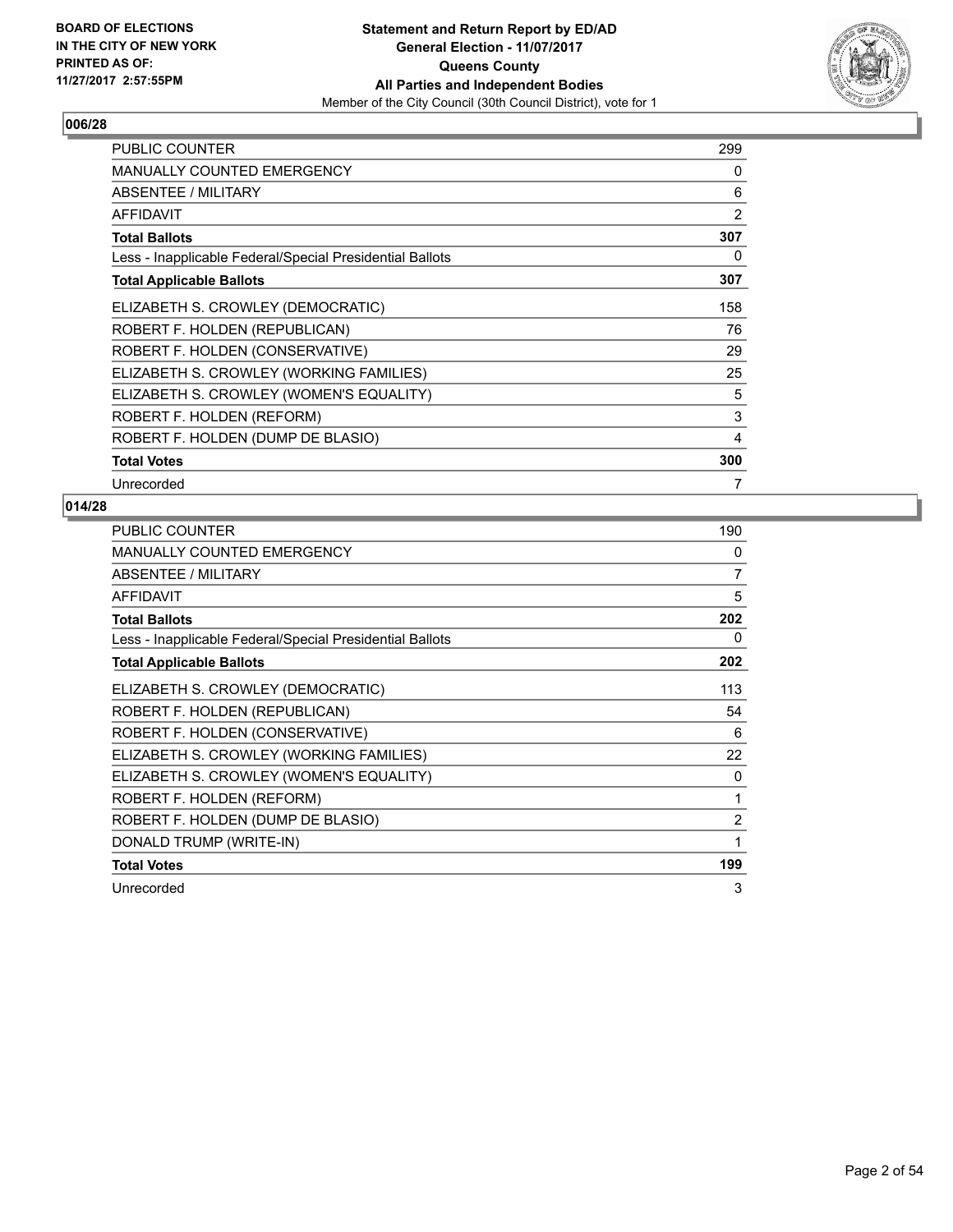

| <b>PUBLIC COUNTER</b>                                    | 334 |
|----------------------------------------------------------|-----|
| <b>MANUALLY COUNTED EMERGENCY</b>                        | 0   |
| ABSENTEE / MILITARY                                      | 13  |
| <b>AFFIDAVIT</b>                                         | 2   |
| <b>Total Ballots</b>                                     | 349 |
| Less - Inapplicable Federal/Special Presidential Ballots | 0   |
| <b>Total Applicable Ballots</b>                          | 349 |
| ELIZABETH S. CROWLEY (DEMOCRATIC)                        | 173 |
| ROBERT F. HOLDEN (REPUBLICAN)                            | 132 |
| ROBERT F. HOLDEN (CONSERVATIVE)                          | 21  |
| ELIZABETH S. CROWLEY (WORKING FAMILIES)                  | 8   |
| ELIZABETH S. CROWLEY (WOMEN'S EQUALITY)                  | 6   |
| ROBERT F. HOLDEN (REFORM)                                | 1   |
| ROBERT F. HOLDEN (DUMP DE BLASIO)                        | 1   |
| <b>Total Votes</b>                                       | 342 |
| Unrecorded                                               | 7   |

| <b>PUBLIC COUNTER</b>                                    | 417            |
|----------------------------------------------------------|----------------|
| <b>MANUALLY COUNTED EMERGENCY</b>                        | 0              |
| ABSENTEE / MILITARY                                      | 5              |
| <b>AFFIDAVIT</b>                                         | $\overline{2}$ |
| <b>Total Ballots</b>                                     | 424            |
| Less - Inapplicable Federal/Special Presidential Ballots | 0              |
| <b>Total Applicable Ballots</b>                          | 424            |
| ELIZABETH S. CROWLEY (DEMOCRATIC)                        | 165            |
| ROBERT F. HOLDEN (REPUBLICAN)                            | 193            |
| ROBERT F. HOLDEN (CONSERVATIVE)                          | 39             |
| ELIZABETH S. CROWLEY (WORKING FAMILIES)                  | 11             |
| ELIZABETH S. CROWLEY (WOMEN'S EQUALITY)                  | 1              |
| ROBERT F. HOLDEN (REFORM)                                | 4              |
| ROBERT F. HOLDEN (DUMP DE BLASIO)                        | 0              |
| JOHN FERRETTE (WRITE-IN)                                 | 1              |
| <b>Total Votes</b>                                       | 414            |
| Unrecorded                                               | 10             |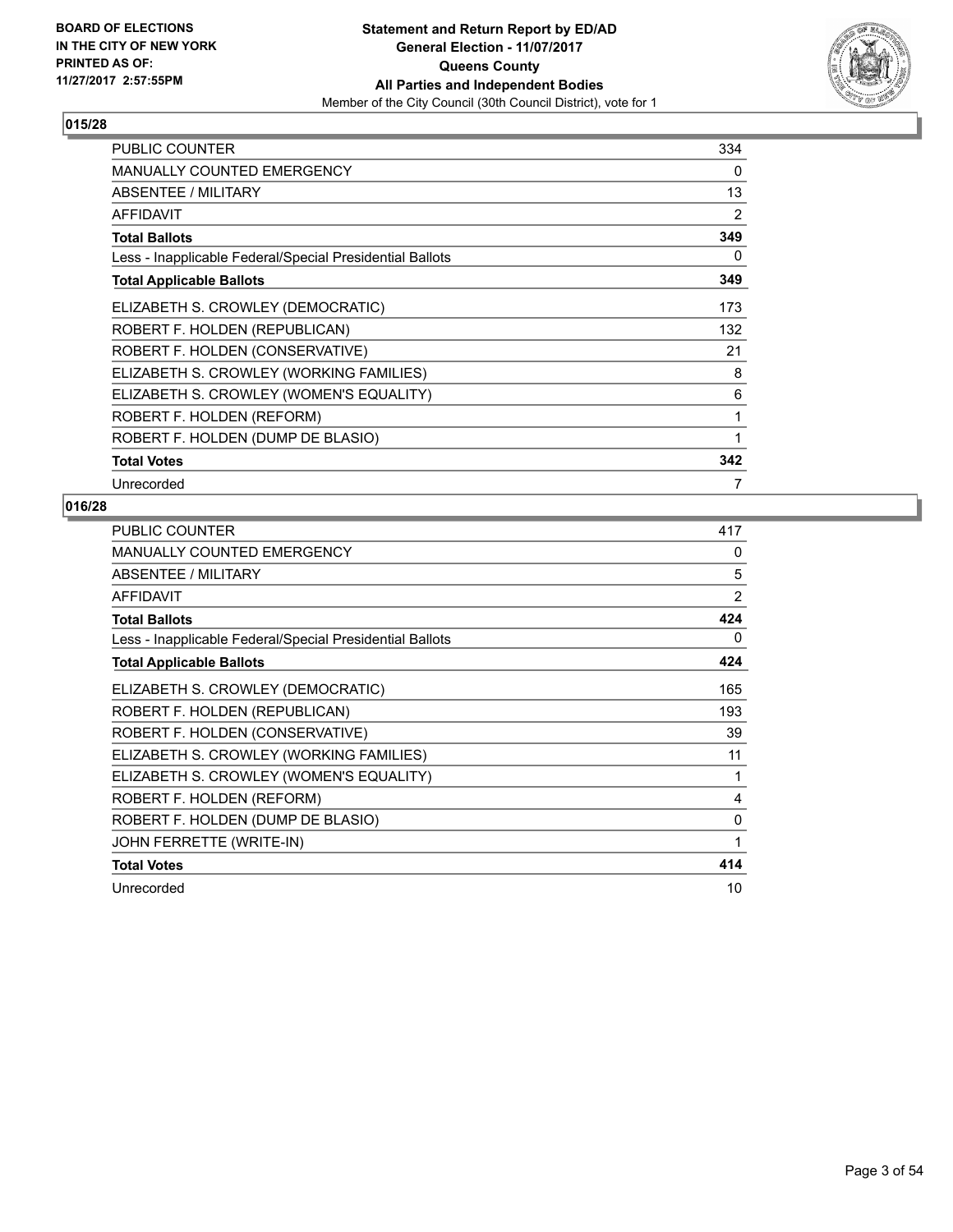

| <b>PUBLIC COUNTER</b>                                    | 332 |
|----------------------------------------------------------|-----|
| <b>MANUALLY COUNTED EMERGENCY</b>                        | 0   |
| ABSENTEE / MILITARY                                      | 8   |
| <b>AFFIDAVIT</b>                                         | 0   |
| <b>Total Ballots</b>                                     | 340 |
| Less - Inapplicable Federal/Special Presidential Ballots | 0   |
| <b>Total Applicable Ballots</b>                          | 340 |
| ELIZABETH S. CROWLEY (DEMOCRATIC)                        | 128 |
| ROBERT F. HOLDEN (REPUBLICAN)                            | 159 |
| ROBERT F. HOLDEN (CONSERVATIVE)                          | 26  |
| ELIZABETH S. CROWLEY (WORKING FAMILIES)                  | 17  |
| ELIZABETH S. CROWLEY (WOMEN'S EQUALITY)                  | 2   |
| ROBERT F. HOLDEN (REFORM)                                | 4   |
| ROBERT F. HOLDEN (DUMP DE BLASIO)                        | 1   |
| <b>Total Votes</b>                                       | 337 |
| Unrecorded                                               | 3   |

| <b>PUBLIC COUNTER</b>                                    | 239          |
|----------------------------------------------------------|--------------|
| <b>MANUALLY COUNTED EMERGENCY</b>                        | 0            |
| ABSENTEE / MILITARY                                      |              |
| <b>AFFIDAVIT</b>                                         | 8            |
| <b>Total Ballots</b>                                     | 248          |
| Less - Inapplicable Federal/Special Presidential Ballots | 0            |
| <b>Total Applicable Ballots</b>                          | 248          |
| ELIZABETH S. CROWLEY (DEMOCRATIC)                        | 117          |
| ROBERT F. HOLDEN (REPUBLICAN)                            | 83           |
| ROBERT F. HOLDEN (CONSERVATIVE)                          | 19           |
| ELIZABETH S. CROWLEY (WORKING FAMILIES)                  | 10           |
| ELIZABETH S. CROWLEY (WOMEN'S EQUALITY)                  | 4            |
| ROBERT F. HOLDEN (REFORM)                                | $\mathbf{0}$ |
| ROBERT F. HOLDEN (DUMP DE BLASIO)                        | 2            |
| <b>Total Votes</b>                                       | 235          |
| Unrecorded                                               | 13           |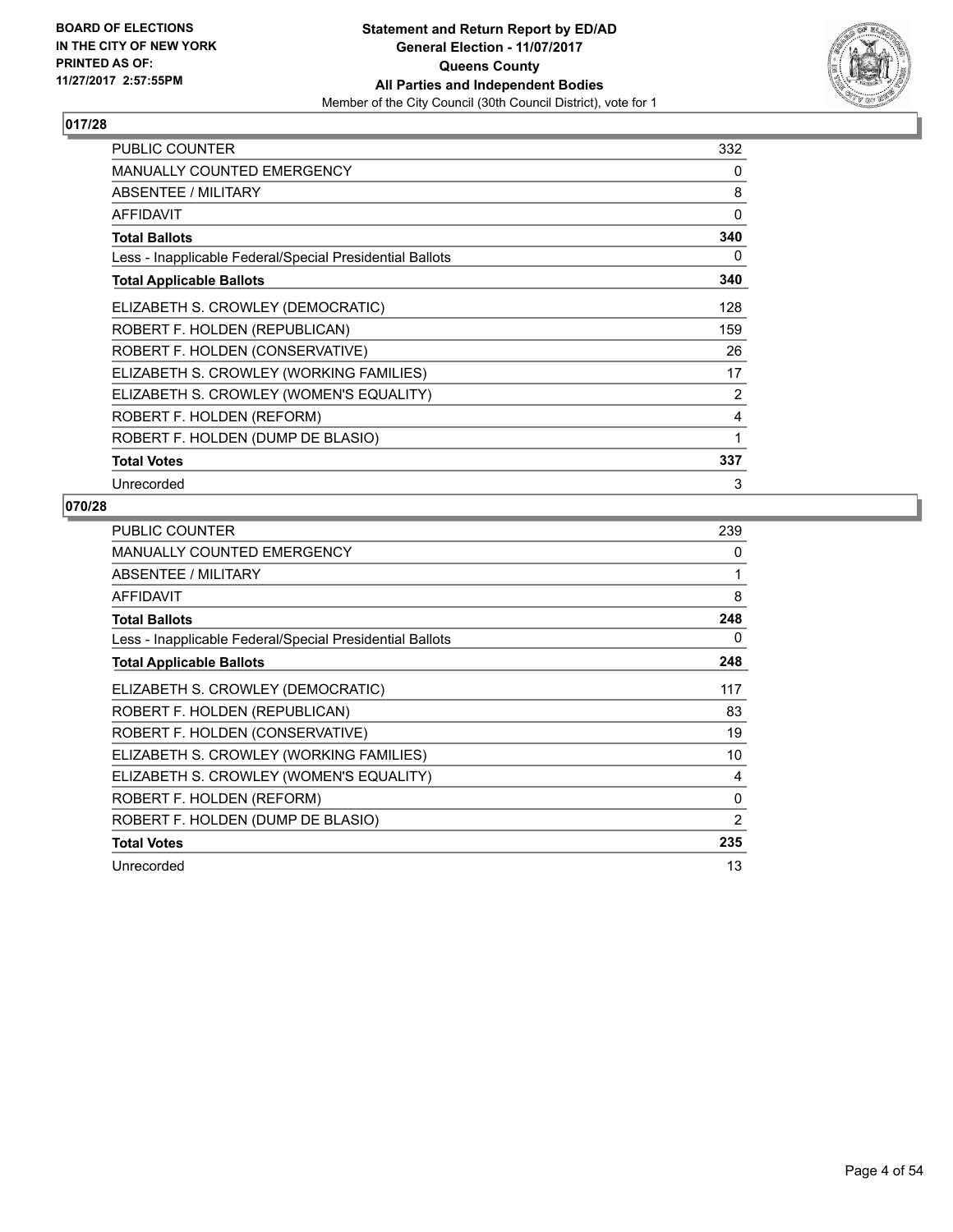

| <b>PUBLIC COUNTER</b>                                    | 371 |
|----------------------------------------------------------|-----|
| <b>MANUALLY COUNTED EMERGENCY</b>                        | 0   |
| ABSENTEE / MILITARY                                      | 6   |
| <b>AFFIDAVIT</b>                                         | 4   |
| <b>Total Ballots</b>                                     | 381 |
| Less - Inapplicable Federal/Special Presidential Ballots | 0   |
| <b>Total Applicable Ballots</b>                          | 381 |
| ELIZABETH S. CROWLEY (DEMOCRATIC)                        | 152 |
| ROBERT F. HOLDEN (REPUBLICAN)                            | 165 |
| ROBERT F. HOLDEN (CONSERVATIVE)                          | 41  |
| ELIZABETH S. CROWLEY (WORKING FAMILIES)                  | 11  |
| ELIZABETH S. CROWLEY (WOMEN'S EQUALITY)                  | 1   |
| ROBERT F. HOLDEN (REFORM)                                | 2   |
| ROBERT F. HOLDEN (DUMP DE BLASIO)                        | 1   |
| <b>Total Votes</b>                                       | 373 |
| Unrecorded                                               | 8   |

| <b>PUBLIC COUNTER</b>                                    | 277               |
|----------------------------------------------------------|-------------------|
| <b>MANUALLY COUNTED EMERGENCY</b>                        | 0                 |
| ABSENTEE / MILITARY                                      | 4                 |
| <b>AFFIDAVIT</b>                                         | 3                 |
| <b>Total Ballots</b>                                     | 284               |
| Less - Inapplicable Federal/Special Presidential Ballots | 0                 |
| <b>Total Applicable Ballots</b>                          | 284               |
| ELIZABETH S. CROWLEY (DEMOCRATIC)                        | 113               |
| ROBERT F. HOLDEN (REPUBLICAN)                            | 125               |
| ROBERT F. HOLDEN (CONSERVATIVE)                          | 22                |
| ELIZABETH S. CROWLEY (WORKING FAMILIES)                  | $12 \overline{ }$ |
| ELIZABETH S. CROWLEY (WOMEN'S EQUALITY)                  | 1                 |
| ROBERT F. HOLDEN (REFORM)                                | 5                 |
| ROBERT F. HOLDEN (DUMP DE BLASIO)                        | 0                 |
| <b>Total Votes</b>                                       | 278               |
| Unrecorded                                               | 6                 |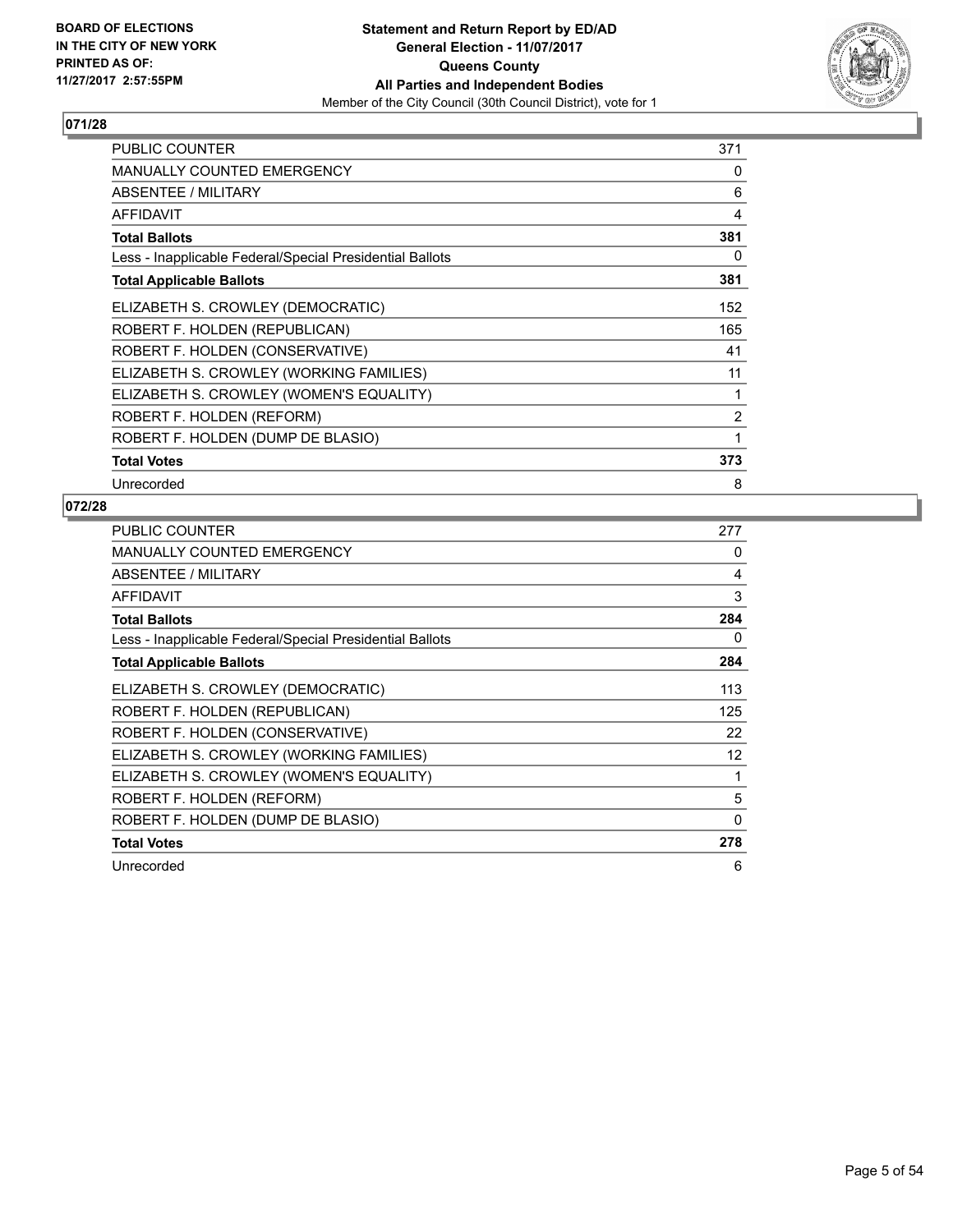

| <b>PUBLIC COUNTER</b>                                    | 272            |
|----------------------------------------------------------|----------------|
| <b>MANUALLY COUNTED EMERGENCY</b>                        | 0              |
| <b>ABSENTEE / MILITARY</b>                               | 17             |
| <b>AFFIDAVIT</b>                                         | 2              |
| <b>Total Ballots</b>                                     | 291            |
| Less - Inapplicable Federal/Special Presidential Ballots | 0              |
| <b>Total Applicable Ballots</b>                          | 291            |
| ELIZABETH S. CROWLEY (DEMOCRATIC)                        | 105            |
| ROBERT F. HOLDEN (REPUBLICAN)                            | 142            |
| ROBERT F. HOLDEN (CONSERVATIVE)                          | 16             |
| ELIZABETH S. CROWLEY (WORKING FAMILIES)                  | $\overline{7}$ |
| ELIZABETH S. CROWLEY (WOMEN'S EQUALITY)                  | 2              |
| ROBERT F. HOLDEN (REFORM)                                | 5              |
| ROBERT F. HOLDEN (DUMP DE BLASIO)                        | 3              |
| UNATTRIBUTABLE WRITE-IN (WRITE-IN)                       | 1              |
| <b>Total Votes</b>                                       | 281            |
| Unrecorded                                               | 10             |

| PUBLIC COUNTER                                           | 308 |
|----------------------------------------------------------|-----|
| <b>MANUALLY COUNTED EMERGENCY</b>                        | 0   |
| ABSENTEE / MILITARY                                      | 7   |
| <b>AFFIDAVIT</b>                                         | 8   |
| <b>Total Ballots</b>                                     | 323 |
| Less - Inapplicable Federal/Special Presidential Ballots | 0   |
| <b>Total Applicable Ballots</b>                          | 323 |
| ELIZABETH S. CROWLEY (DEMOCRATIC)                        | 103 |
| ROBERT F. HOLDEN (REPUBLICAN)                            | 161 |
| ROBERT F. HOLDEN (CONSERVATIVE)                          | 27  |
| ELIZABETH S. CROWLEY (WORKING FAMILIES)                  | 11  |
| ELIZABETH S. CROWLEY (WOMEN'S EQUALITY)                  | 2   |
| ROBERT F. HOLDEN (REFORM)                                | 1   |
| ROBERT F. HOLDEN (DUMP DE BLASIO)                        | 3   |
| JOSEPH A. SURACI (WRITE-IN)                              | 2   |
| <b>Total Votes</b>                                       | 310 |
| Unrecorded                                               | 13  |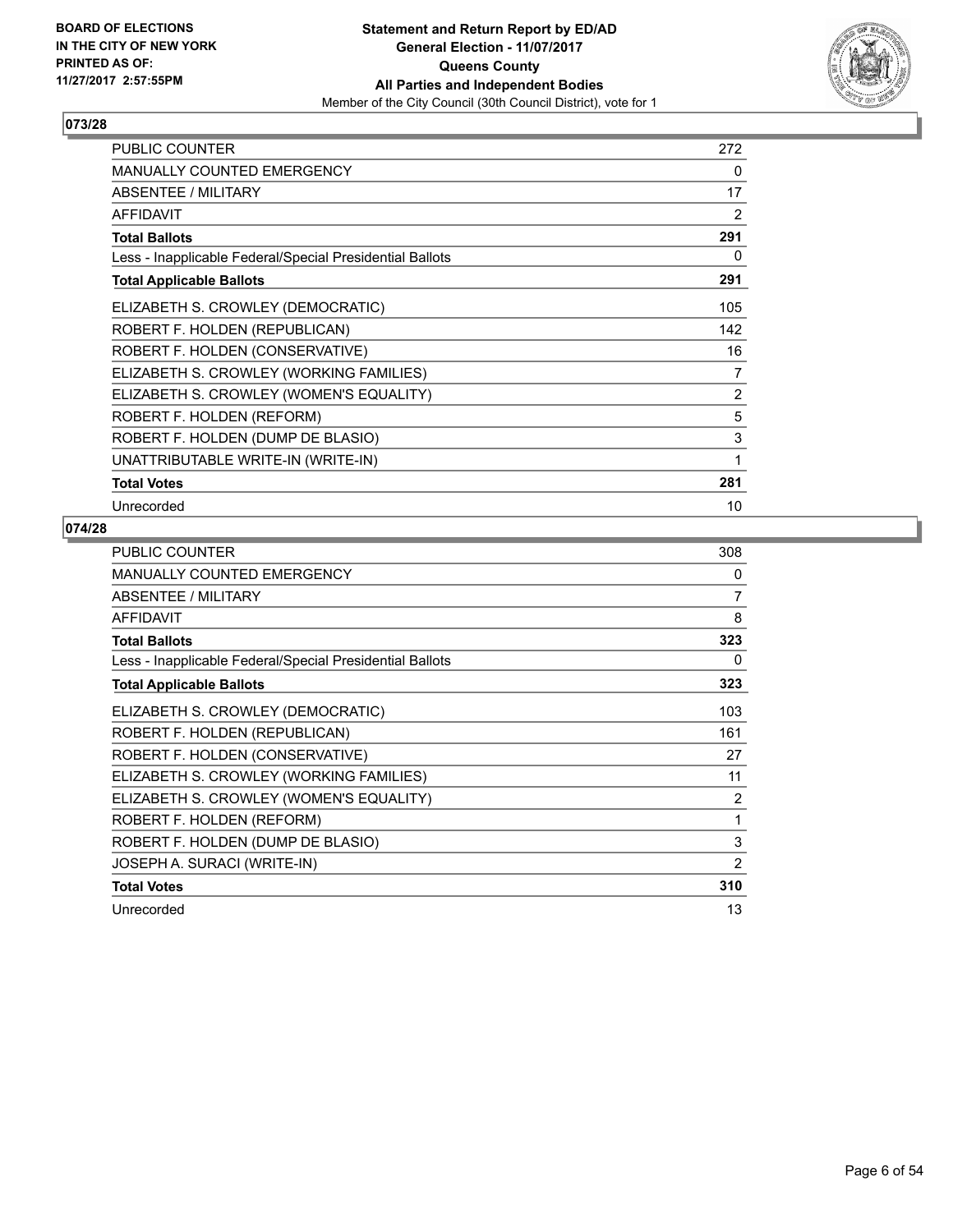

| <b>PUBLIC COUNTER</b>                                    | 386 |
|----------------------------------------------------------|-----|
| <b>MANUALLY COUNTED EMERGENCY</b>                        | 0   |
| ABSENTEE / MILITARY                                      | 9   |
| <b>AFFIDAVIT</b>                                         | 4   |
| <b>Total Ballots</b>                                     | 399 |
| Less - Inapplicable Federal/Special Presidential Ballots | 0   |
| <b>Total Applicable Ballots</b>                          | 399 |
| ELIZABETH S. CROWLEY (DEMOCRATIC)                        | 117 |
| ROBERT F. HOLDEN (REPUBLICAN)                            | 224 |
| ROBERT F. HOLDEN (CONSERVATIVE)                          | 26  |
| ELIZABETH S. CROWLEY (WORKING FAMILIES)                  | 10  |
| ELIZABETH S. CROWLEY (WOMEN'S EQUALITY)                  | 3   |
| ROBERT F. HOLDEN (REFORM)                                | 9   |
| ROBERT F. HOLDEN (DUMP DE BLASIO)                        | 4   |
| A SEBASTIAN VALERIO (WRITE-IN)                           | 1   |
| MINNIE MOUSE (WRITE-IN)                                  | 1   |
| <b>Total Votes</b>                                       | 395 |
| Unrecorded                                               | 4   |

| <b>PUBLIC COUNTER</b>                                    | 431            |
|----------------------------------------------------------|----------------|
| <b>MANUALLY COUNTED EMERGENCY</b>                        | 0              |
| ABSENTEE / MILITARY                                      | 15             |
| <b>AFFIDAVIT</b>                                         | 7              |
| <b>Total Ballots</b>                                     | 453            |
| Less - Inapplicable Federal/Special Presidential Ballots | 0              |
| <b>Total Applicable Ballots</b>                          | 453            |
| ELIZABETH S. CROWLEY (DEMOCRATIC)                        | 129            |
| ROBERT F. HOLDEN (REPUBLICAN)                            | 265            |
| ROBERT F. HOLDEN (CONSERVATIVE)                          | 30             |
| ELIZABETH S. CROWLEY (WORKING FAMILIES)                  | 6              |
| ELIZABETH S. CROWLEY (WOMEN'S EQUALITY)                  | $\overline{2}$ |
| ROBERT F. HOLDEN (REFORM)                                | 4              |
| ROBERT F. HOLDEN (DUMP DE BLASIO)                        | $\overline{2}$ |
| VINCENZO GUCCIARDO (WRITE-IN)                            | 1              |
| <b>Total Votes</b>                                       | 439            |
| Unrecorded                                               | 14             |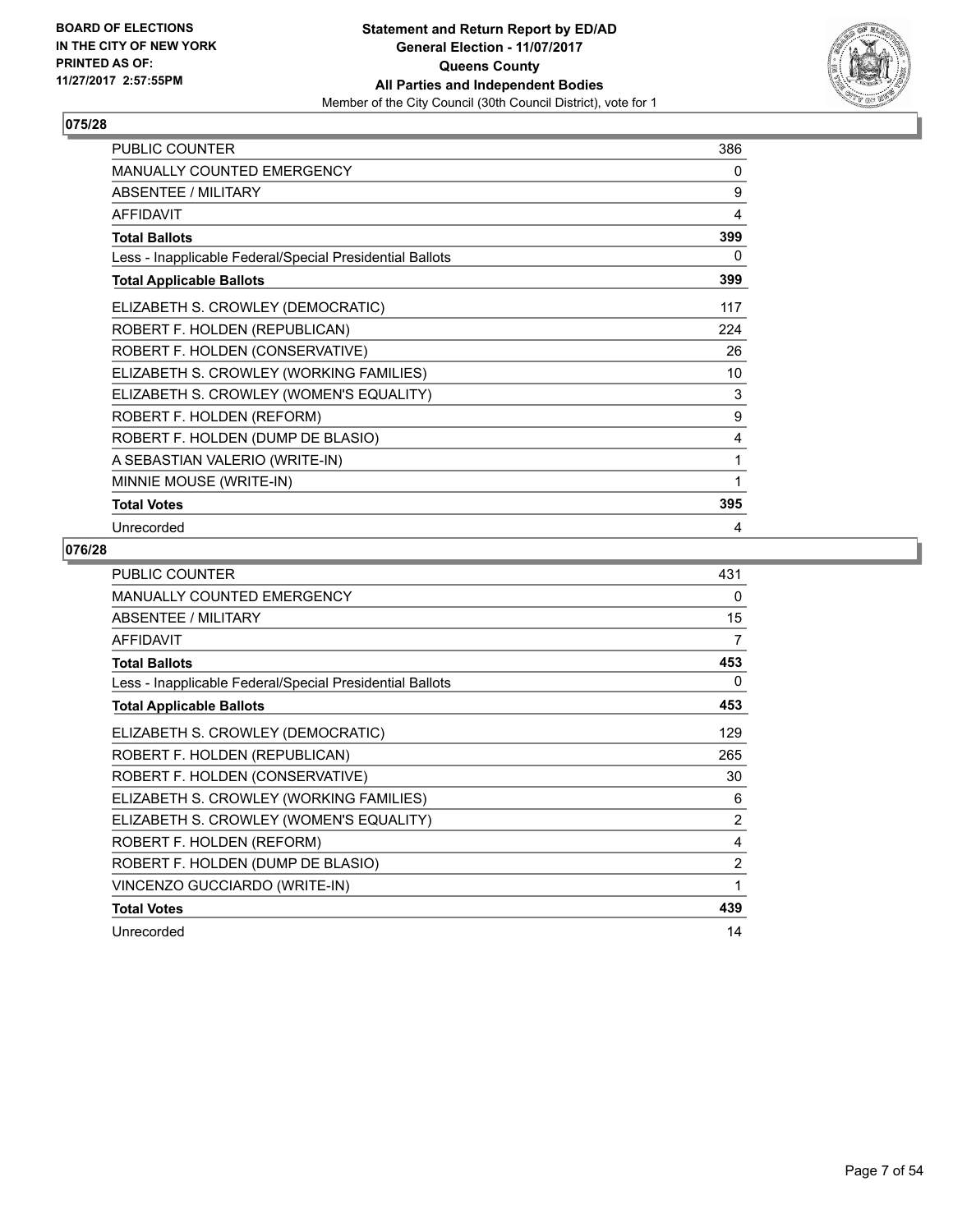

| PUBLIC COUNTER                                           | 391               |
|----------------------------------------------------------|-------------------|
| MANUALLY COUNTED EMERGENCY                               | 0                 |
| <b>ABSENTEE / MILITARY</b>                               | $12 \overline{ }$ |
| <b>AFFIDAVIT</b>                                         | 3                 |
| <b>Total Ballots</b>                                     | 406               |
| Less - Inapplicable Federal/Special Presidential Ballots | 0                 |
| <b>Total Applicable Ballots</b>                          | 406               |
| ELIZABETH S. CROWLEY (DEMOCRATIC)                        | 139               |
| ROBERT F. HOLDEN (REPUBLICAN)                            | 207               |
| ROBERT F. HOLDEN (CONSERVATIVE)                          | 35                |
| ELIZABETH S. CROWLEY (WORKING FAMILIES)                  | 7                 |
| ELIZABETH S. CROWLEY (WOMEN'S EQUALITY)                  | 1                 |
| ROBERT F. HOLDEN (REFORM)                                | 4                 |
| ROBERT F. HOLDEN (DUMP DE BLASIO)                        | 3                 |
| JOE BOZO (WRITE-IN)                                      | 1                 |
| <b>Total Votes</b>                                       | 397               |
| Unrecorded                                               | 9                 |

| <b>PUBLIC COUNTER</b>                                    | 150 |
|----------------------------------------------------------|-----|
| <b>MANUALLY COUNTED EMERGENCY</b>                        | 0   |
| ABSENTEE / MILITARY                                      | 5   |
| <b>AFFIDAVIT</b>                                         | 2   |
| <b>Total Ballots</b>                                     | 157 |
| Less - Inapplicable Federal/Special Presidential Ballots | 0   |
| <b>Total Applicable Ballots</b>                          | 157 |
| ELIZABETH S. CROWLEY (DEMOCRATIC)                        | 76  |
| ROBERT F. HOLDEN (REPUBLICAN)                            | 53  |
| ROBERT F. HOLDEN (CONSERVATIVE)                          | 11  |
| ELIZABETH S. CROWLEY (WORKING FAMILIES)                  | 6   |
| ELIZABETH S. CROWLEY (WOMEN'S EQUALITY)                  | 2   |
| ROBERT F. HOLDEN (REFORM)                                | 1   |
| ROBERT F. HOLDEN (DUMP DE BLASIO)                        | 2   |
| <b>Total Votes</b>                                       | 151 |
| Unrecorded                                               | 6   |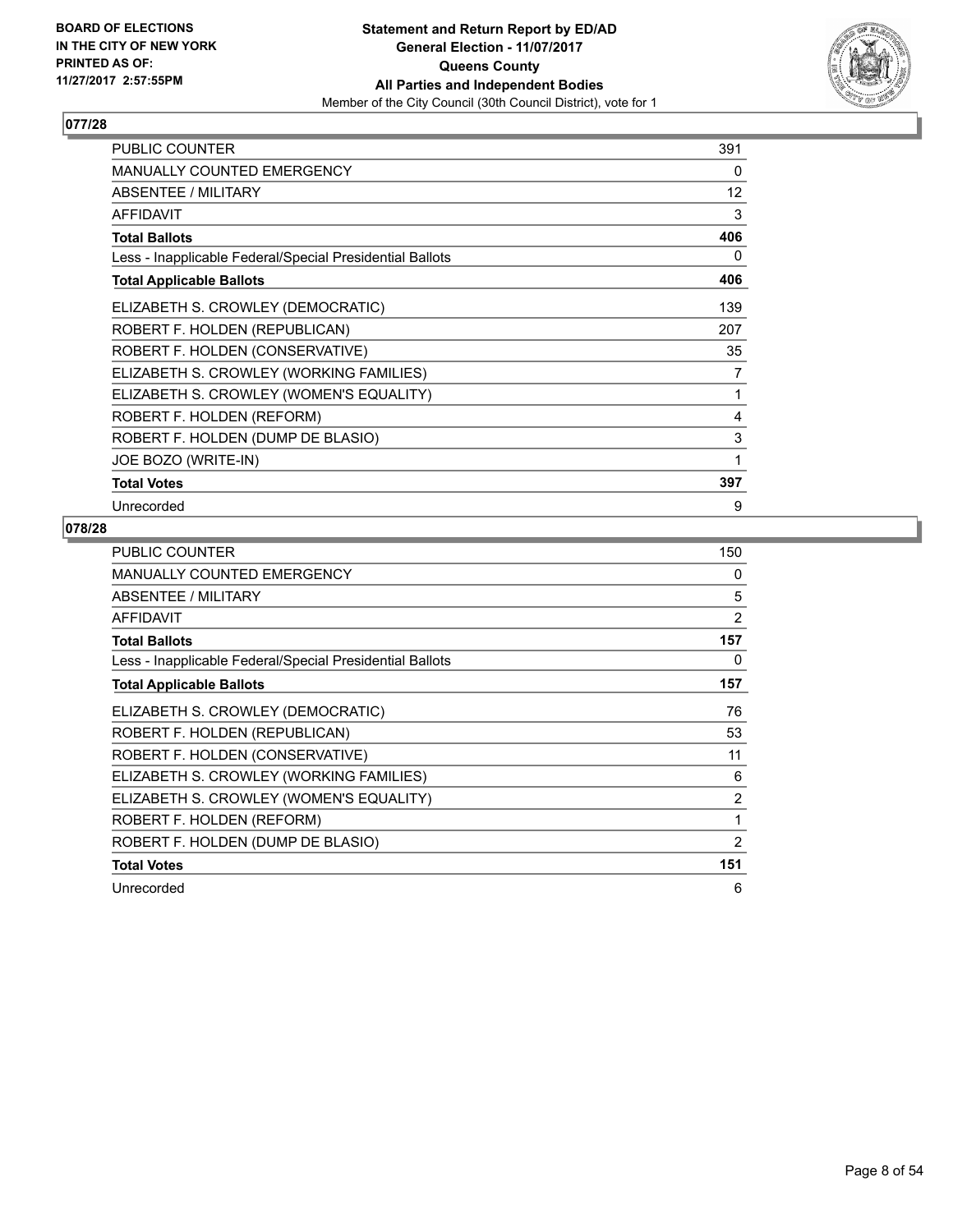

| <b>PUBLIC COUNTER</b>                                    | 0 |
|----------------------------------------------------------|---|
| MANUALLY COUNTED EMERGENCY                               | 0 |
| ABSENTEE / MILITARY                                      | 0 |
| AFFIDAVIT                                                | 0 |
| <b>Total Ballots</b>                                     | 0 |
| Less - Inapplicable Federal/Special Presidential Ballots | 0 |
| <b>Total Applicable Ballots</b>                          | 0 |
| ELIZABETH S. CROWLEY (DEMOCRATIC)                        | 0 |
| ROBERT F. HOLDEN (REPUBLICAN)                            | 0 |
| ROBERT F. HOLDEN (CONSERVATIVE)                          | 0 |
| ELIZABETH S. CROWLEY (WORKING FAMILIES)                  | 0 |
| ELIZABETH S. CROWLEY (WOMEN'S EQUALITY)                  | 0 |
| ROBERT F. HOLDEN (REFORM)                                | 0 |
| ROBERT F. HOLDEN (DUMP DE BLASIO)                        | 0 |
| <b>Total Votes</b>                                       | 0 |

| PUBLIC COUNTER                                           | 304      |
|----------------------------------------------------------|----------|
| <b>MANUALLY COUNTED EMERGENCY</b>                        | $\Omega$ |
| ABSENTEE / MILITARY                                      | 9        |
| <b>AFFIDAVIT</b>                                         | 2        |
| <b>Total Ballots</b>                                     | 315      |
| Less - Inapplicable Federal/Special Presidential Ballots | 0        |
| <b>Total Applicable Ballots</b>                          | 315      |
| ELIZABETH S. CROWLEY (DEMOCRATIC)                        | 124      |
| ROBERT F. HOLDEN (REPUBLICAN)                            | 129      |
| ROBERT F. HOLDEN (CONSERVATIVE)                          | 38       |
| ELIZABETH S. CROWLEY (WORKING FAMILIES)                  | 12       |
| ELIZABETH S. CROWLEY (WOMEN'S EQUALITY)                  | 2        |
| ROBERT F. HOLDEN (REFORM)                                | 1        |
| ROBERT F. HOLDEN (DUMP DE BLASIO)                        | 3        |
| SARAH SPELLMAN (WRITE-IN)                                | 2        |
| <b>Total Votes</b>                                       | 311      |
| Unrecorded                                               | 4        |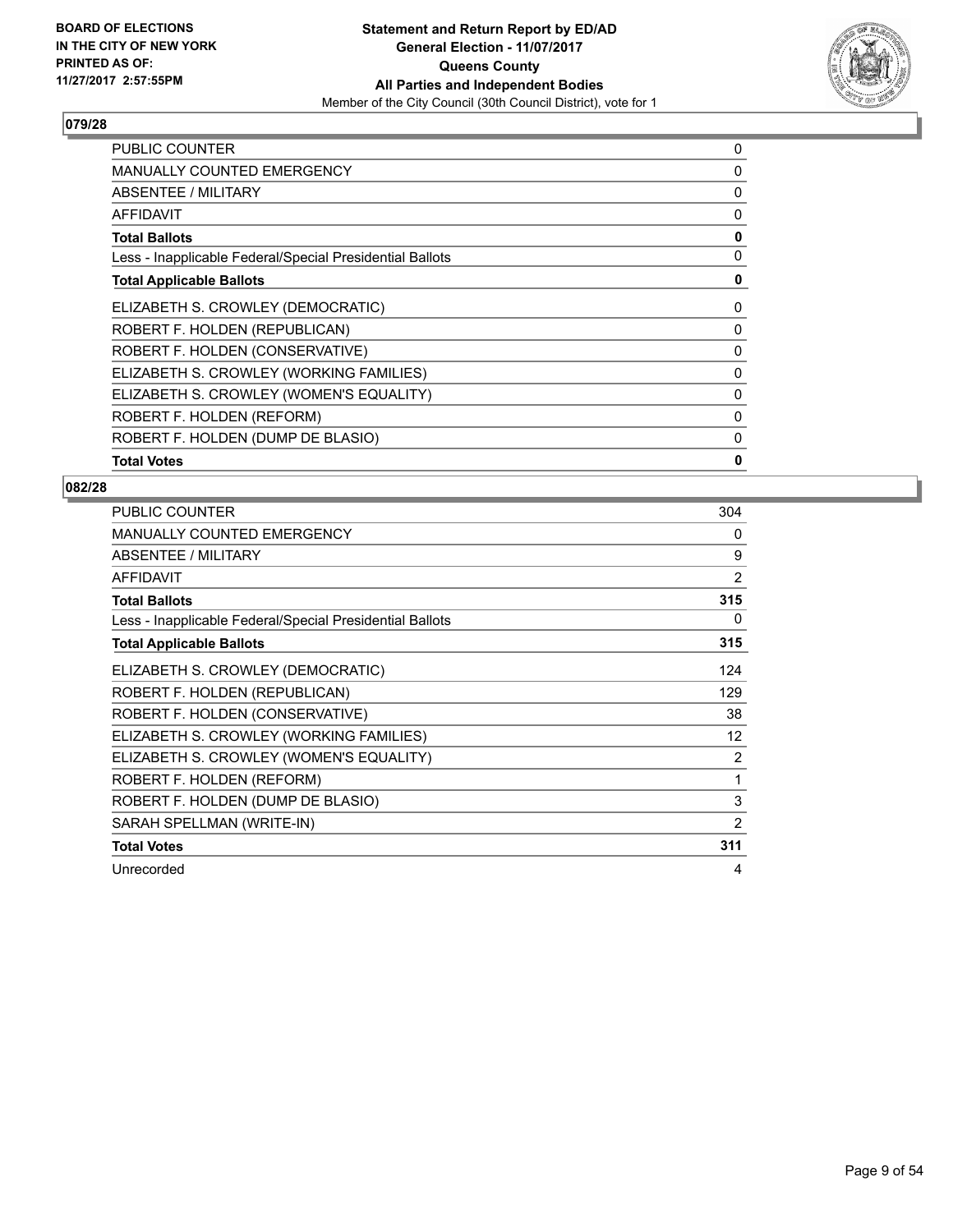

| <b>PUBLIC COUNTER</b>                                    | 312 |
|----------------------------------------------------------|-----|
| <b>MANUALLY COUNTED EMERGENCY</b>                        | 0   |
| <b>ABSENTEE / MILITARY</b>                               | 7   |
| <b>AFFIDAVIT</b>                                         | 5   |
| <b>Total Ballots</b>                                     | 324 |
| Less - Inapplicable Federal/Special Presidential Ballots | 0   |
| <b>Total Applicable Ballots</b>                          | 324 |
| ELIZABETH S. CROWLEY (DEMOCRATIC)                        | 127 |
| ROBERT F. HOLDEN (REPUBLICAN)                            | 157 |
| ROBERT F. HOLDEN (CONSERVATIVE)                          | 15  |
| ELIZABETH S. CROWLEY (WORKING FAMILIES)                  | 9   |
| ELIZABETH S. CROWLEY (WOMEN'S EQUALITY)                  | 6   |
| ROBERT F. HOLDEN (REFORM)                                | 3   |
| ROBERT F. HOLDEN (DUMP DE BLASIO)                        | 1   |
| <b>Total Votes</b>                                       | 318 |
| Unrecorded                                               | 6   |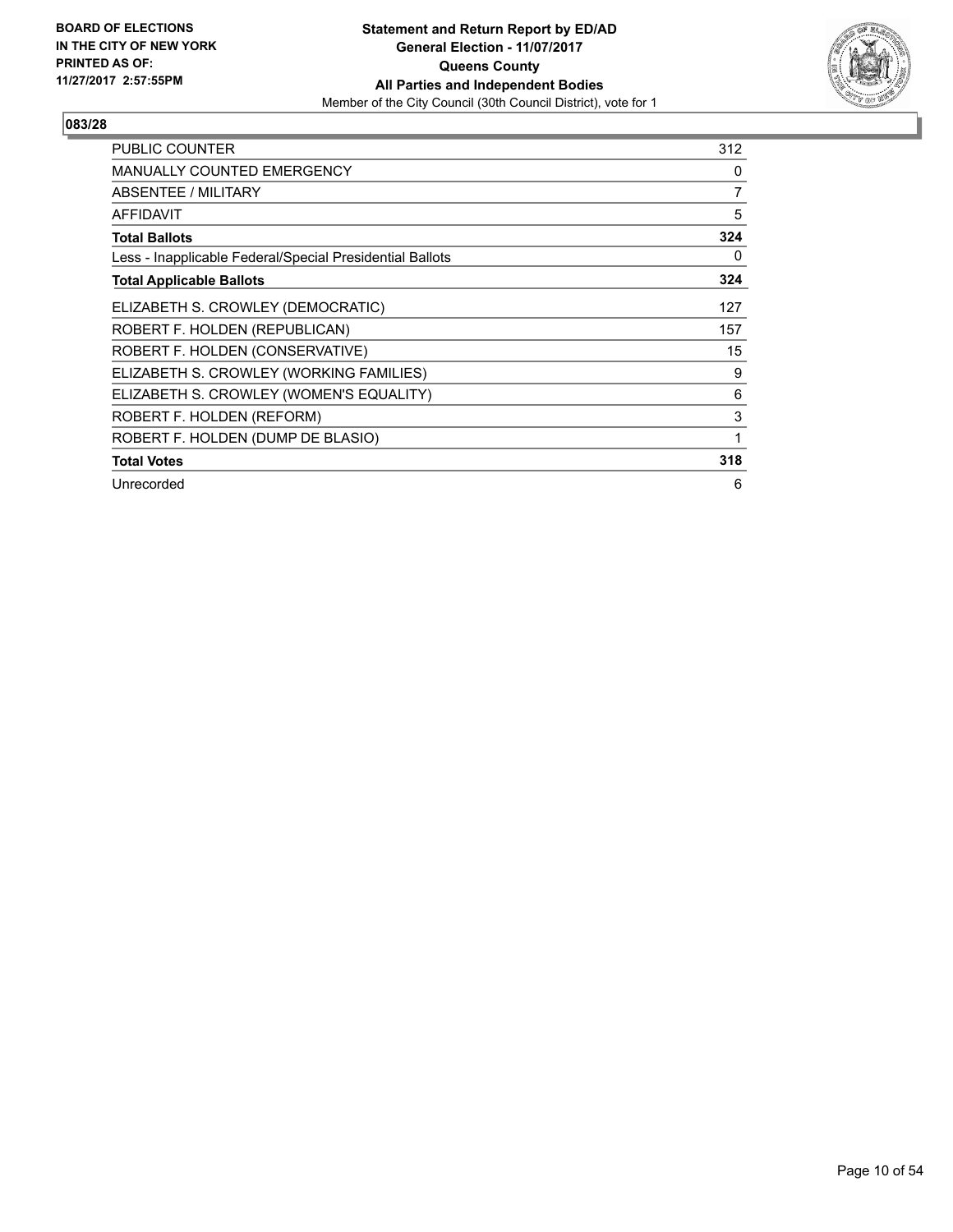

| <b>PUBLIC COUNTER</b>                                    | 338            |
|----------------------------------------------------------|----------------|
| <b>MANUALLY COUNTED EMERGENCY</b>                        | 0              |
| ABSENTEE / MILITARY                                      | 10             |
| <b>AFFIDAVIT</b>                                         | 0              |
| <b>Total Ballots</b>                                     | 348            |
| Less - Inapplicable Federal/Special Presidential Ballots | 0              |
| <b>Total Applicable Ballots</b>                          | 348            |
| ELIZABETH S. CROWLEY (DEMOCRATIC)                        | 128            |
| ROBERT F. HOLDEN (REPUBLICAN)                            | 152            |
| ROBERT F. HOLDEN (CONSERVATIVE)                          | 44             |
| ELIZABETH S. CROWLEY (WORKING FAMILIES)                  | 13             |
| ELIZABETH S. CROWLEY (WOMEN'S EQUALITY)                  | $\Omega$       |
| ROBERT F. HOLDEN (REFORM)                                | 2              |
| ROBERT F. HOLDEN (DUMP DE BLASIO)                        | $\overline{2}$ |
| <b>Total Votes</b>                                       | 341            |
| Unrecorded                                               | 7              |

| <b>PUBLIC COUNTER</b>                                    | 422 |
|----------------------------------------------------------|-----|
| <b>MANUALLY COUNTED EMERGENCY</b>                        | 0   |
| ABSENTEE / MILITARY                                      | 16  |
| <b>AFFIDAVIT</b>                                         | 0   |
| <b>Total Ballots</b>                                     | 438 |
| Less - Inapplicable Federal/Special Presidential Ballots | 0   |
| <b>Total Applicable Ballots</b>                          | 438 |
| ELIZABETH S. CROWLEY (DEMOCRATIC)                        | 127 |
| ROBERT F. HOLDEN (REPUBLICAN)                            | 238 |
| ROBERT F. HOLDEN (CONSERVATIVE)                          | 43  |
| ELIZABETH S. CROWLEY (WORKING FAMILIES)                  | 9   |
| ELIZABETH S. CROWLEY (WOMEN'S EQUALITY)                  | 2   |
| ROBERT F. HOLDEN (REFORM)                                | 8   |
| ROBERT F. HOLDEN (DUMP DE BLASIO)                        | 3   |
| <b>Total Votes</b>                                       | 430 |
| Unrecorded                                               | 8   |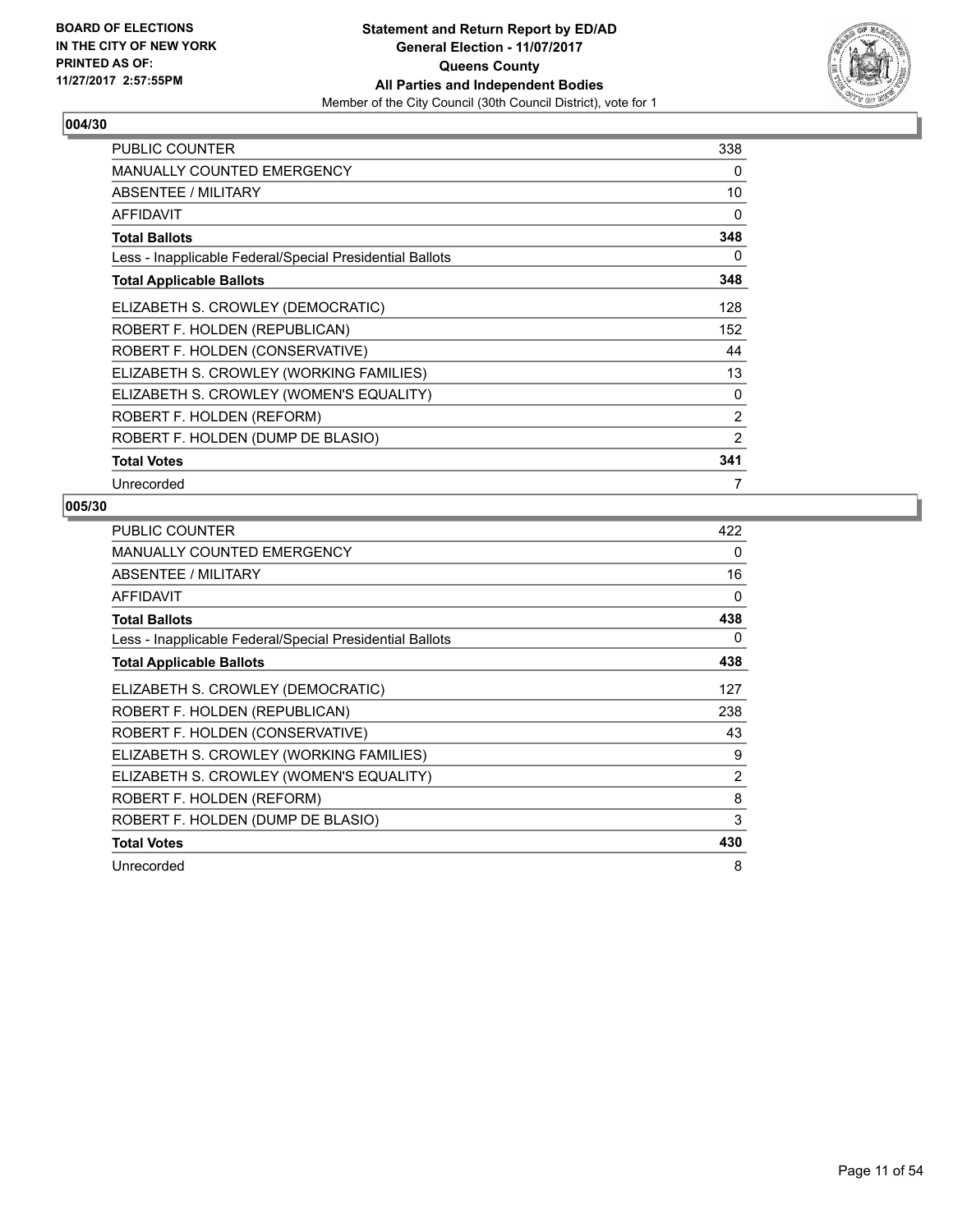

| <b>PUBLIC COUNTER</b>                                    | 441 |
|----------------------------------------------------------|-----|
| <b>MANUALLY COUNTED EMERGENCY</b>                        | 0   |
| ABSENTEE / MILITARY                                      | 7   |
| <b>AFFIDAVIT</b>                                         | 1   |
| <b>Total Ballots</b>                                     | 449 |
| Less - Inapplicable Federal/Special Presidential Ballots | 0   |
| <b>Total Applicable Ballots</b>                          | 449 |
| ELIZABETH S. CROWLEY (DEMOCRATIC)                        | 107 |
| ROBERT F. HOLDEN (REPUBLICAN)                            | 260 |
| ROBERT F. HOLDEN (CONSERVATIVE)                          | 40  |
| ELIZABETH S. CROWLEY (WORKING FAMILIES)                  | 15  |
| ELIZABETH S. CROWLEY (WOMEN'S EQUALITY)                  | 1   |
| ROBERT F. HOLDEN (REFORM)                                | 8   |
| ROBERT F. HOLDEN (DUMP DE BLASIO)                        | 5   |
| <b>Total Votes</b>                                       | 436 |
| Unrecorded                                               | 13  |

| <b>PUBLIC COUNTER</b>                                    | 413 |
|----------------------------------------------------------|-----|
| <b>MANUALLY COUNTED EMERGENCY</b>                        | 0   |
| ABSENTEE / MILITARY                                      | 12  |
| <b>AFFIDAVIT</b>                                         | 0   |
| <b>Total Ballots</b>                                     | 425 |
| Less - Inapplicable Federal/Special Presidential Ballots | 0   |
| <b>Total Applicable Ballots</b>                          | 425 |
| ELIZABETH S. CROWLEY (DEMOCRATIC)                        | 141 |
| ROBERT F. HOLDEN (REPUBLICAN)                            | 225 |
| ROBERT F. HOLDEN (CONSERVATIVE)                          | 37  |
| ELIZABETH S. CROWLEY (WORKING FAMILIES)                  | 11  |
| ELIZABETH S. CROWLEY (WOMEN'S EQUALITY)                  | 3   |
| ROBERT F. HOLDEN (REFORM)                                | 2   |
| ROBERT F. HOLDEN (DUMP DE BLASIO)                        | 2   |
| <b>Total Votes</b>                                       | 421 |
| Unrecorded                                               | 4   |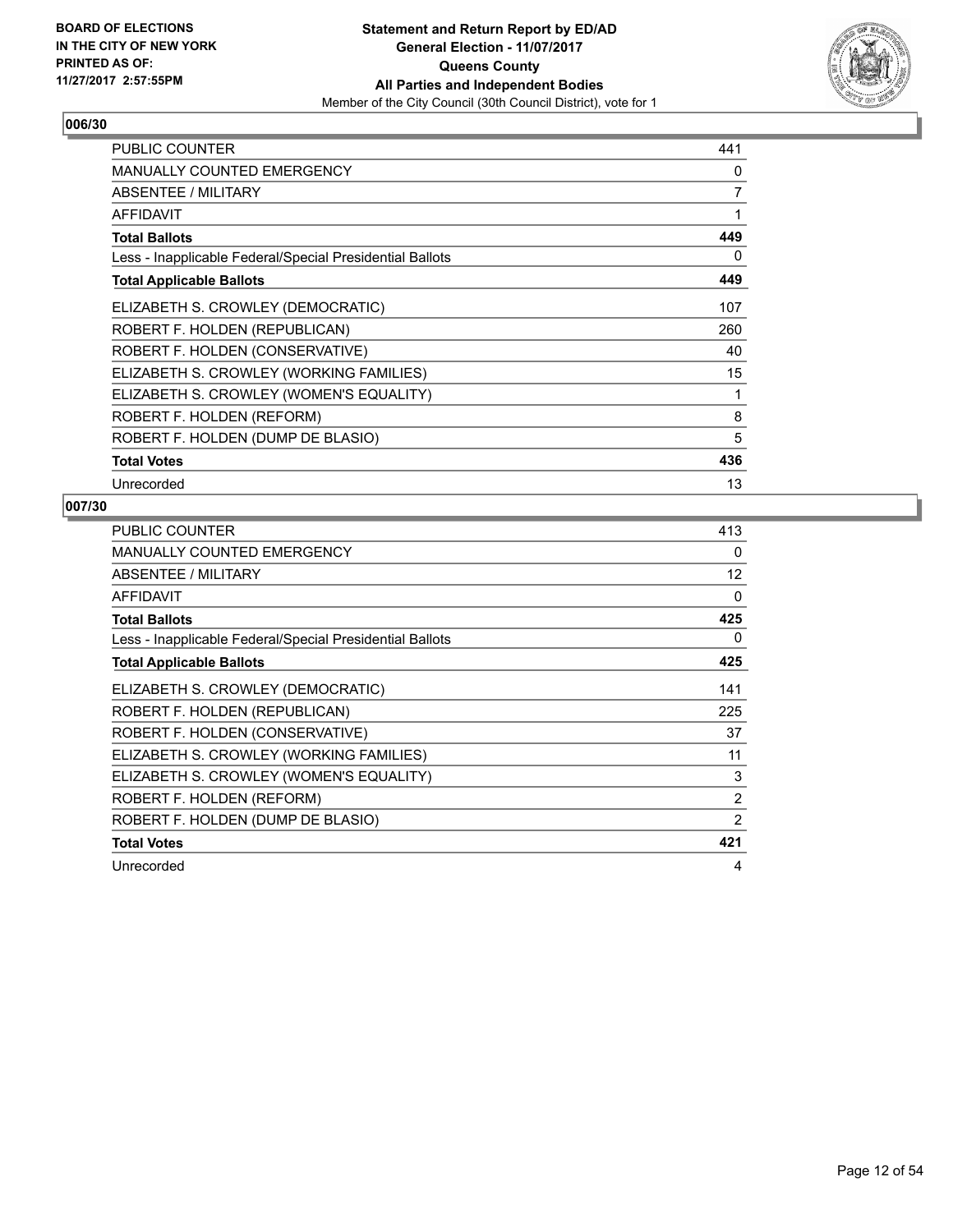

| <b>PUBLIC COUNTER</b>                                    | 445 |
|----------------------------------------------------------|-----|
| <b>MANUALLY COUNTED EMERGENCY</b>                        | 0   |
| ABSENTEE / MILITARY                                      | 17  |
| <b>AFFIDAVIT</b>                                         | 6   |
| <b>Total Ballots</b>                                     | 468 |
| Less - Inapplicable Federal/Special Presidential Ballots | 0   |
| <b>Total Applicable Ballots</b>                          | 468 |
| ELIZABETH S. CROWLEY (DEMOCRATIC)                        | 117 |
| ROBERT F. HOLDEN (REPUBLICAN)                            | 281 |
| ROBERT F. HOLDEN (CONSERVATIVE)                          | 38  |
| ELIZABETH S. CROWLEY (WORKING FAMILIES)                  | 9   |
| ELIZABETH S. CROWLEY (WOMEN'S EQUALITY)                  | 6   |
| ROBERT F. HOLDEN (REFORM)                                | 4   |
| ROBERT F. HOLDEN (DUMP DE BLASIO)                        | 5   |
| HENRIK LUNDGVIST (WRITE-IN)                              | 1   |
| MICKEY MOUSE (WRITE-IN)                                  | 1   |
| <b>Total Votes</b>                                       | 462 |
| Unrecorded                                               | 6   |

| <b>PUBLIC COUNTER</b>                                    | 374            |
|----------------------------------------------------------|----------------|
| <b>MANUALLY COUNTED EMERGENCY</b>                        | 0              |
| ABSENTEE / MILITARY                                      | 6              |
| <b>AFFIDAVIT</b>                                         | $\overline{2}$ |
| <b>Total Ballots</b>                                     | 382            |
| Less - Inapplicable Federal/Special Presidential Ballots | 0              |
| <b>Total Applicable Ballots</b>                          | 382            |
| ELIZABETH S. CROWLEY (DEMOCRATIC)                        | 103            |
| ROBERT F. HOLDEN (REPUBLICAN)                            | 229            |
| ROBERT F. HOLDEN (CONSERVATIVE)                          | 31             |
| ELIZABETH S. CROWLEY (WORKING FAMILIES)                  | 5              |
| ELIZABETH S. CROWLEY (WOMEN'S EQUALITY)                  | $\Omega$       |
| ROBERT F. HOLDEN (REFORM)                                | 6              |
| ROBERT F. HOLDEN (DUMP DE BLASIO)                        | 3              |
| UNATTRIBUTABLE WRITE-IN (WRITE-IN)                       | 1              |
| <b>Total Votes</b>                                       | 378            |
| Unrecorded                                               | 4              |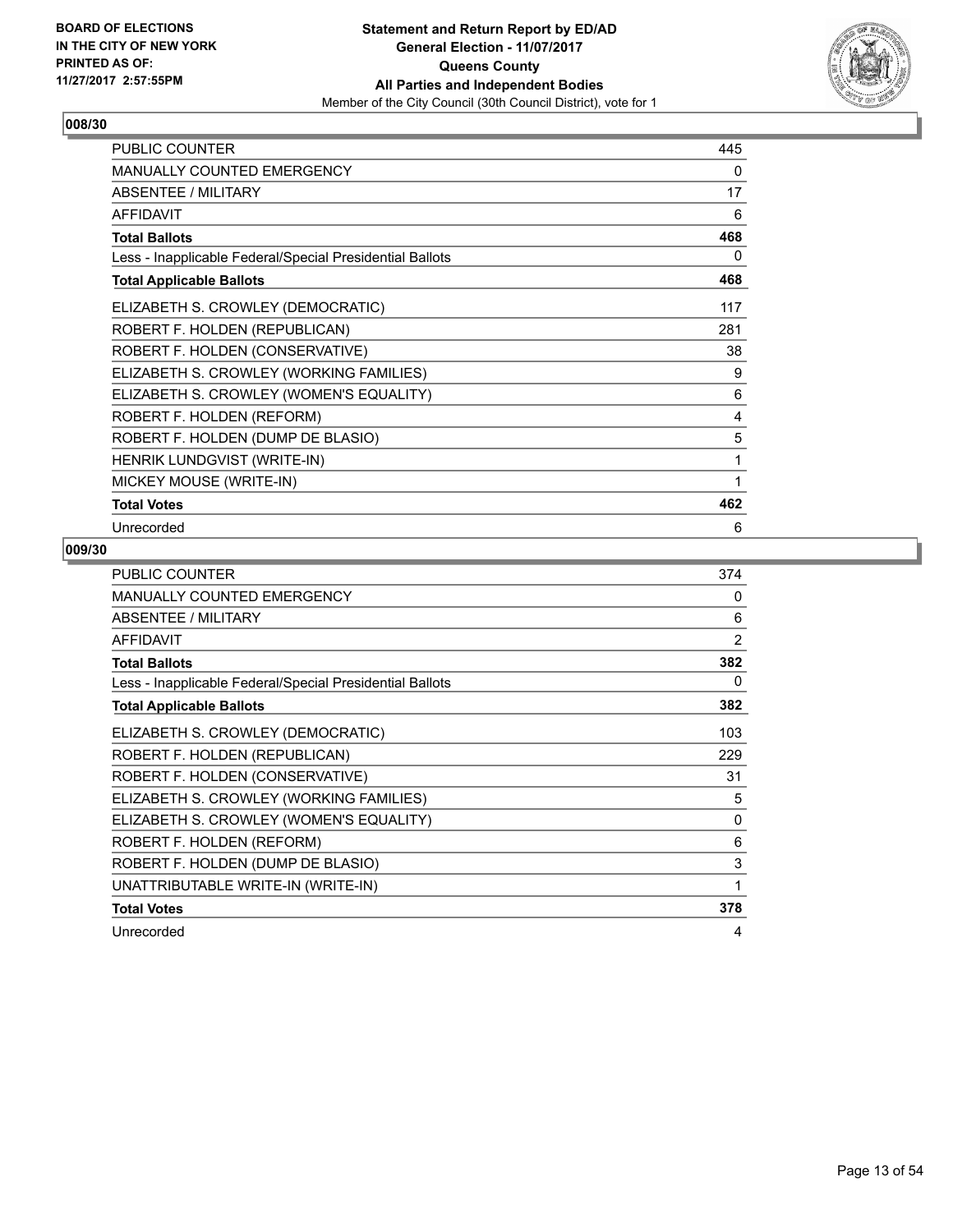

| <b>PUBLIC COUNTER</b>                                    | 324               |
|----------------------------------------------------------|-------------------|
| <b>MANUALLY COUNTED EMERGENCY</b>                        | 0                 |
| ABSENTEE / MILITARY                                      | 4                 |
| <b>AFFIDAVIT</b>                                         | 3                 |
| <b>Total Ballots</b>                                     | 331               |
| Less - Inapplicable Federal/Special Presidential Ballots | 0                 |
| <b>Total Applicable Ballots</b>                          | 331               |
| ELIZABETH S. CROWLEY (DEMOCRATIC)                        | 120               |
| ROBERT F. HOLDEN (REPUBLICAN)                            | 162               |
| ROBERT F. HOLDEN (CONSERVATIVE)                          | 24                |
| ELIZABETH S. CROWLEY (WORKING FAMILIES)                  | $12 \overline{ }$ |
| ELIZABETH S. CROWLEY (WOMEN'S EQUALITY)                  | 1                 |
| ROBERT F. HOLDEN (REFORM)                                | 3                 |
| ROBERT F. HOLDEN (DUMP DE BLASIO)                        | $\overline{2}$    |
| <b>Total Votes</b>                                       | 324               |
| Unrecorded                                               | 7                 |

| <b>PUBLIC COUNTER</b>                                    | 326 |
|----------------------------------------------------------|-----|
| <b>MANUALLY COUNTED EMERGENCY</b>                        | 0   |
| ABSENTEE / MILITARY                                      | 6   |
| <b>AFFIDAVIT</b>                                         | 6   |
| <b>Total Ballots</b>                                     | 338 |
| Less - Inapplicable Federal/Special Presidential Ballots | 0   |
| <b>Total Applicable Ballots</b>                          | 338 |
| ELIZABETH S. CROWLEY (DEMOCRATIC)                        | 107 |
| ROBERT F. HOLDEN (REPUBLICAN)                            | 187 |
| ROBERT F. HOLDEN (CONSERVATIVE)                          | 21  |
| ELIZABETH S. CROWLEY (WORKING FAMILIES)                  | 9   |
| ELIZABETH S. CROWLEY (WOMEN'S EQUALITY)                  | 3   |
| ROBERT F. HOLDEN (REFORM)                                | 2   |
| ROBERT F. HOLDEN (DUMP DE BLASIO)                        | 3   |
| <b>Total Votes</b>                                       | 332 |
| Unrecorded                                               | 6   |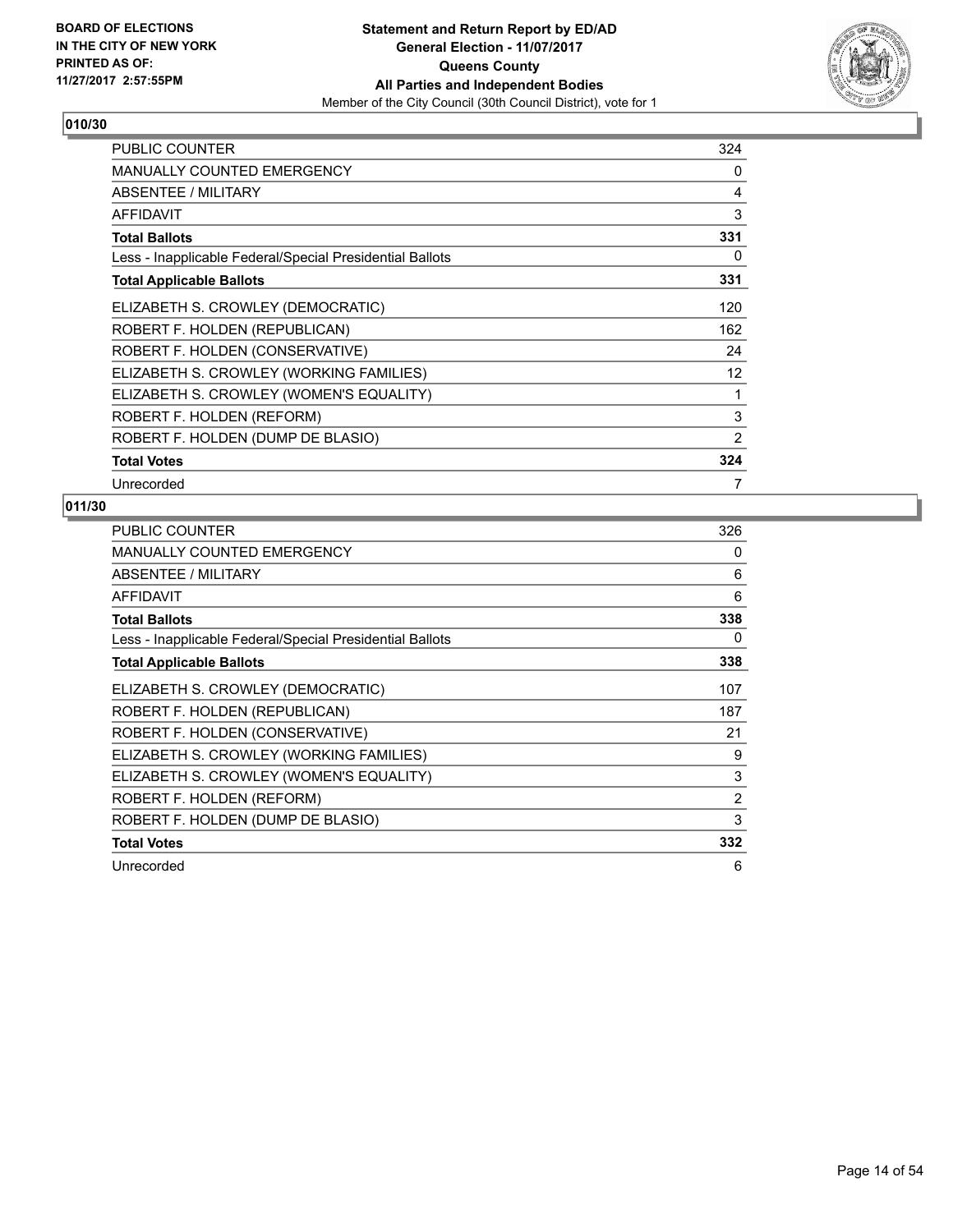

| <b>PUBLIC COUNTER</b>                                    | 342            |
|----------------------------------------------------------|----------------|
| <b>MANUALLY COUNTED EMERGENCY</b>                        | 0              |
| ABSENTEE / MILITARY                                      | 8              |
| <b>AFFIDAVIT</b>                                         | 5              |
| <b>Total Ballots</b>                                     | 355            |
| Less - Inapplicable Federal/Special Presidential Ballots | 0              |
| <b>Total Applicable Ballots</b>                          | 355            |
| ELIZABETH S. CROWLEY (DEMOCRATIC)                        | 86             |
| ROBERT F. HOLDEN (REPUBLICAN)                            | 221            |
| ROBERT F. HOLDEN (CONSERVATIVE)                          | 20             |
| ELIZABETH S. CROWLEY (WORKING FAMILIES)                  | 13             |
| ELIZABETH S. CROWLEY (WOMEN'S EQUALITY)                  | 0              |
| ROBERT F. HOLDEN (REFORM)                                | 3              |
| ROBERT F. HOLDEN (DUMP DE BLASIO)                        | $\overline{2}$ |
| <b>Total Votes</b>                                       | 345            |
| Unrecorded                                               | 10             |

| <b>PUBLIC COUNTER</b>                                    | 329 |
|----------------------------------------------------------|-----|
| <b>MANUALLY COUNTED EMERGENCY</b>                        | 0   |
| ABSENTEE / MILITARY                                      | 4   |
| <b>AFFIDAVIT</b>                                         | 3   |
| <b>Total Ballots</b>                                     | 336 |
| Less - Inapplicable Federal/Special Presidential Ballots | 0   |
| <b>Total Applicable Ballots</b>                          | 336 |
| ELIZABETH S. CROWLEY (DEMOCRATIC)                        | 100 |
| ROBERT F. HOLDEN (REPUBLICAN)                            | 179 |
| ROBERT F. HOLDEN (CONSERVATIVE)                          | 32  |
| ELIZABETH S. CROWLEY (WORKING FAMILIES)                  | 9   |
| ELIZABETH S. CROWLEY (WOMEN'S EQUALITY)                  | 3   |
| ROBERT F. HOLDEN (REFORM)                                | 4   |
| ROBERT F. HOLDEN (DUMP DE BLASIO)                        | 6   |
| <b>Total Votes</b>                                       | 333 |
| Unrecorded                                               | 3   |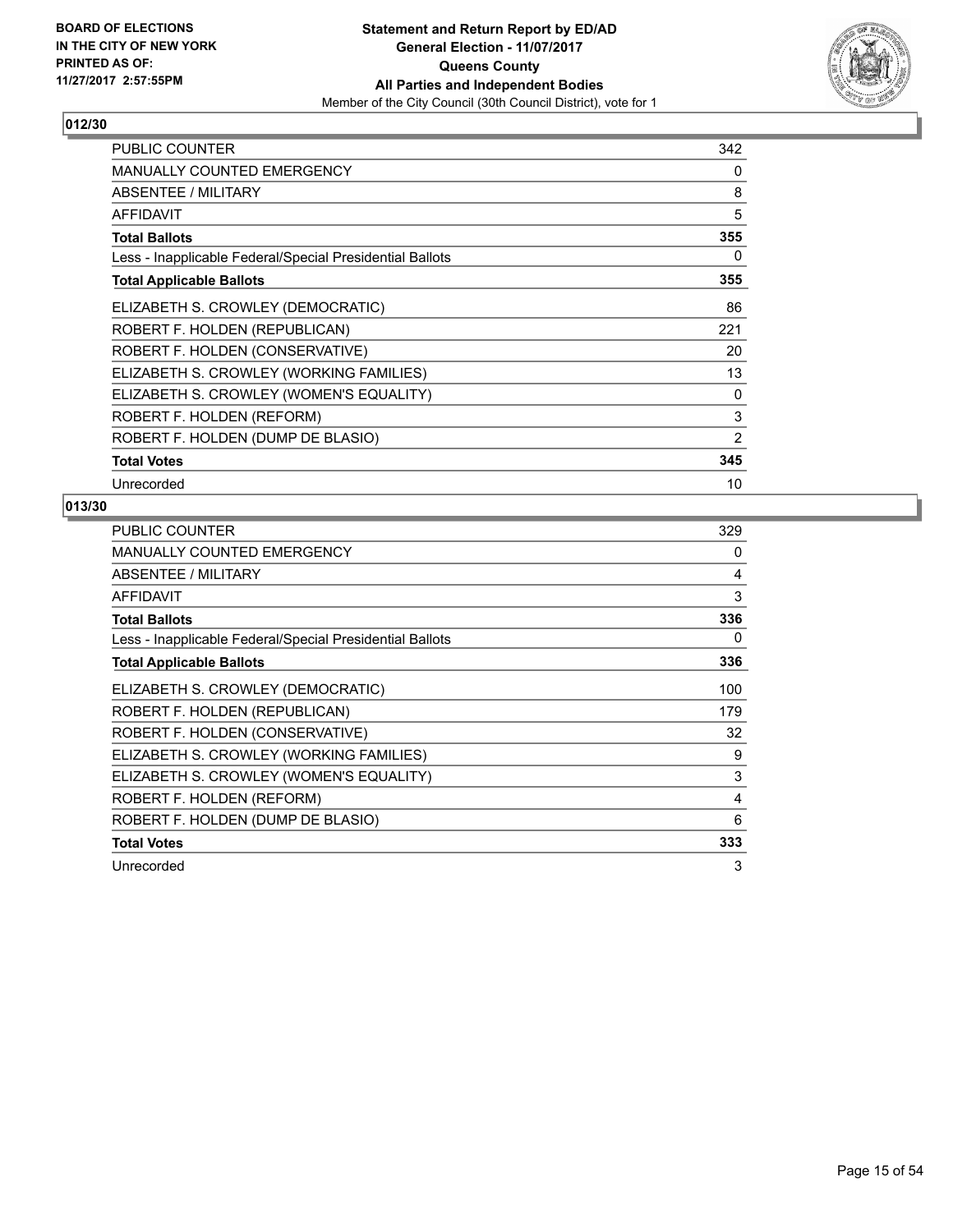

| <b>PUBLIC COUNTER</b>                                    | 342 |
|----------------------------------------------------------|-----|
| <b>MANUALLY COUNTED EMERGENCY</b>                        | 0   |
| <b>ABSENTEE / MILITARY</b>                               | 13  |
| <b>AFFIDAVIT</b>                                         | 6   |
| <b>Total Ballots</b>                                     | 361 |
| Less - Inapplicable Federal/Special Presidential Ballots | 0   |
| <b>Total Applicable Ballots</b>                          | 361 |
| ELIZABETH S. CROWLEY (DEMOCRATIC)                        | 101 |
| ROBERT F. HOLDEN (REPUBLICAN)                            | 193 |
| ROBERT F. HOLDEN (CONSERVATIVE)                          | 27  |
| ELIZABETH S. CROWLEY (WORKING FAMILIES)                  | 15  |
| ELIZABETH S. CROWLEY (WOMEN'S EQUALITY)                  | 4   |
| ROBERT F. HOLDEN (REFORM)                                | 6   |
| ROBERT F. HOLDEN (DUMP DE BLASIO)                        | 2   |
| DAVID VILLA SANCHEZ (WRITE-IN)                           | 1   |
| UNATTRIBUTABLE WRITE-IN (WRITE-IN)                       | 1   |
| <b>Total Votes</b>                                       | 350 |
| Unrecorded                                               | 11  |

| <b>PUBLIC COUNTER</b>                                    | 343 |
|----------------------------------------------------------|-----|
| <b>MANUALLY COUNTED EMERGENCY</b>                        | 0   |
| ABSENTEE / MILITARY                                      | 9   |
| <b>AFFIDAVIT</b>                                         | 4   |
| <b>Total Ballots</b>                                     | 356 |
| Less - Inapplicable Federal/Special Presidential Ballots | 0   |
| <b>Total Applicable Ballots</b>                          | 356 |
| ELIZABETH S. CROWLEY (DEMOCRATIC)                        | 85  |
| ROBERT F. HOLDEN (REPUBLICAN)                            | 218 |
| ROBERT F. HOLDEN (CONSERVATIVE)                          | 34  |
| ELIZABETH S. CROWLEY (WORKING FAMILIES)                  | 5   |
| ELIZABETH S. CROWLEY (WOMEN'S EQUALITY)                  | 3   |
| ROBERT F. HOLDEN (REFORM)                                | 1   |
| ROBERT F. HOLDEN (DUMP DE BLASIO)                        | 6   |
| <b>Total Votes</b>                                       | 352 |
| Unrecorded                                               | 4   |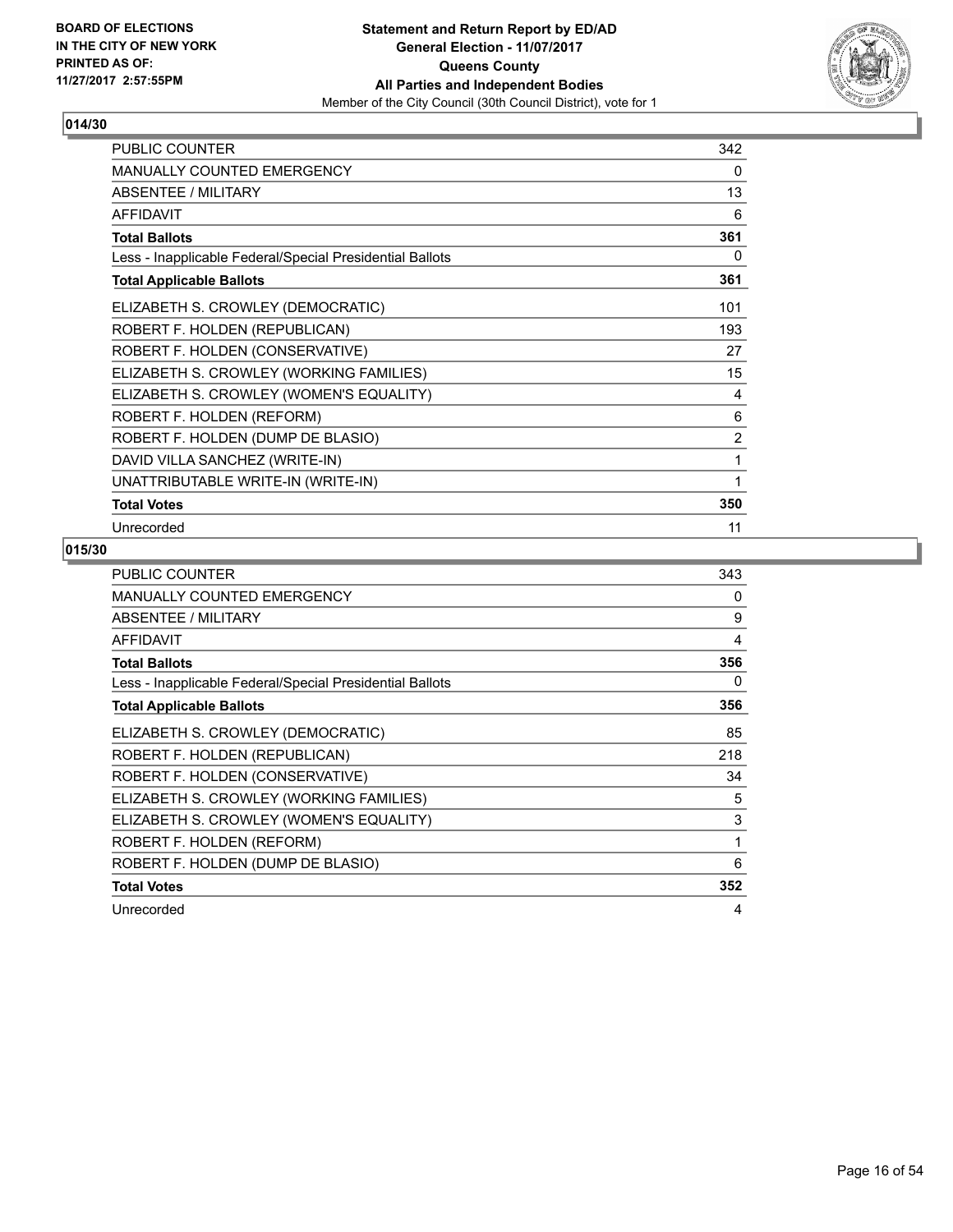

| <b>PUBLIC COUNTER</b>                                    | 257 |
|----------------------------------------------------------|-----|
| <b>MANUALLY COUNTED EMERGENCY</b>                        | 0   |
| ABSENTEE / MILITARY                                      | 5   |
| <b>AFFIDAVIT</b>                                         | 3   |
| <b>Total Ballots</b>                                     | 265 |
| Less - Inapplicable Federal/Special Presidential Ballots | 0   |
| <b>Total Applicable Ballots</b>                          | 265 |
| ELIZABETH S. CROWLEY (DEMOCRATIC)                        | 99  |
| ROBERT F. HOLDEN (REPUBLICAN)                            | 124 |
| ROBERT F. HOLDEN (CONSERVATIVE)                          | 24  |
| ELIZABETH S. CROWLEY (WORKING FAMILIES)                  | 8   |
| ELIZABETH S. CROWLEY (WOMEN'S EQUALITY)                  | 2   |
| ROBERT F. HOLDEN (REFORM)                                | 1   |
| ROBERT F. HOLDEN (DUMP DE BLASIO)                        | 3   |
| <b>Total Votes</b>                                       | 261 |
| Unrecorded                                               | 4   |

| <b>PUBLIC COUNTER</b>                                    | 260 |
|----------------------------------------------------------|-----|
| <b>MANUALLY COUNTED EMERGENCY</b>                        | 0   |
| ABSENTEE / MILITARY                                      | 5   |
| <b>AFFIDAVIT</b>                                         | 1   |
| <b>Total Ballots</b>                                     | 266 |
| Less - Inapplicable Federal/Special Presidential Ballots | 0   |
| <b>Total Applicable Ballots</b>                          | 266 |
| ELIZABETH S. CROWLEY (DEMOCRATIC)                        | 94  |
| ROBERT F. HOLDEN (REPUBLICAN)                            | 128 |
| ROBERT F. HOLDEN (CONSERVATIVE)                          | 26  |
| ELIZABETH S. CROWLEY (WORKING FAMILIES)                  | 9   |
| ELIZABETH S. CROWLEY (WOMEN'S EQUALITY)                  | 1   |
| ROBERT F. HOLDEN (REFORM)                                | 2   |
| ROBERT F. HOLDEN (DUMP DE BLASIO)                        | 0   |
| RAQUEL VEGA (WRITE-IN)                                   | 1   |
| <b>Total Votes</b>                                       | 261 |
| Unrecorded                                               | 5   |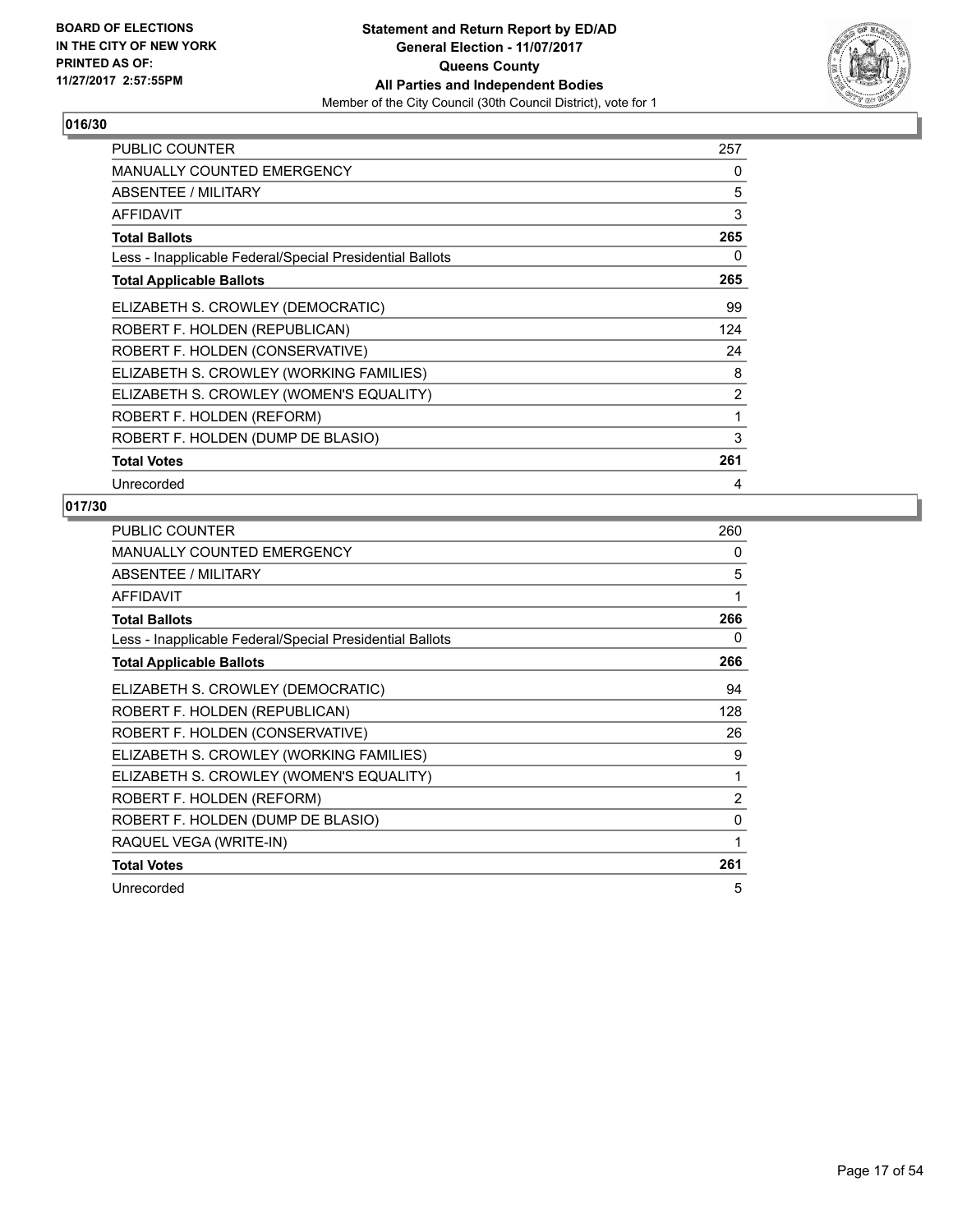

| <b>PUBLIC COUNTER</b>                                    | 316 |
|----------------------------------------------------------|-----|
| <b>MANUALLY COUNTED EMERGENCY</b>                        | 0   |
| <b>ABSENTEE / MILITARY</b>                               | 5   |
| <b>AFFIDAVIT</b>                                         | 2   |
| <b>Total Ballots</b>                                     | 323 |
| Less - Inapplicable Federal/Special Presidential Ballots | 0   |
| <b>Total Applicable Ballots</b>                          | 323 |
| ELIZABETH S. CROWLEY (DEMOCRATIC)                        | 105 |
| ROBERT F. HOLDEN (REPUBLICAN)                            | 160 |
| ROBERT F. HOLDEN (CONSERVATIVE)                          | 30  |
| ELIZABETH S. CROWLEY (WORKING FAMILIES)                  | 7   |
| ELIZABETH S. CROWLEY (WOMEN'S EQUALITY)                  | 3   |
| ROBERT F. HOLDEN (REFORM)                                | 4   |
| ROBERT F. HOLDEN (DUMP DE BLASIO)                        | 5   |
| LORD VELO (WRITE-IN)                                     | 1   |
| <b>Total Votes</b>                                       | 315 |
| Unrecorded                                               | 8   |

| PUBLIC COUNTER                                           | 8        |
|----------------------------------------------------------|----------|
| <b>MANUALLY COUNTED EMERGENCY</b>                        | $\Omega$ |
| ABSENTEE / MILITARY                                      | 0        |
| <b>AFFIDAVIT</b>                                         | 0        |
| <b>Total Ballots</b>                                     | 8        |
| Less - Inapplicable Federal/Special Presidential Ballots | 0        |
| <b>Total Applicable Ballots</b>                          | 8        |
| ELIZABETH S. CROWLEY (DEMOCRATIC)                        |          |
| ROBERT F. HOLDEN (REPUBLICAN)                            | 6        |
| ROBERT F. HOLDEN (CONSERVATIVE)                          |          |
| ELIZABETH S. CROWLEY (WORKING FAMILIES)                  | 0        |
| ELIZABETH S. CROWLEY (WOMEN'S EQUALITY)                  | 0        |
| ROBERT F. HOLDEN (REFORM)                                | 0        |
| ROBERT F. HOLDEN (DUMP DE BLASIO)                        | 0        |
| <b>Total Votes</b>                                       | 8        |
|                                                          |          |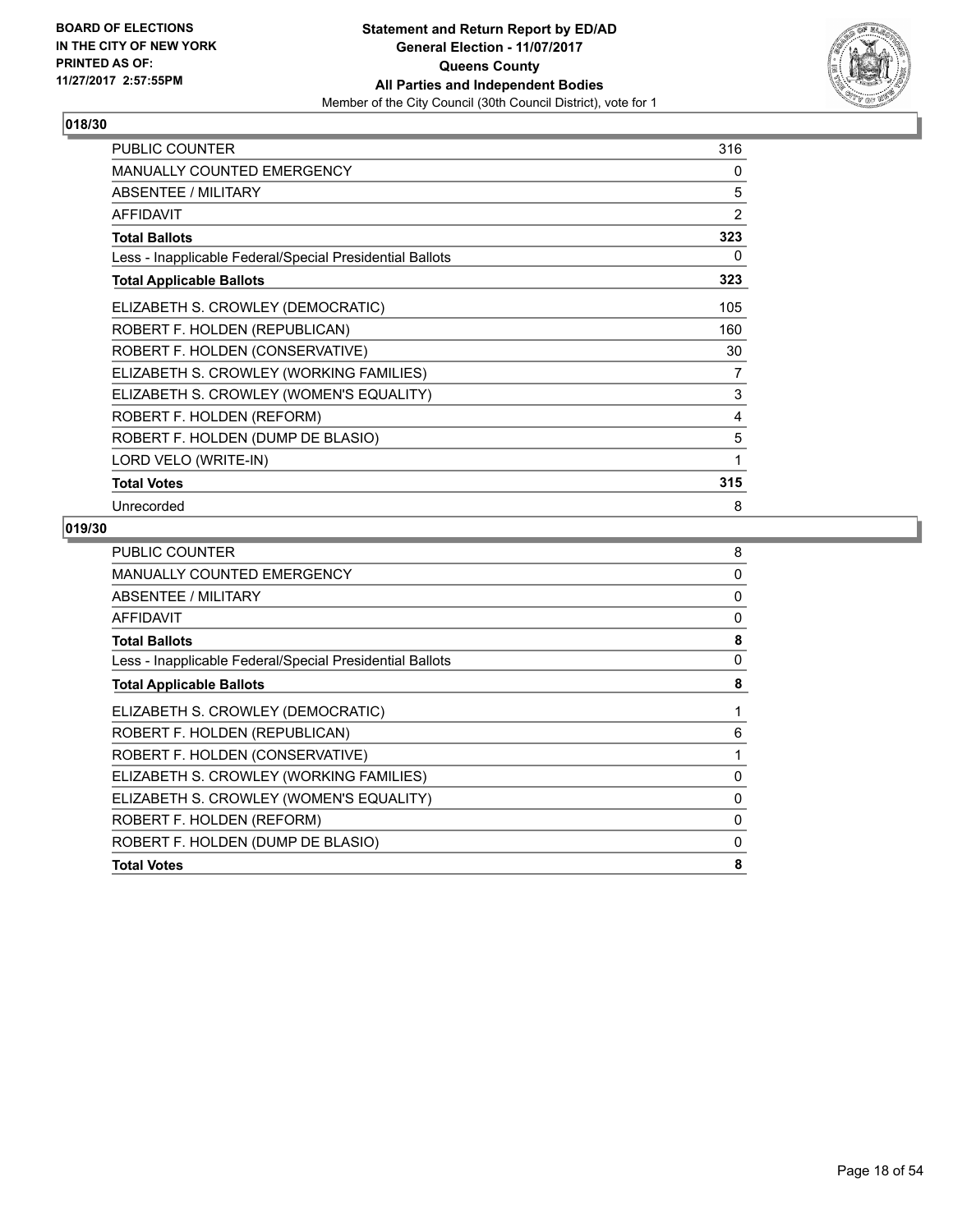

| PUBLIC COUNTER                                           | 234      |
|----------------------------------------------------------|----------|
| <b>MANUALLY COUNTED EMERGENCY</b>                        | 0        |
| ABSENTEE / MILITARY                                      | 4        |
| <b>AFFIDAVIT</b>                                         | 0        |
| <b>Total Ballots</b>                                     | 238      |
| Less - Inapplicable Federal/Special Presidential Ballots | 0        |
| <b>Total Applicable Ballots</b>                          | 238      |
| ELIZABETH S. CROWLEY (DEMOCRATIC)                        | 100      |
| ROBERT F. HOLDEN (REPUBLICAN)                            | 115      |
| ROBERT F. HOLDEN (CONSERVATIVE)                          | 11       |
| ELIZABETH S. CROWLEY (WORKING FAMILIES)                  | 4        |
| ELIZABETH S. CROWLEY (WOMEN'S EQUALITY)                  | 1        |
| ROBERT F. HOLDEN (REFORM)                                | $\Omega$ |
| ROBERT F. HOLDEN (DUMP DE BLASIO)                        | 2        |
| <b>Total Votes</b>                                       | 233      |
| Unrecorded                                               | 5        |

| <b>PUBLIC COUNTER</b>                                    | 209            |
|----------------------------------------------------------|----------------|
| <b>MANUALLY COUNTED EMERGENCY</b>                        | 0              |
| ABSENTEE / MILITARY                                      | 20             |
| <b>AFFIDAVIT</b>                                         |                |
| <b>Total Ballots</b>                                     | 230            |
| Less - Inapplicable Federal/Special Presidential Ballots | 0              |
| <b>Total Applicable Ballots</b>                          | 230            |
| ELIZABETH S. CROWLEY (DEMOCRATIC)                        | 104            |
| ROBERT F. HOLDEN (REPUBLICAN)                            | 97             |
| ROBERT F. HOLDEN (CONSERVATIVE)                          | 17             |
| ELIZABETH S. CROWLEY (WORKING FAMILIES)                  | 6              |
| ELIZABETH S. CROWLEY (WOMEN'S EQUALITY)                  | 0              |
| ROBERT F. HOLDEN (REFORM)                                | 2              |
| ROBERT F. HOLDEN (DUMP DE BLASIO)                        | 2              |
| <b>Total Votes</b>                                       | 228            |
| Unrecorded                                               | $\overline{2}$ |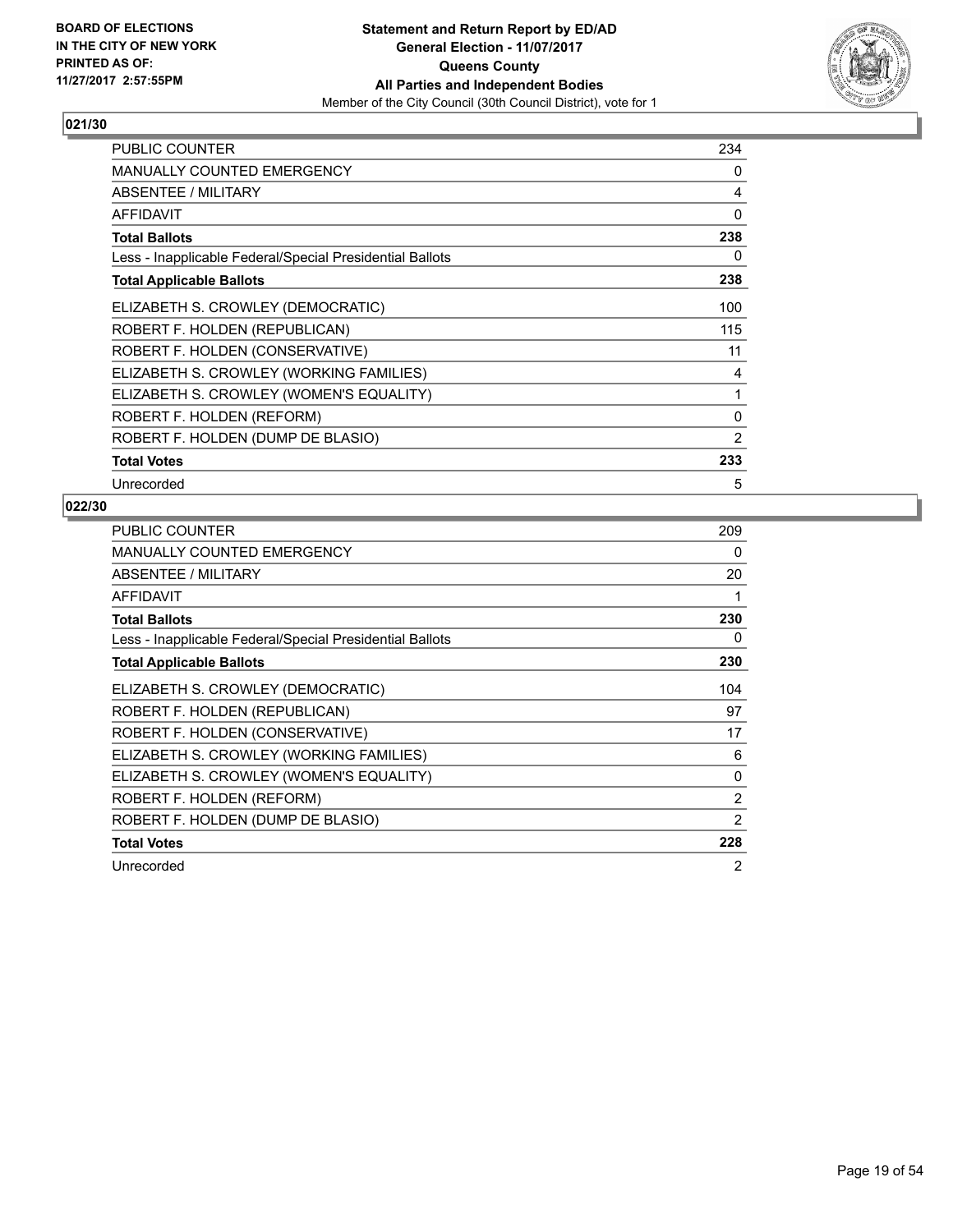

| <b>PUBLIC COUNTER</b>                                    | 323               |
|----------------------------------------------------------|-------------------|
| <b>MANUALLY COUNTED EMERGENCY</b>                        | 0                 |
| <b>ABSENTEE / MILITARY</b>                               | 17                |
| <b>AFFIDAVIT</b>                                         | 5                 |
| <b>Total Ballots</b>                                     | 345               |
| Less - Inapplicable Federal/Special Presidential Ballots | 0                 |
| <b>Total Applicable Ballots</b>                          | 345               |
| ELIZABETH S. CROWLEY (DEMOCRATIC)                        | 153               |
| ROBERT F. HOLDEN (REPUBLICAN)                            | 144               |
| ROBERT F. HOLDEN (CONSERVATIVE)                          | 18                |
| ELIZABETH S. CROWLEY (WORKING FAMILIES)                  | 9                 |
| ELIZABETH S. CROWLEY (WOMEN'S EQUALITY)                  | 2                 |
| ROBERT F. HOLDEN (REFORM)                                | 3                 |
| ROBERT F. HOLDEN (DUMP DE BLASIO)                        | 3                 |
| SUSAN S. LEE (WRITE-IN)                                  | 1                 |
| <b>Total Votes</b>                                       | 333               |
| Unrecorded                                               | $12 \overline{ }$ |

| <b>PUBLIC COUNTER</b>                                    | 315 |
|----------------------------------------------------------|-----|
| <b>MANUALLY COUNTED EMERGENCY</b>                        | 0   |
| ABSENTEE / MILITARY                                      | 2   |
| AFFIDAVIT                                                | 1   |
| <b>Total Ballots</b>                                     | 318 |
| Less - Inapplicable Federal/Special Presidential Ballots | 0   |
| <b>Total Applicable Ballots</b>                          | 318 |
| ELIZABETH S. CROWLEY (DEMOCRATIC)                        | 109 |
| ROBERT F. HOLDEN (REPUBLICAN)                            | 160 |
| ROBERT F. HOLDEN (CONSERVATIVE)                          | 33  |
| ELIZABETH S. CROWLEY (WORKING FAMILIES)                  | 6   |
| ELIZABETH S. CROWLEY (WOMEN'S EQUALITY)                  | 1   |
| ROBERT F. HOLDEN (REFORM)                                | 4   |
| ROBERT F. HOLDEN (DUMP DE BLASIO)                        | 2   |
| <b>Total Votes</b>                                       | 315 |
| Unrecorded                                               | 3   |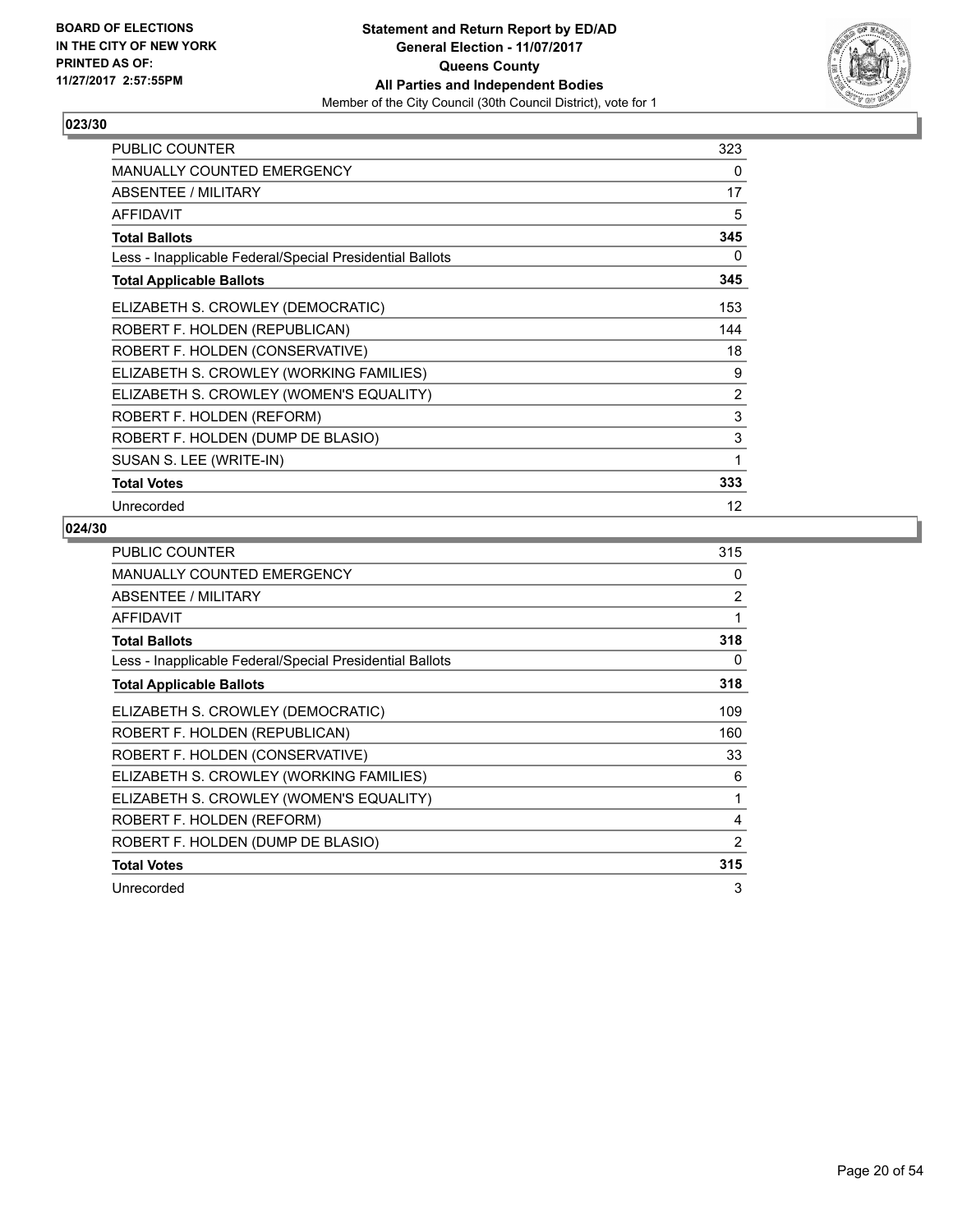

| <b>PUBLIC COUNTER</b>                                    | 238            |
|----------------------------------------------------------|----------------|
| <b>MANUALLY COUNTED EMERGENCY</b>                        | 0              |
| ABSENTEE / MILITARY                                      | 9              |
| <b>AFFIDAVIT</b>                                         | 0              |
| <b>Total Ballots</b>                                     | 247            |
| Less - Inapplicable Federal/Special Presidential Ballots | 0              |
| <b>Total Applicable Ballots</b>                          | 247            |
| ELIZABETH S. CROWLEY (DEMOCRATIC)                        | 104            |
| ROBERT F. HOLDEN (REPUBLICAN)                            | 110            |
| ROBERT F. HOLDEN (CONSERVATIVE)                          | 18             |
| ELIZABETH S. CROWLEY (WORKING FAMILIES)                  | 9              |
| ELIZABETH S. CROWLEY (WOMEN'S EQUALITY)                  | 0              |
| ROBERT F. HOLDEN (REFORM)                                | 0              |
| ROBERT F. HOLDEN (DUMP DE BLASIO)                        | $\overline{2}$ |
| <b>Total Votes</b>                                       | 243            |
| Unrecorded                                               | 4              |

| <b>PUBLIC COUNTER</b>                                    | 276 |
|----------------------------------------------------------|-----|
| <b>MANUALLY COUNTED EMERGENCY</b>                        | 0   |
| ABSENTEE / MILITARY                                      | 5   |
| <b>AFFIDAVIT</b>                                         | 1   |
| <b>Total Ballots</b>                                     | 282 |
| Less - Inapplicable Federal/Special Presidential Ballots | 0   |
| <b>Total Applicable Ballots</b>                          | 282 |
| ELIZABETH S. CROWLEY (DEMOCRATIC)                        | 112 |
| ROBERT F. HOLDEN (REPUBLICAN)                            | 131 |
| ROBERT F. HOLDEN (CONSERVATIVE)                          | 20  |
| ELIZABETH S. CROWLEY (WORKING FAMILIES)                  | 7   |
| ELIZABETH S. CROWLEY (WOMEN'S EQUALITY)                  | 0   |
| ROBERT F. HOLDEN (REFORM)                                | 3   |
| ROBERT F. HOLDEN (DUMP DE BLASIO)                        | 3   |
| JAMES JURGENS (WRITE-IN)                                 | 1   |
| <b>Total Votes</b>                                       | 277 |
| Unrecorded                                               | 5   |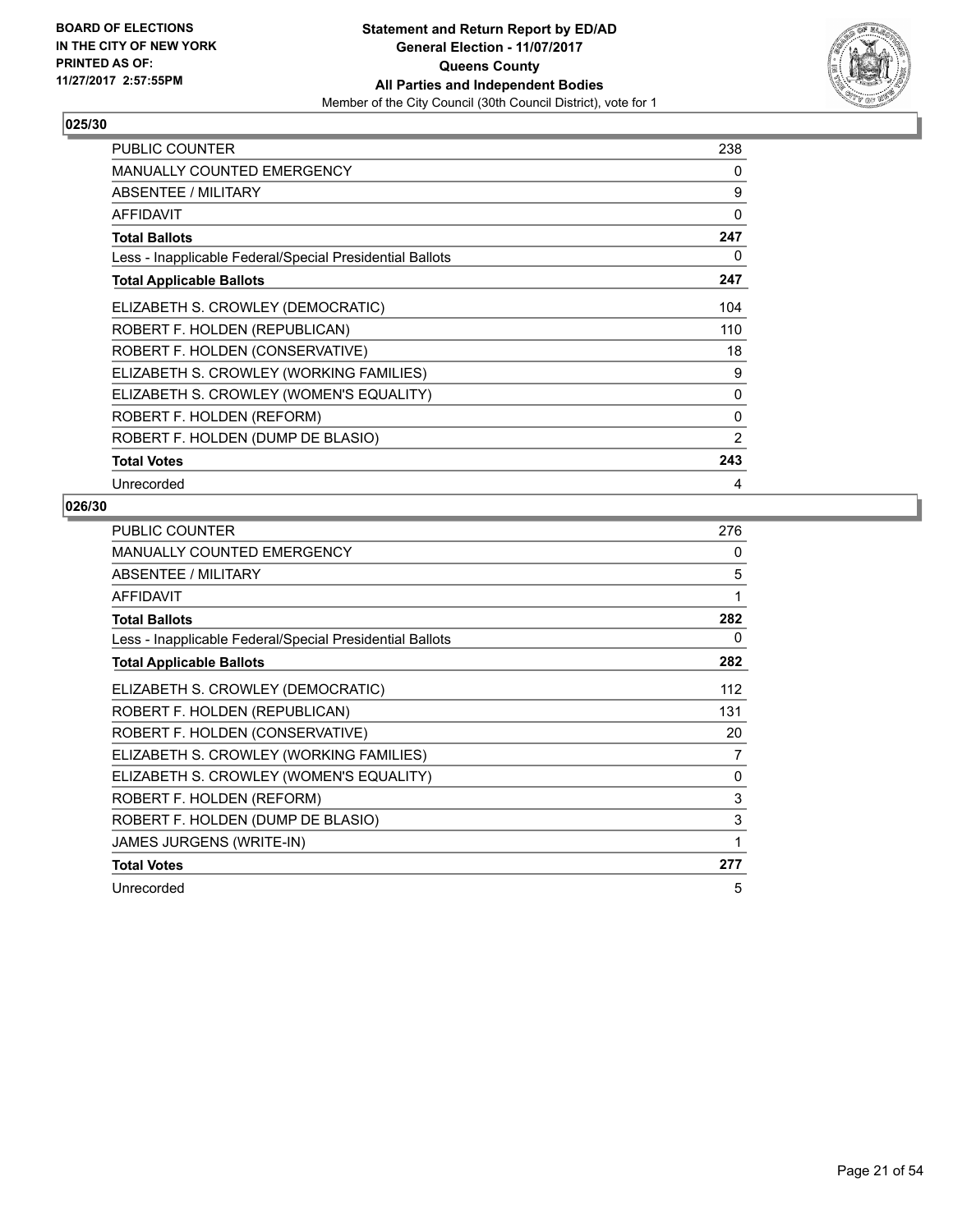

| <b>PUBLIC COUNTER</b>                                    | 291 |
|----------------------------------------------------------|-----|
| <b>MANUALLY COUNTED EMERGENCY</b>                        | 0   |
| ABSENTEE / MILITARY                                      | 2   |
| <b>AFFIDAVIT</b>                                         | 3   |
| <b>Total Ballots</b>                                     | 296 |
| Less - Inapplicable Federal/Special Presidential Ballots | 0   |
| <b>Total Applicable Ballots</b>                          | 296 |
| ELIZABETH S. CROWLEY (DEMOCRATIC)                        | 128 |
| ROBERT F. HOLDEN (REPUBLICAN)                            | 110 |
| ROBERT F. HOLDEN (CONSERVATIVE)                          | 27  |
| ELIZABETH S. CROWLEY (WORKING FAMILIES)                  | 17  |
| ELIZABETH S. CROWLEY (WOMEN'S EQUALITY)                  | 1   |
| ROBERT F. HOLDEN (REFORM)                                | 1   |
| ROBERT F. HOLDEN (DUMP DE BLASIO)                        | 1   |
| <b>Total Votes</b>                                       | 285 |
| Unrecorded                                               | 11  |

| <b>PUBLIC COUNTER</b>                                    | $\overline{2}$ |
|----------------------------------------------------------|----------------|
| <b>MANUALLY COUNTED EMERGENCY</b>                        | 0              |
| ABSENTEE / MILITARY                                      | 0              |
| <b>AFFIDAVIT</b>                                         | 0              |
| <b>Total Ballots</b>                                     | $\mathbf{2}$   |
| Less - Inapplicable Federal/Special Presidential Ballots | 0              |
| <b>Total Applicable Ballots</b>                          | $\mathbf{2}$   |
| ELIZABETH S. CROWLEY (DEMOCRATIC)                        |                |
| ROBERT F. HOLDEN (REPUBLICAN)                            |                |
| ROBERT F. HOLDEN (CONSERVATIVE)                          | 0              |
| ELIZABETH S. CROWLEY (WORKING FAMILIES)                  | 0              |
| ELIZABETH S. CROWLEY (WOMEN'S EQUALITY)                  | 0              |
| ROBERT F. HOLDEN (REFORM)                                | $\Omega$       |
| ROBERT F. HOLDEN (DUMP DE BLASIO)                        | 0              |
| <b>Total Votes</b>                                       | $\mathbf{2}$   |
|                                                          |                |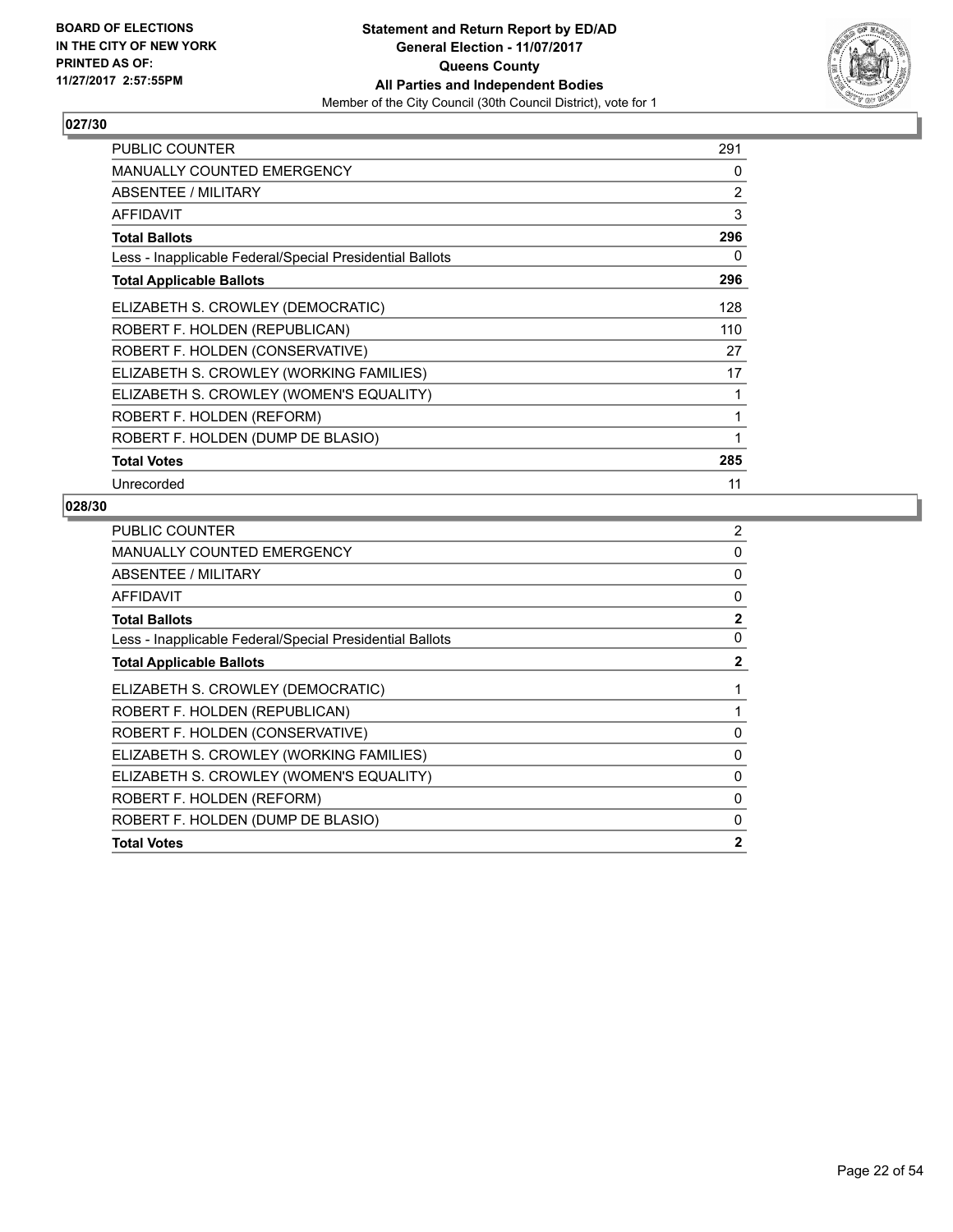

| <b>PUBLIC COUNTER</b>                                    | 19           |
|----------------------------------------------------------|--------------|
| <b>MANUALLY COUNTED EMERGENCY</b>                        | 0            |
| ABSENTEE / MILITARY                                      | 1            |
| AFFIDAVIT                                                | 0            |
| Total Ballots                                            | 20           |
| Less - Inapplicable Federal/Special Presidential Ballots | 0            |
| <b>Total Applicable Ballots</b>                          | 20           |
| ELIZABETH S. CROWLEY (DEMOCRATIC)                        | 6            |
| ROBERT F. HOLDEN (REPUBLICAN)                            | 12           |
| ROBERT F. HOLDEN (CONSERVATIVE)                          | 2            |
| ELIZABETH S. CROWLEY (WORKING FAMILIES)                  | 0            |
| ELIZABETH S. CROWLEY (WOMEN'S EQUALITY)                  | $\mathbf{0}$ |
| ROBERT F. HOLDEN (REFORM)                                | 0            |
| ROBERT F. HOLDEN (DUMP DE BLASIO)                        | 0            |
| <b>Total Votes</b>                                       | 20           |

| <b>PUBLIC COUNTER</b>                                    | 4 |
|----------------------------------------------------------|---|
| <b>MANUALLY COUNTED EMERGENCY</b>                        | 0 |
| ABSENTEE / MILITARY                                      | 0 |
| <b>AFFIDAVIT</b>                                         | 0 |
| <b>Total Ballots</b>                                     | 4 |
| Less - Inapplicable Federal/Special Presidential Ballots | 0 |
| <b>Total Applicable Ballots</b>                          | 4 |
| ELIZABETH S. CROWLEY (DEMOCRATIC)                        | 4 |
| ROBERT F. HOLDEN (REPUBLICAN)                            | 0 |
| ROBERT F. HOLDEN (CONSERVATIVE)                          | 0 |
| ELIZABETH S. CROWLEY (WORKING FAMILIES)                  | 0 |
| ELIZABETH S. CROWLEY (WOMEN'S EQUALITY)                  | 0 |
| ROBERT F. HOLDEN (REFORM)                                | 0 |
| ROBERT F. HOLDEN (DUMP DE BLASIO)                        | 0 |
| <b>Total Votes</b>                                       | 4 |
|                                                          |   |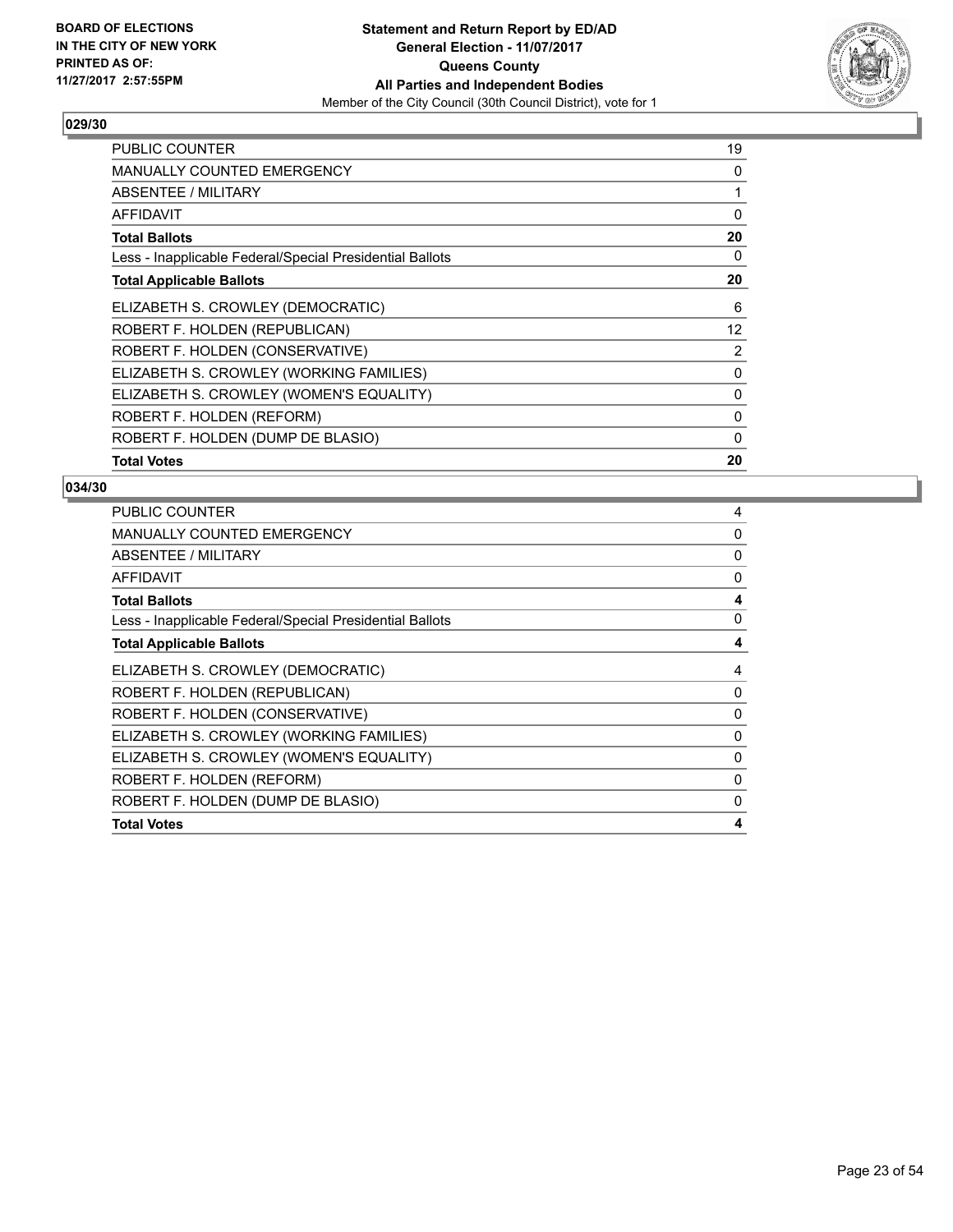

| <b>PUBLIC COUNTER</b>                                    | 141 |
|----------------------------------------------------------|-----|
| <b>MANUALLY COUNTED EMERGENCY</b>                        | 0   |
| ABSENTEE / MILITARY                                      | 4   |
| <b>AFFIDAVIT</b>                                         | 2   |
| <b>Total Ballots</b>                                     | 147 |
| Less - Inapplicable Federal/Special Presidential Ballots | 0   |
| <b>Total Applicable Ballots</b>                          | 147 |
| ELIZABETH S. CROWLEY (DEMOCRATIC)                        | 83  |
| ROBERT F. HOLDEN (REPUBLICAN)                            | 35  |
| ROBERT F. HOLDEN (CONSERVATIVE)                          | 19  |
| ELIZABETH S. CROWLEY (WORKING FAMILIES)                  | 4   |
| ELIZABETH S. CROWLEY (WOMEN'S EQUALITY)                  | 1   |
| ROBERT F. HOLDEN (REFORM)                                | 4   |
| ROBERT F. HOLDEN (DUMP DE BLASIO)                        | 0   |
| <b>Total Votes</b>                                       | 146 |
| Unrecorded                                               | 1   |

| <b>PUBLIC COUNTER</b>                                    | 226      |
|----------------------------------------------------------|----------|
| <b>MANUALLY COUNTED EMERGENCY</b>                        | 0        |
| ABSENTEE / MILITARY                                      | 7        |
| <b>AFFIDAVIT</b>                                         | $\Omega$ |
| <b>Total Ballots</b>                                     | 233      |
| Less - Inapplicable Federal/Special Presidential Ballots | 0        |
| <b>Total Applicable Ballots</b>                          | 233      |
| ELIZABETH S. CROWLEY (DEMOCRATIC)                        | 125      |
| ROBERT F. HOLDEN (REPUBLICAN)                            | 80       |
| ROBERT F. HOLDEN (CONSERVATIVE)                          | 16       |
| ELIZABETH S. CROWLEY (WORKING FAMILIES)                  | 3        |
| ELIZABETH S. CROWLEY (WOMEN'S EQUALITY)                  | 2        |
| ROBERT F. HOLDEN (REFORM)                                | 1        |
| ROBERT F. HOLDEN (DUMP DE BLASIO)                        | 2        |
| <b>Total Votes</b>                                       | 229      |
| Unrecorded                                               | 4        |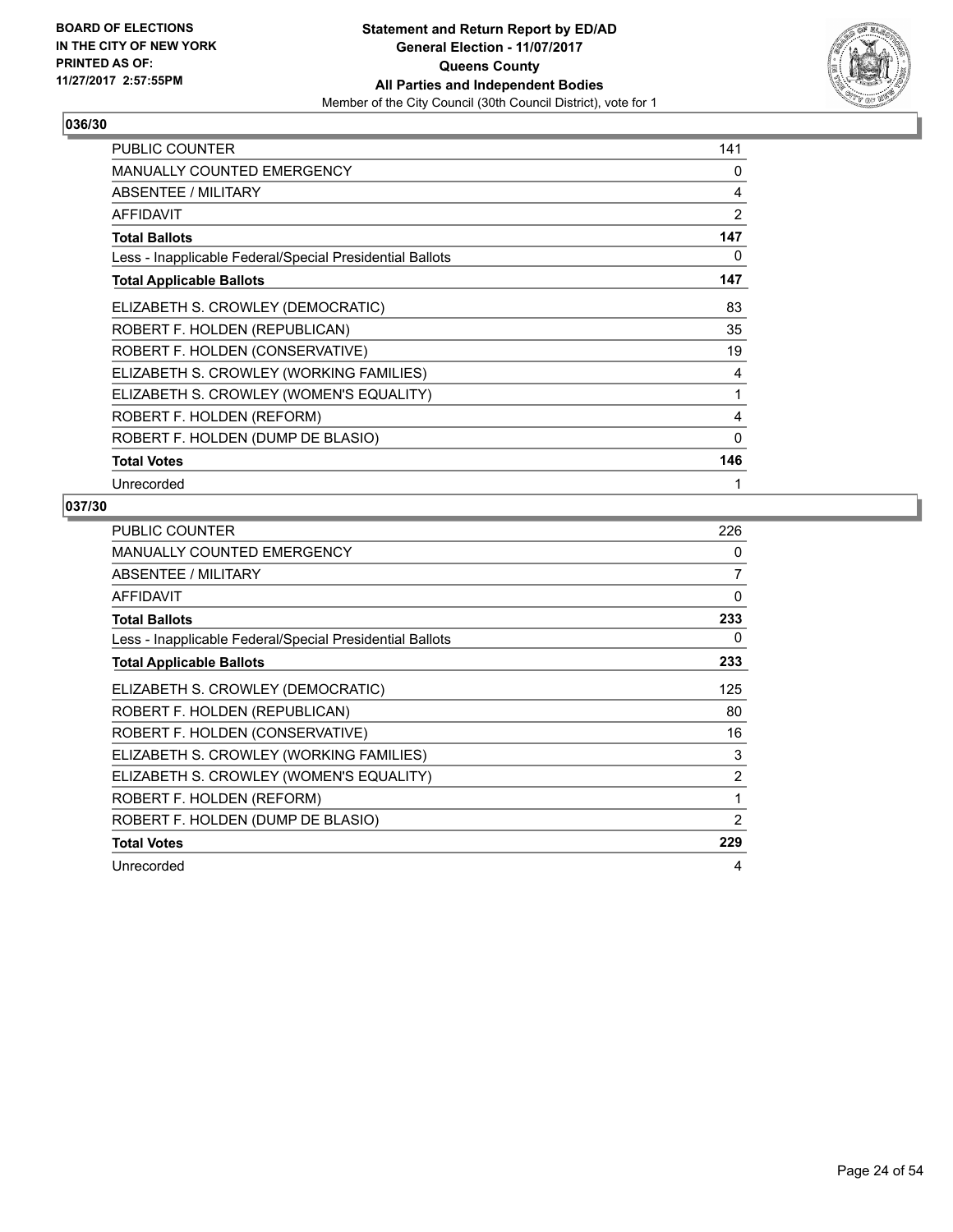

| <b>PUBLIC COUNTER</b>                                    | 86             |
|----------------------------------------------------------|----------------|
| <b>MANUALLY COUNTED EMERGENCY</b>                        | 0              |
| ABSENTEE / MILITARY                                      | 1              |
| <b>AFFIDAVIT</b>                                         | 1              |
| <b>Total Ballots</b>                                     | 88             |
| Less - Inapplicable Federal/Special Presidential Ballots | 0              |
| <b>Total Applicable Ballots</b>                          | 88             |
| ELIZABETH S. CROWLEY (DEMOCRATIC)                        | 63             |
| ROBERT F. HOLDEN (REPUBLICAN)                            | 16             |
| ROBERT F. HOLDEN (CONSERVATIVE)                          | 2              |
| ELIZABETH S. CROWLEY (WORKING FAMILIES)                  | 3              |
| ELIZABETH S. CROWLEY (WOMEN'S EQUALITY)                  | 2              |
| ROBERT F. HOLDEN (REFORM)                                | 0              |
| ROBERT F. HOLDEN (DUMP DE BLASIO)                        | 0              |
| <b>Total Votes</b>                                       | 86             |
| Unrecorded                                               | $\overline{2}$ |

| <b>PUBLIC COUNTER</b>                                    | 0           |
|----------------------------------------------------------|-------------|
| <b>MANUALLY COUNTED EMERGENCY</b>                        | 0           |
| ABSENTEE / MILITARY                                      | 0           |
| <b>AFFIDAVIT</b>                                         | 0           |
| <b>Total Ballots</b>                                     | $\mathbf 0$ |
| Less - Inapplicable Federal/Special Presidential Ballots | 0           |
| <b>Total Applicable Ballots</b>                          | 0           |
| ELIZABETH S. CROWLEY (DEMOCRATIC)                        | 0           |
| ROBERT F. HOLDEN (REPUBLICAN)                            | 0           |
| ROBERT F. HOLDEN (CONSERVATIVE)                          | 0           |
| ELIZABETH S. CROWLEY (WORKING FAMILIES)                  | 0           |
| ELIZABETH S. CROWLEY (WOMEN'S EQUALITY)                  | 0           |
| ROBERT F. HOLDEN (REFORM)                                | $\mathbf 0$ |
| ROBERT F. HOLDEN (DUMP DE BLASIO)                        | 0           |
| <b>Total Votes</b>                                       | 0           |
| 071/30 COMBINED into: 019/30                             |             |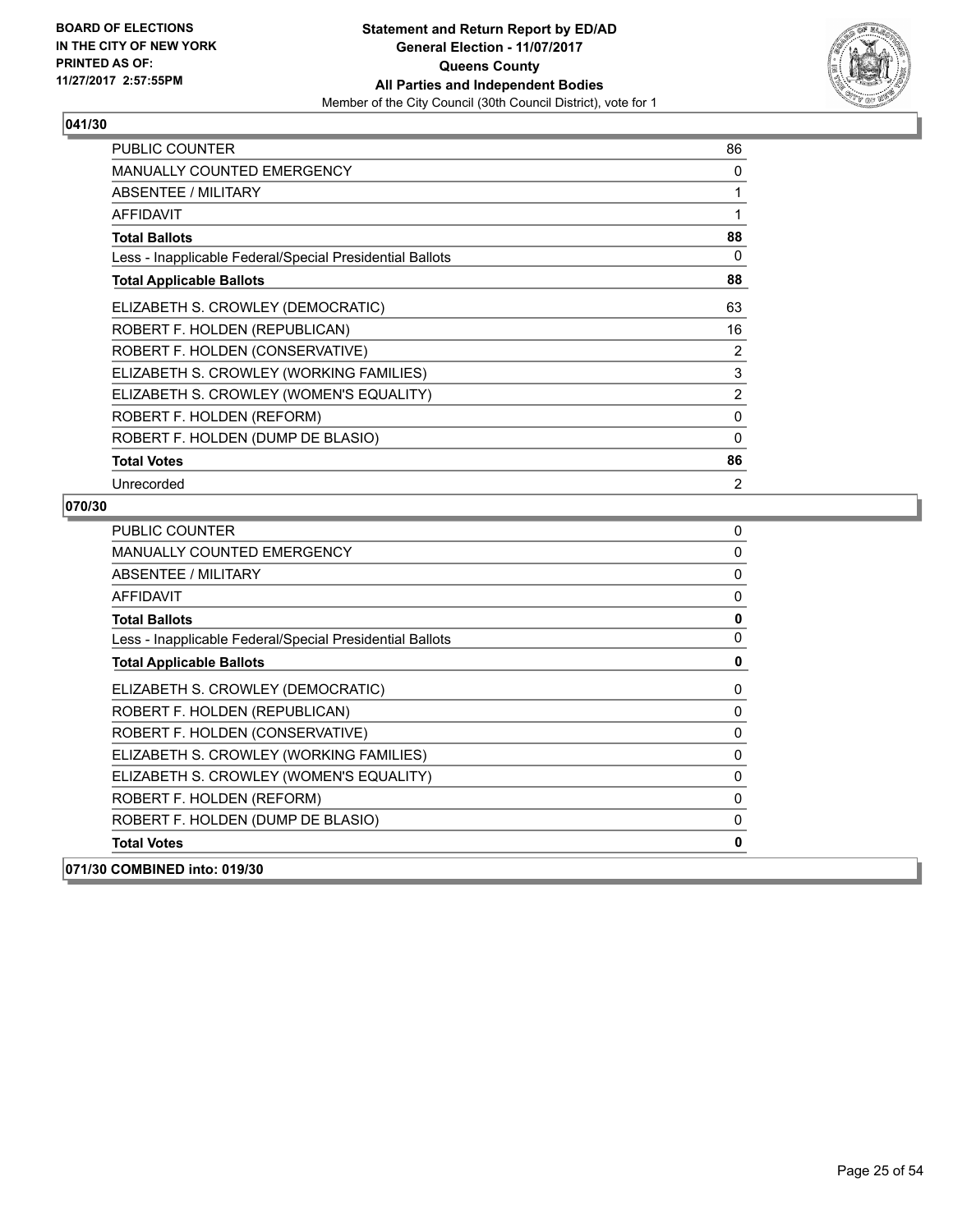

| PUBLIC COUNTER                                           | 0 |
|----------------------------------------------------------|---|
| MANUALLY COUNTED EMERGENCY                               | 0 |
| ABSENTEE / MILITARY                                      | 0 |
| <b>AFFIDAVIT</b>                                         | 0 |
| <b>Total Ballots</b>                                     | 0 |
| Less - Inapplicable Federal/Special Presidential Ballots | 0 |
| <b>Total Applicable Ballots</b>                          | 0 |
| ELIZABETH S. CROWLEY (DEMOCRATIC)                        | 0 |
| ROBERT F. HOLDEN (REPUBLICAN)                            | 0 |
| ROBERT F. HOLDEN (CONSERVATIVE)                          | 0 |
| ELIZABETH S. CROWLEY (WORKING FAMILIES)                  | 0 |
| ELIZABETH S. CROWLEY (WOMEN'S EQUALITY)                  | 0 |
| ROBERT F. HOLDEN (REFORM)                                | 0 |
| ROBERT F. HOLDEN (DUMP DE BLASIO)                        | 0 |
| <b>Total Votes</b>                                       | 0 |

| <b>PUBLIC COUNTER</b>                                    | 354 |
|----------------------------------------------------------|-----|
| <b>MANUALLY COUNTED EMERGENCY</b>                        | 0   |
| ABSENTEE / MILITARY                                      | 11  |
| AFFIDAVIT                                                | 2   |
| Total Ballots                                            | 367 |
| Less - Inapplicable Federal/Special Presidential Ballots | 0   |
| <b>Total Applicable Ballots</b>                          | 367 |
| ELIZABETH S. CROWLEY (DEMOCRATIC)                        | 92  |
| ROBERT F. HOLDEN (REPUBLICAN)                            | 205 |
| ROBERT F. HOLDEN (CONSERVATIVE)                          | 38  |
| ELIZABETH S. CROWLEY (WORKING FAMILIES)                  | 8   |
| ELIZABETH S. CROWLEY (WOMEN'S EQUALITY)                  | 4   |
| ROBERT F. HOLDEN (REFORM)                                | 7   |
| ROBERT F. HOLDEN (DUMP DE BLASIO)                        | 4   |
| <b>Total Votes</b>                                       | 358 |
| Unrecorded                                               | 9   |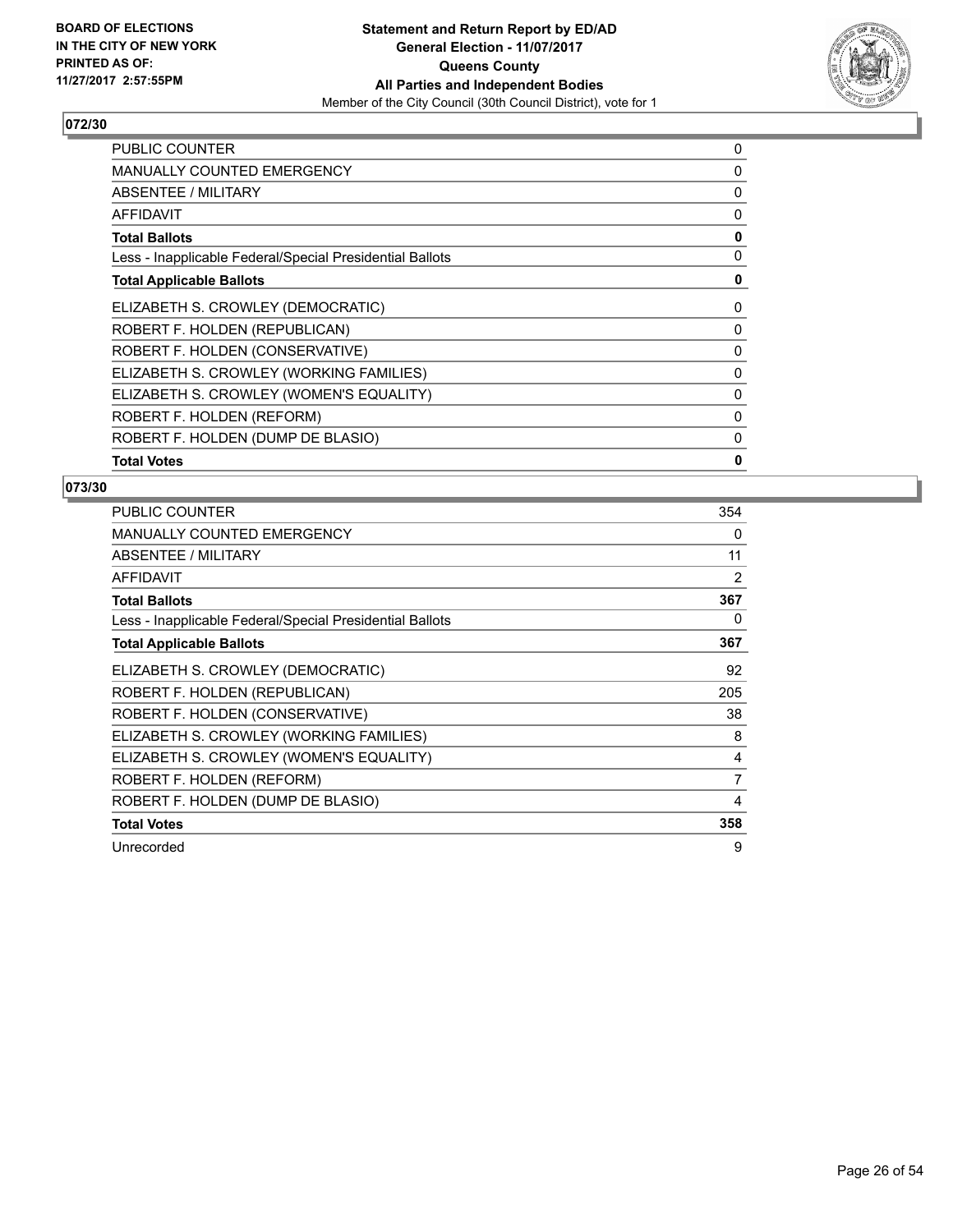

| <b>PUBLIC COUNTER</b>                                    | 249            |
|----------------------------------------------------------|----------------|
| <b>MANUALLY COUNTED EMERGENCY</b>                        | 0              |
| <b>ABSENTEE / MILITARY</b>                               | 6              |
| <b>AFFIDAVIT</b>                                         | $\overline{2}$ |
| <b>Total Ballots</b>                                     | 257            |
| Less - Inapplicable Federal/Special Presidential Ballots | 0              |
| <b>Total Applicable Ballots</b>                          | 257            |
| ELIZABETH S. CROWLEY (DEMOCRATIC)                        | 94             |
| ROBERT F. HOLDEN (REPUBLICAN)                            | 112            |
| ROBERT F. HOLDEN (CONSERVATIVE)                          | 23             |
| ELIZABETH S. CROWLEY (WORKING FAMILIES)                  | 14             |
| ELIZABETH S. CROWLEY (WOMEN'S EQUALITY)                  | $\overline{2}$ |
| ROBERT F. HOLDEN (REFORM)                                | 6              |
| ROBERT F. HOLDEN (DUMP DE BLASIO)                        | 3              |
| UNATTRIBUTABLE WRITE-IN (WRITE-IN)                       | 1              |
| <b>Total Votes</b>                                       | 255            |
| Unrecorded                                               | $\overline{2}$ |

| <b>PUBLIC COUNTER</b>                                    | 118      |
|----------------------------------------------------------|----------|
| <b>MANUALLY COUNTED EMERGENCY</b>                        | 0        |
| ABSENTEE / MILITARY                                      | 1        |
| <b>AFFIDAVIT</b>                                         | 0        |
| <b>Total Ballots</b>                                     | 119      |
| Less - Inapplicable Federal/Special Presidential Ballots | 0        |
| <b>Total Applicable Ballots</b>                          | 119      |
| ELIZABETH S. CROWLEY (DEMOCRATIC)                        | 60       |
| ROBERT F. HOLDEN (REPUBLICAN)                            | 40       |
| ROBERT F. HOLDEN (CONSERVATIVE)                          | 10       |
| ELIZABETH S. CROWLEY (WORKING FAMILIES)                  | 3        |
| ELIZABETH S. CROWLEY (WOMEN'S EQUALITY)                  | 1        |
| ROBERT F. HOLDEN (REFORM)                                | 1        |
| ROBERT F. HOLDEN (DUMP DE BLASIO)                        | $\Omega$ |
| <b>Total Votes</b>                                       | 115      |
| Unrecorded                                               | 4        |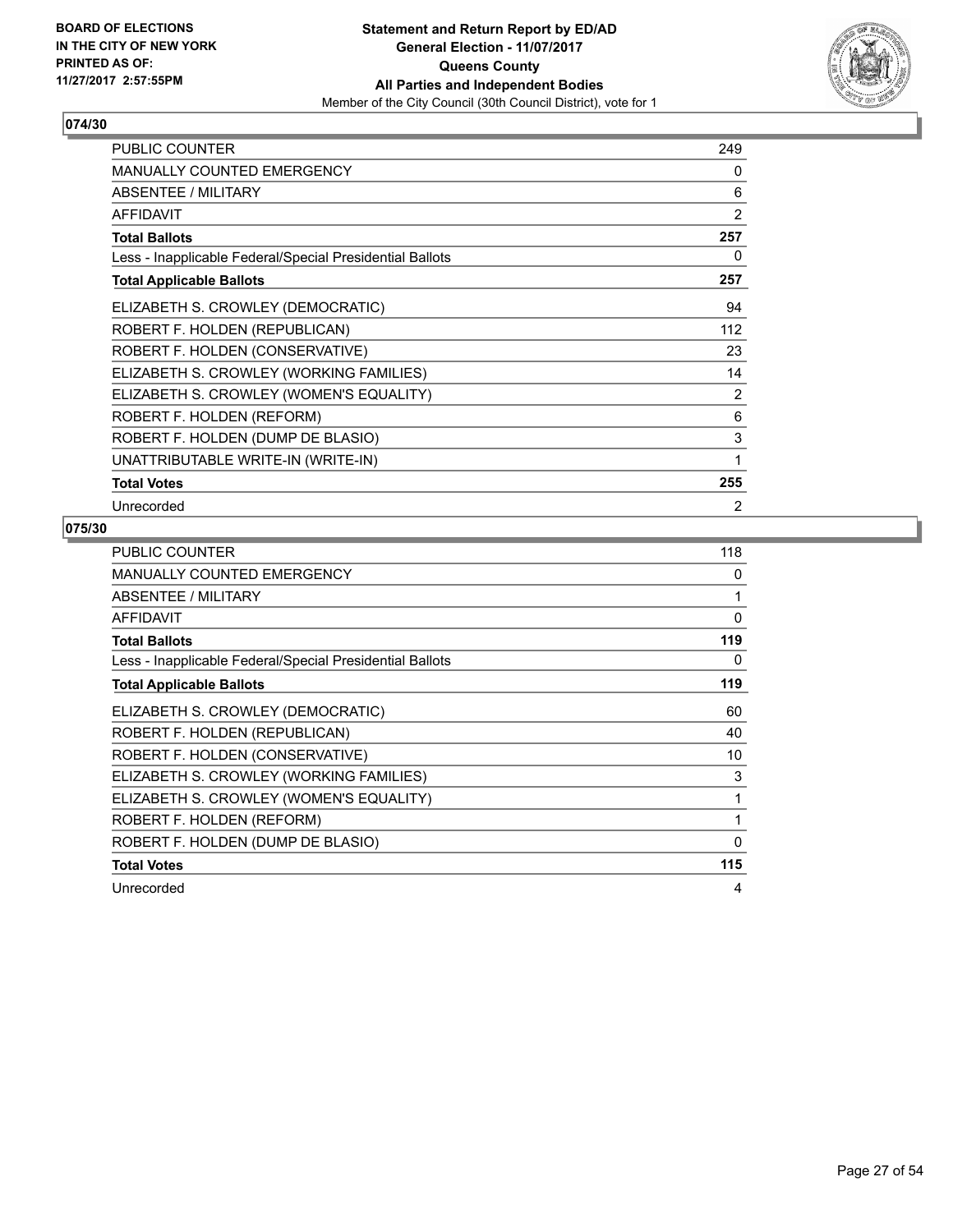

# **053/34 COMBINED into: 056/34**

#### **054/34 COMBINED into: 056/34**

**056/34** 

| PUBLIC COUNTER                                           | 42           |
|----------------------------------------------------------|--------------|
| <b>MANUALLY COUNTED EMERGENCY</b>                        | 0            |
| <b>ABSENTEE / MILITARY</b>                               | $\mathbf{0}$ |
| <b>AFFIDAVIT</b>                                         | 0            |
| <b>Total Ballots</b>                                     | 42           |
| Less - Inapplicable Federal/Special Presidential Ballots | 0            |
| <b>Total Applicable Ballots</b>                          | 42           |
| ELIZABETH S. CROWLEY (DEMOCRATIC)                        | 23           |
| ROBERT F. HOLDEN (REPUBLICAN)                            | 11           |
| ROBERT F. HOLDEN (CONSERVATIVE)                          | 1            |
| ELIZABETH S. CROWLEY (WORKING FAMILIES)                  | 2            |
| ELIZABETH S. CROWLEY (WOMEN'S EQUALITY)                  | 1            |
| ROBERT F. HOLDEN (REFORM)                                | 0            |
| ROBERT F. HOLDEN (DUMP DE BLASIO)                        | 1            |
| <b>Total Votes</b>                                       | 39           |
| Unrecorded                                               | 3            |

| <b>PUBLIC COUNTER</b>                                    | 15             |
|----------------------------------------------------------|----------------|
| <b>MANUALLY COUNTED EMERGENCY</b>                        | 0              |
| ABSENTEE / MILITARY                                      | 0              |
| <b>AFFIDAVIT</b>                                         | $\Omega$       |
| <b>Total Ballots</b>                                     | 15             |
| Less - Inapplicable Federal/Special Presidential Ballots | 0              |
| <b>Total Applicable Ballots</b>                          | 15             |
| ELIZABETH S. CROWLEY (DEMOCRATIC)                        | 9              |
| ROBERT F. HOLDEN (REPUBLICAN)                            | $\overline{2}$ |
| ROBERT F. HOLDEN (CONSERVATIVE)                          | $\Omega$       |
| ELIZABETH S. CROWLEY (WORKING FAMILIES)                  | 0              |
| ELIZABETH S. CROWLEY (WOMEN'S EQUALITY)                  | 0              |
| ROBERT F. HOLDEN (REFORM)                                | 1              |
| ROBERT F. HOLDEN (DUMP DE BLASIO)                        | $\Omega$       |
| <b>Total Votes</b>                                       | 12             |
| Unrecorded                                               | 3              |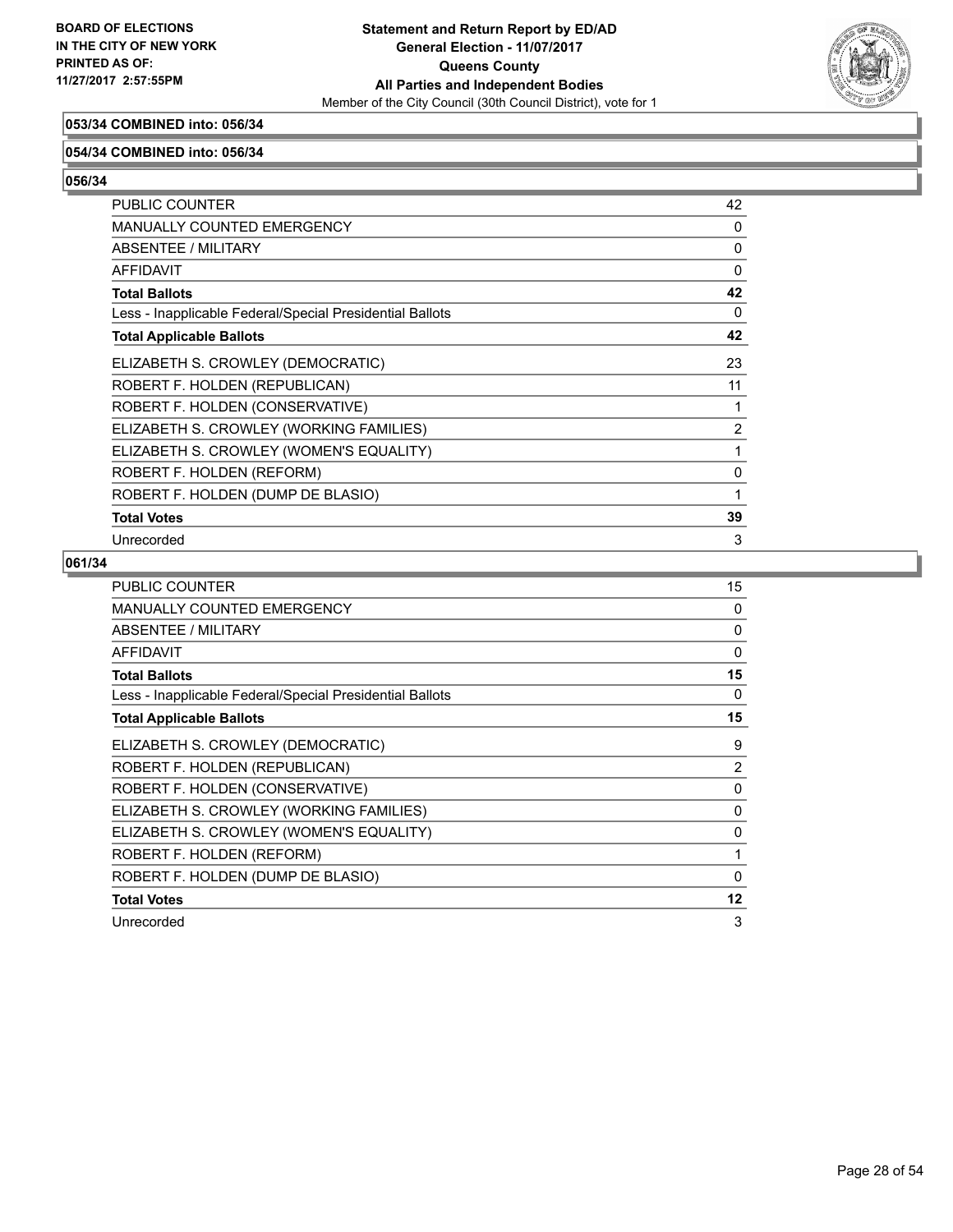

| <b>PUBLIC COUNTER</b>                                    | 48       |
|----------------------------------------------------------|----------|
| MANUALLY COUNTED EMERGENCY                               | 0        |
| <b>ABSENTEE / MILITARY</b>                               | 2        |
| <b>AFFIDAVIT</b>                                         | $\Omega$ |
| <b>Total Ballots</b>                                     | 50       |
| Less - Inapplicable Federal/Special Presidential Ballots | 0        |
| <b>Total Applicable Ballots</b>                          | 50       |
| ELIZABETH S. CROWLEY (DEMOCRATIC)                        | 15       |
| ROBERT F. HOLDEN (REPUBLICAN)                            | 27       |
| ROBERT F. HOLDEN (CONSERVATIVE)                          | 3        |
| ELIZABETH S. CROWLEY (WORKING FAMILIES)                  | 2        |
| ELIZABETH S. CROWLEY (WOMEN'S EQUALITY)                  | 0        |
| ROBERT F. HOLDEN (REFORM)                                | 1        |
| ROBERT F. HOLDEN (DUMP DE BLASIO)                        | 1        |
| <b>Total Votes</b>                                       | 49       |
| Unrecorded                                               | 1        |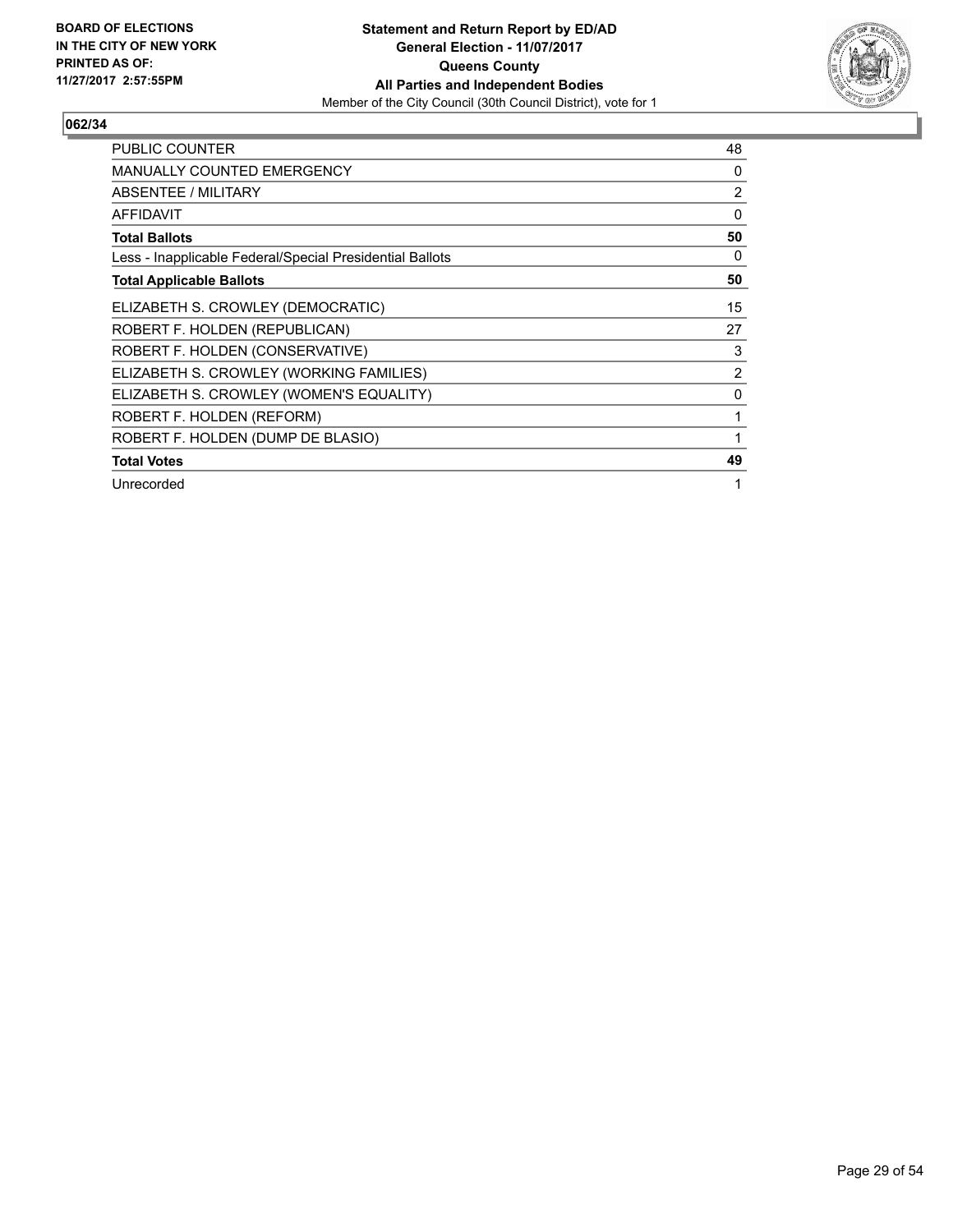

| PUBLIC COUNTER                                           | 3 |
|----------------------------------------------------------|---|
| <b>MANUALLY COUNTED EMERGENCY</b>                        | 0 |
| <b>ABSENTEE / MILITARY</b>                               | 0 |
| AFFIDAVIT                                                | 0 |
| <b>Total Ballots</b>                                     | 3 |
| Less - Inapplicable Federal/Special Presidential Ballots | 0 |
| <b>Total Applicable Ballots</b>                          | 3 |
| ELIZABETH S. CROWLEY (DEMOCRATIC)                        | 2 |
| ROBERT F. HOLDEN (REPUBLICAN)                            | 1 |
| ROBERT F. HOLDEN (CONSERVATIVE)                          | 0 |
| ELIZABETH S. CROWLEY (WORKING FAMILIES)                  | 0 |
| ELIZABETH S. CROWLEY (WOMEN'S EQUALITY)                  | 0 |
| ROBERT F. HOLDEN (REFORM)                                | 0 |
| ROBERT F. HOLDEN (DUMP DE BLASIO)                        | 0 |
| <b>Total Votes</b>                                       | 3 |

| <b>PUBLIC COUNTER</b>                                    | 0           |
|----------------------------------------------------------|-------------|
| <b>MANUALLY COUNTED EMERGENCY</b>                        | 0           |
| ABSENTEE / MILITARY                                      | 0           |
| <b>AFFIDAVIT</b>                                         | 0           |
| <b>Total Ballots</b>                                     | $\mathbf 0$ |
| Less - Inapplicable Federal/Special Presidential Ballots | 0           |
| <b>Total Applicable Ballots</b>                          | 0           |
| ELIZABETH S. CROWLEY (DEMOCRATIC)                        | 0           |
| ROBERT F. HOLDEN (REPUBLICAN)                            | 0           |
| ROBERT F. HOLDEN (CONSERVATIVE)                          | 0           |
| ELIZABETH S. CROWLEY (WORKING FAMILIES)                  | 0           |
| ELIZABETH S. CROWLEY (WOMEN'S EQUALITY)                  | 0           |
| ROBERT F. HOLDEN (REFORM)                                | 0           |
| ROBERT F. HOLDEN (DUMP DE BLASIO)                        | 0           |
| <b>Total Votes</b>                                       | 0           |
|                                                          |             |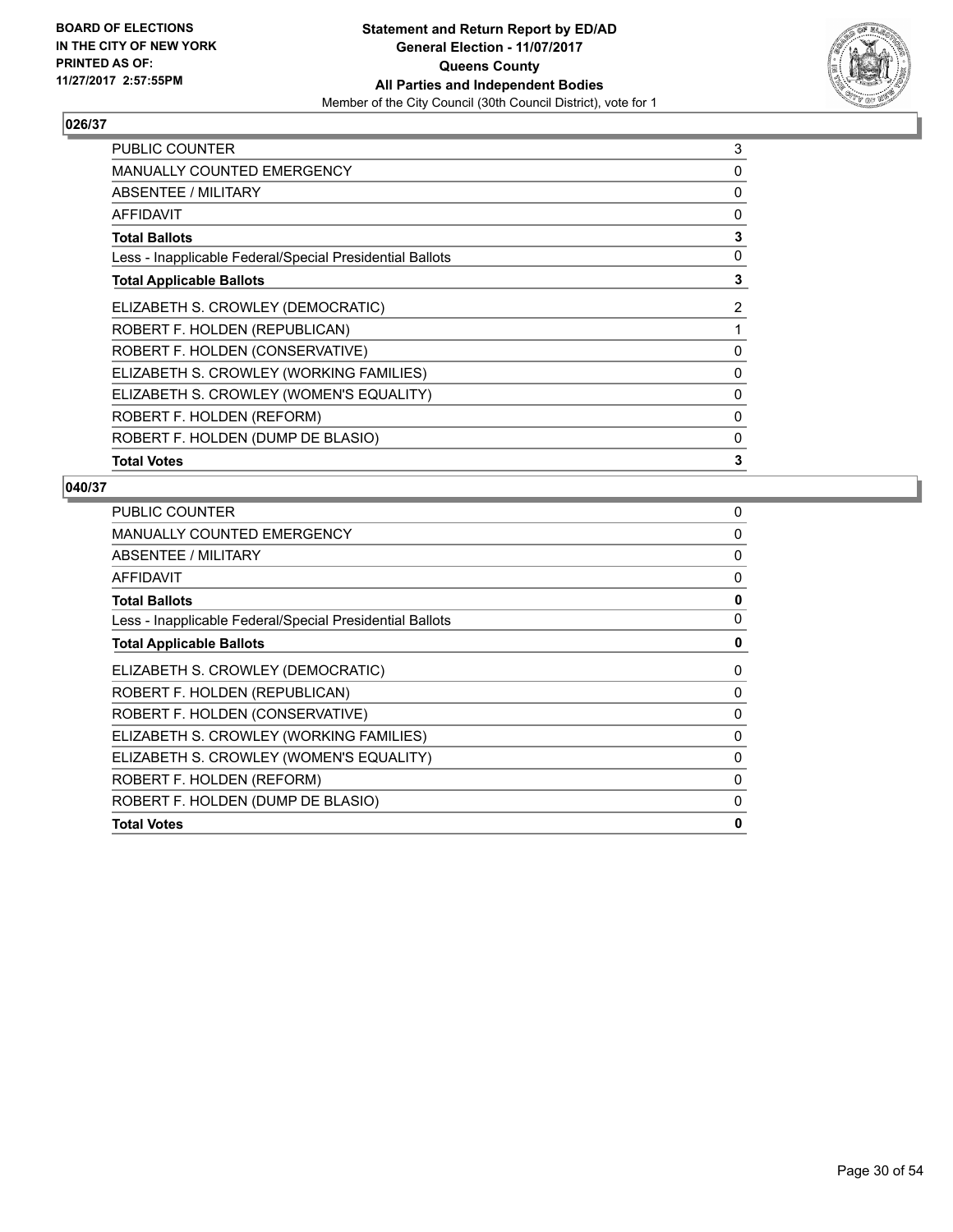

| PUBLIC COUNTER                                           | 51             |
|----------------------------------------------------------|----------------|
| <b>MANUALLY COUNTED EMERGENCY</b>                        | 0              |
| ABSENTEE / MILITARY                                      | 1              |
| <b>AFFIDAVIT</b>                                         | 2              |
| <b>Total Ballots</b>                                     | 54             |
| Less - Inapplicable Federal/Special Presidential Ballots | 0              |
| <b>Total Applicable Ballots</b>                          | 54             |
| ELIZABETH S. CROWLEY (DEMOCRATIC)                        | 32             |
| ROBERT F. HOLDEN (REPUBLICAN)                            | 14             |
| ROBERT F. HOLDEN (CONSERVATIVE)                          | 1              |
| ELIZABETH S. CROWLEY (WORKING FAMILIES)                  | 3              |
| ELIZABETH S. CROWLEY (WOMEN'S EQUALITY)                  | $\mathbf{0}$   |
| ROBERT F. HOLDEN (REFORM)                                | 2              |
| ROBERT F. HOLDEN (DUMP DE BLASIO)                        | $\Omega$       |
| <b>Total Votes</b>                                       | 52             |
| Unrecorded                                               | $\overline{2}$ |

| <b>PUBLIC COUNTER</b>                                    | 176          |
|----------------------------------------------------------|--------------|
| <b>MANUALLY COUNTED EMERGENCY</b>                        | 0            |
| ABSENTEE / MILITARY                                      | 2            |
| <b>AFFIDAVIT</b>                                         | $\mathbf{1}$ |
| <b>Total Ballots</b>                                     | 179          |
| Less - Inapplicable Federal/Special Presidential Ballots | 0            |
| <b>Total Applicable Ballots</b>                          | 179          |
| ELIZABETH S. CROWLEY (DEMOCRATIC)                        | 95           |
| ROBERT F. HOLDEN (REPUBLICAN)                            | 59           |
| ROBERT F. HOLDEN (CONSERVATIVE)                          | 6            |
| ELIZABETH S. CROWLEY (WORKING FAMILIES)                  | 6            |
| ELIZABETH S. CROWLEY (WOMEN'S EQUALITY)                  | 4            |
| ROBERT F. HOLDEN (REFORM)                                | $\mathbf{0}$ |
| ROBERT F. HOLDEN (DUMP DE BLASIO)                        | 1            |
| <b>Total Votes</b>                                       | 171          |
| Unrecorded                                               | 8            |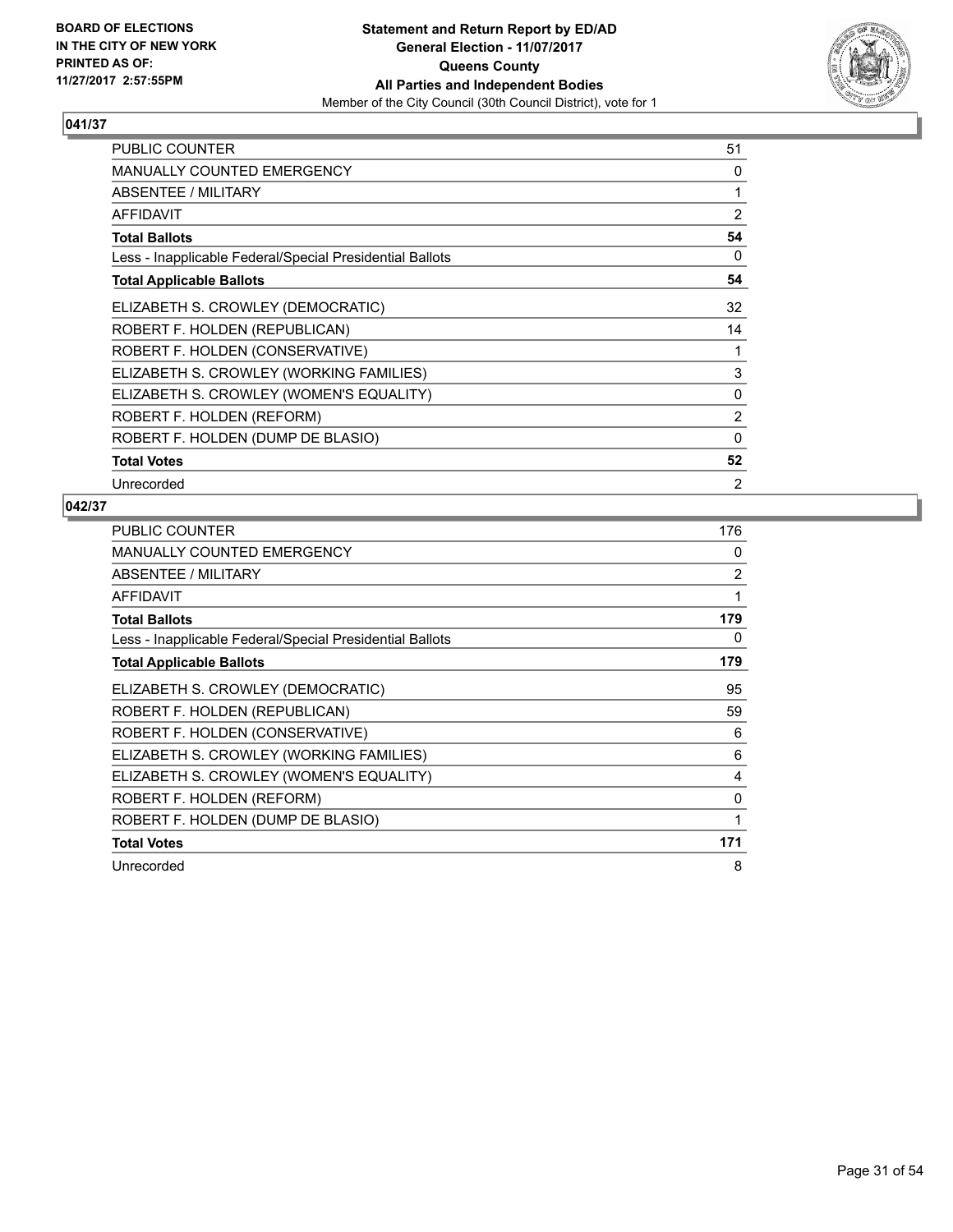

| <b>PUBLIC COUNTER</b>                                    | 147 |
|----------------------------------------------------------|-----|
| <b>MANUALLY COUNTED EMERGENCY</b>                        | 0   |
| ABSENTEE / MILITARY                                      | 1   |
| <b>AFFIDAVIT</b>                                         | 0   |
| <b>Total Ballots</b>                                     | 148 |
| Less - Inapplicable Federal/Special Presidential Ballots | 0   |
| <b>Total Applicable Ballots</b>                          | 148 |
| ELIZABETH S. CROWLEY (DEMOCRATIC)                        | 50  |
| ROBERT F. HOLDEN (REPUBLICAN)                            | 65  |
| ROBERT F. HOLDEN (CONSERVATIVE)                          | 14  |
| ELIZABETH S. CROWLEY (WORKING FAMILIES)                  | 6   |
| ELIZABETH S. CROWLEY (WOMEN'S EQUALITY)                  | 3   |
| ROBERT F. HOLDEN (REFORM)                                | 2   |
| ROBERT F. HOLDEN (DUMP DE BLASIO)                        | 2   |
| <b>Total Votes</b>                                       | 142 |
| Unrecorded                                               | 6   |

| <b>PUBLIC COUNTER</b>                                    | 205            |
|----------------------------------------------------------|----------------|
| <b>MANUALLY COUNTED EMERGENCY</b>                        | 0              |
| ABSENTEE / MILITARY                                      | 2              |
| <b>AFFIDAVIT</b>                                         | $\Omega$       |
| <b>Total Ballots</b>                                     | 207            |
| Less - Inapplicable Federal/Special Presidential Ballots | 0              |
| <b>Total Applicable Ballots</b>                          | 207            |
| ELIZABETH S. CROWLEY (DEMOCRATIC)                        | 69             |
| ROBERT F. HOLDEN (REPUBLICAN)                            | 108            |
| ROBERT F. HOLDEN (CONSERVATIVE)                          | 12             |
| ELIZABETH S. CROWLEY (WORKING FAMILIES)                  | 13             |
| ELIZABETH S. CROWLEY (WOMEN'S EQUALITY)                  | 1              |
| ROBERT F. HOLDEN (REFORM)                                | 1              |
| ROBERT F. HOLDEN (DUMP DE BLASIO)                        | 1              |
| <b>Total Votes</b>                                       | 205            |
| Unrecorded                                               | $\overline{2}$ |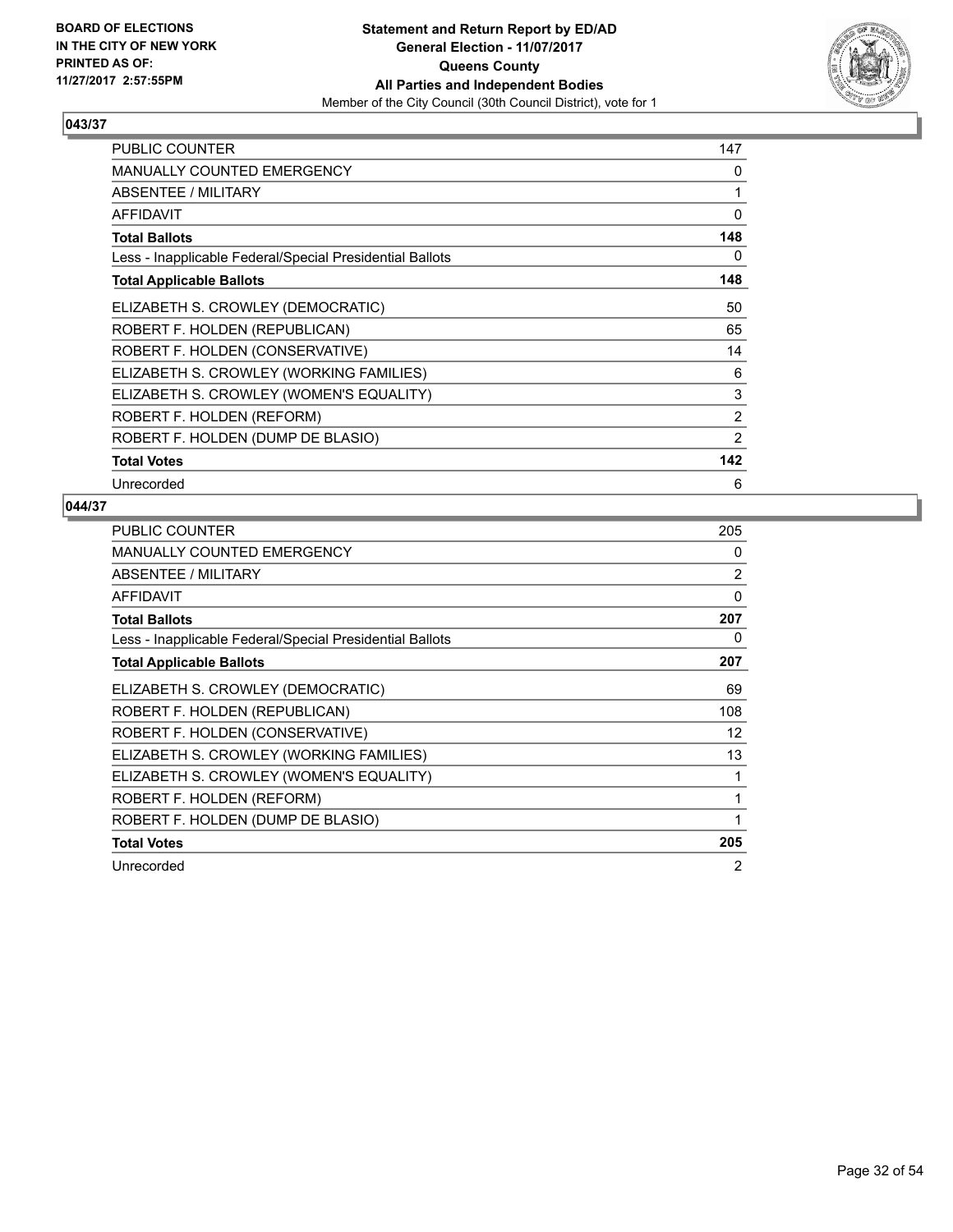

| <b>PUBLIC COUNTER</b>                                    | 205 |
|----------------------------------------------------------|-----|
| <b>MANUALLY COUNTED EMERGENCY</b>                        | 0   |
| <b>ABSENTEE / MILITARY</b>                               | 3   |
| <b>AFFIDAVIT</b>                                         | 1   |
| <b>Total Ballots</b>                                     | 209 |
| Less - Inapplicable Federal/Special Presidential Ballots | 0   |
| <b>Total Applicable Ballots</b>                          | 209 |
| ELIZABETH S. CROWLEY (DEMOCRATIC)                        | 93  |
| ROBERT F. HOLDEN (REPUBLICAN)                            | 70  |
| ROBERT F. HOLDEN (CONSERVATIVE)                          | 8   |
| ELIZABETH S. CROWLEY (WORKING FAMILIES)                  | 27  |
| ELIZABETH S. CROWLEY (WOMEN'S EQUALITY)                  | 2   |
| ROBERT F. HOLDEN (REFORM)                                | 3   |
| ROBERT F. HOLDEN (DUMP DE BLASIO)                        | 1   |
| UNATTRIBUTABLE WRITE-IN (WRITE-IN)                       | 1   |
| <b>Total Votes</b>                                       | 205 |
| Unrecorded                                               | 4   |

| <b>PUBLIC COUNTER</b>                                    | 181      |
|----------------------------------------------------------|----------|
| MANUALLY COUNTED EMERGENCY                               | 0        |
| ABSENTEE / MILITARY                                      | 6        |
| AFFIDAVIT                                                | 1        |
| <b>Total Ballots</b>                                     | 188      |
| Less - Inapplicable Federal/Special Presidential Ballots | 0        |
| <b>Total Applicable Ballots</b>                          | 188      |
| ELIZABETH S. CROWLEY (DEMOCRATIC)                        | 99       |
| ROBERT F. HOLDEN (REPUBLICAN)                            | 56       |
| ROBERT F. HOLDEN (CONSERVATIVE)                          | 12       |
| ELIZABETH S. CROWLEY (WORKING FAMILIES)                  | 9        |
| ELIZABETH S. CROWLEY (WOMEN'S EQUALITY)                  | 4        |
| ROBERT F. HOLDEN (REFORM)                                | 0        |
| ROBERT F. HOLDEN (DUMP DE BLASIO)                        | $\Omega$ |
| <b>Total Votes</b>                                       | 180      |
| Unrecorded                                               | 8        |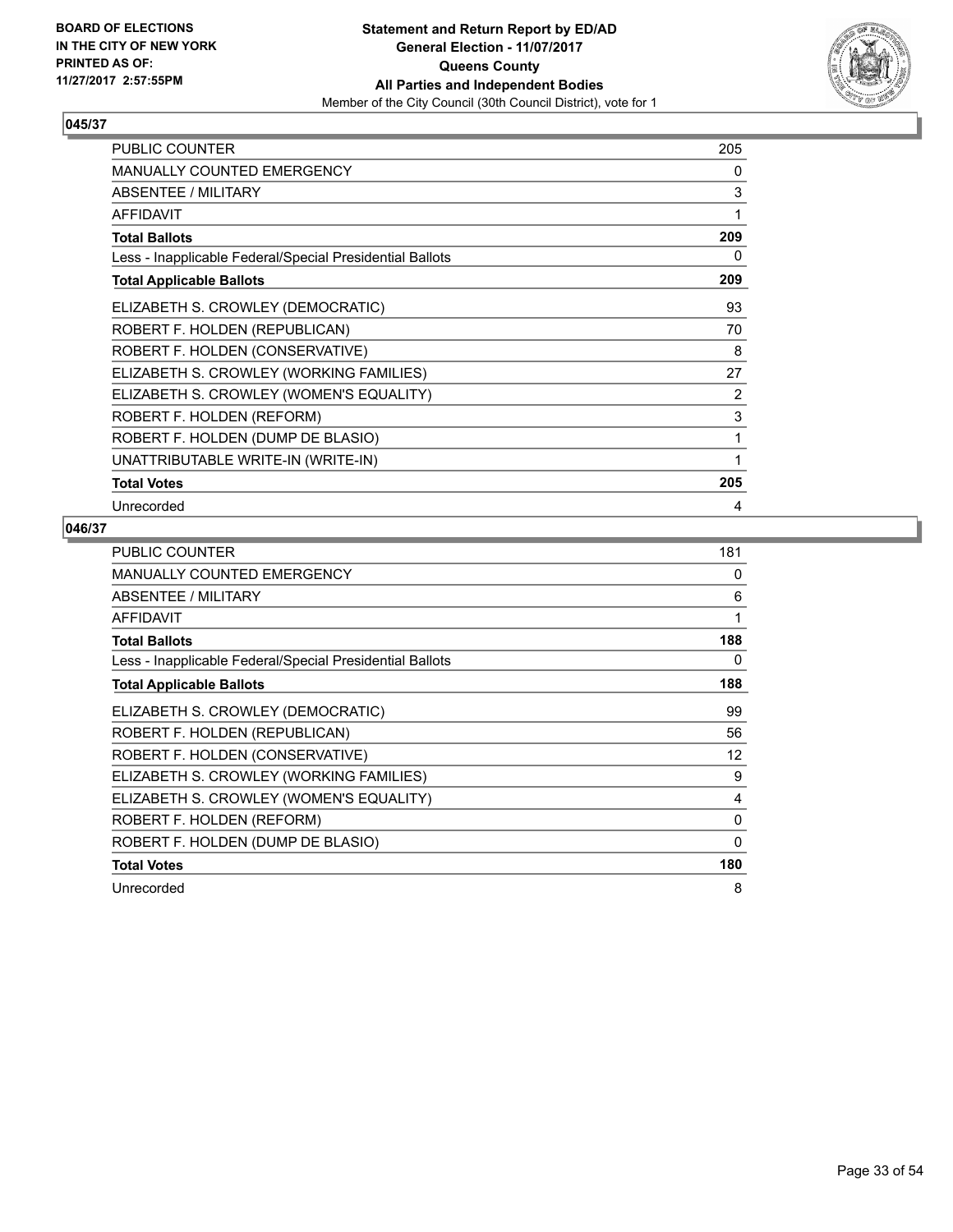

| <b>PUBLIC COUNTER</b>                                    | 187 |
|----------------------------------------------------------|-----|
| MANUALLY COUNTED EMERGENCY                               | 0   |
| ABSENTEE / MILITARY                                      | 2   |
| <b>AFFIDAVIT</b>                                         | 3   |
| <b>Total Ballots</b>                                     | 192 |
| Less - Inapplicable Federal/Special Presidential Ballots | 0   |
| <b>Total Applicable Ballots</b>                          | 192 |
| ELIZABETH S. CROWLEY (DEMOCRATIC)                        | 131 |
| ROBERT F. HOLDEN (REPUBLICAN)                            | 29  |
| ROBERT F. HOLDEN (CONSERVATIVE)                          | 6   |
| ELIZABETH S. CROWLEY (WORKING FAMILIES)                  | 14  |
| ELIZABETH S. CROWLEY (WOMEN'S EQUALITY)                  | 1   |
| ROBERT F. HOLDEN (REFORM)                                | 0   |
| ROBERT F. HOLDEN (DUMP DE BLASIO)                        | 3   |
| <b>Total Votes</b>                                       | 184 |
| Unrecorded                                               | 8   |

| PUBLIC COUNTER                                           | 210 |
|----------------------------------------------------------|-----|
| <b>MANUALLY COUNTED EMERGENCY</b>                        | 0   |
| ABSENTEE / MILITARY                                      | 6   |
| <b>AFFIDAVIT</b>                                         | 2   |
| <b>Total Ballots</b>                                     | 218 |
| Less - Inapplicable Federal/Special Presidential Ballots | 0   |
| <b>Total Applicable Ballots</b>                          | 218 |
| ELIZABETH S. CROWLEY (DEMOCRATIC)                        | 141 |
| ROBERT F. HOLDEN (REPUBLICAN)                            | 33  |
| ROBERT F. HOLDEN (CONSERVATIVE)                          | 10  |
| ELIZABETH S. CROWLEY (WORKING FAMILIES)                  | 23  |
| ELIZABETH S. CROWLEY (WOMEN'S EQUALITY)                  | 2   |
| ROBERT F. HOLDEN (REFORM)                                | 3   |
| ROBERT F. HOLDEN (DUMP DE BLASIO)                        | 1   |
| <b>Total Votes</b>                                       | 213 |
| Unrecorded                                               | 5   |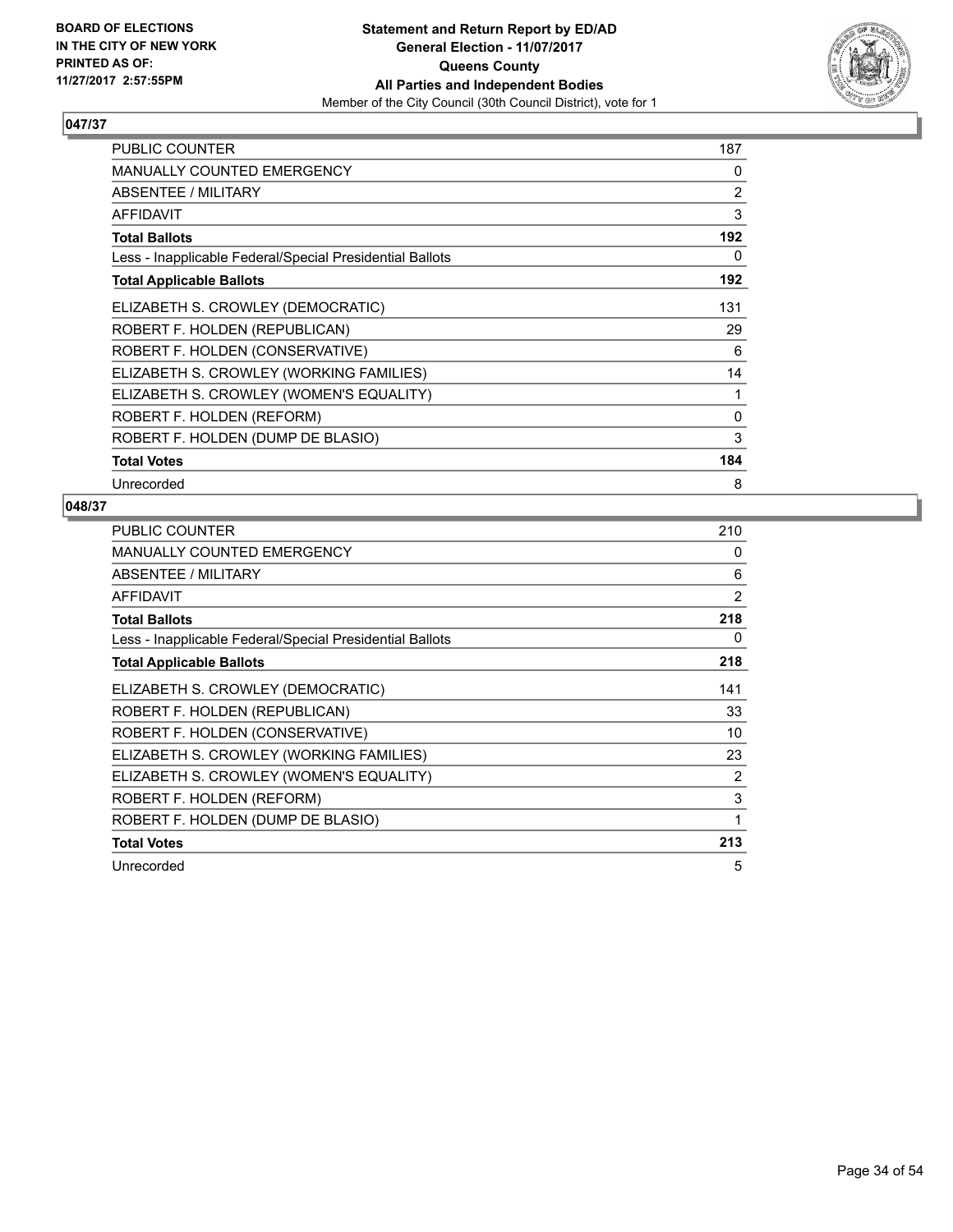

| <b>PUBLIC COUNTER</b>                                    | 242 |
|----------------------------------------------------------|-----|
| <b>MANUALLY COUNTED EMERGENCY</b>                        | 0   |
| <b>ABSENTEE / MILITARY</b>                               | 3   |
| <b>AFFIDAVIT</b>                                         | 3   |
| <b>Total Ballots</b>                                     | 248 |
| Less - Inapplicable Federal/Special Presidential Ballots | 0   |
| <b>Total Applicable Ballots</b>                          | 248 |
| ELIZABETH S. CROWLEY (DEMOCRATIC)                        | 153 |
| ROBERT F. HOLDEN (REPUBLICAN)                            | 55  |
| ROBERT F. HOLDEN (CONSERVATIVE)                          | 6   |
| ELIZABETH S. CROWLEY (WORKING FAMILIES)                  | 19  |
| ELIZABETH S. CROWLEY (WOMEN'S EQUALITY)                  | 4   |
| ROBERT F. HOLDEN (REFORM)                                | 0   |
| ROBERT F. HOLDEN (DUMP DE BLASIO)                        | 1   |
| MIRAN PAVSIC (WRITE-IN)                                  | 1   |
| <b>Total Votes</b>                                       | 239 |
| Unrecorded                                               | 9   |

| <b>PUBLIC COUNTER</b>                                    | 216 |
|----------------------------------------------------------|-----|
| <b>MANUALLY COUNTED EMERGENCY</b>                        | 0   |
| ABSENTEE / MILITARY                                      | 2   |
| <b>AFFIDAVIT</b>                                         | 4   |
| <b>Total Ballots</b>                                     | 222 |
| Less - Inapplicable Federal/Special Presidential Ballots | 0   |
| <b>Total Applicable Ballots</b>                          | 222 |
| ELIZABETH S. CROWLEY (DEMOCRATIC)                        | 144 |
| ROBERT F. HOLDEN (REPUBLICAN)                            | 25  |
| ROBERT F. HOLDEN (CONSERVATIVE)                          | 5   |
| ELIZABETH S. CROWLEY (WORKING FAMILIES)                  | 29  |
| ELIZABETH S. CROWLEY (WOMEN'S EQUALITY)                  | 12  |
| ROBERT F. HOLDEN (REFORM)                                | 1   |
| ROBERT F. HOLDEN (DUMP DE BLASIO)                        | 2   |
| <b>Total Votes</b>                                       | 218 |
| Unrecorded                                               | 4   |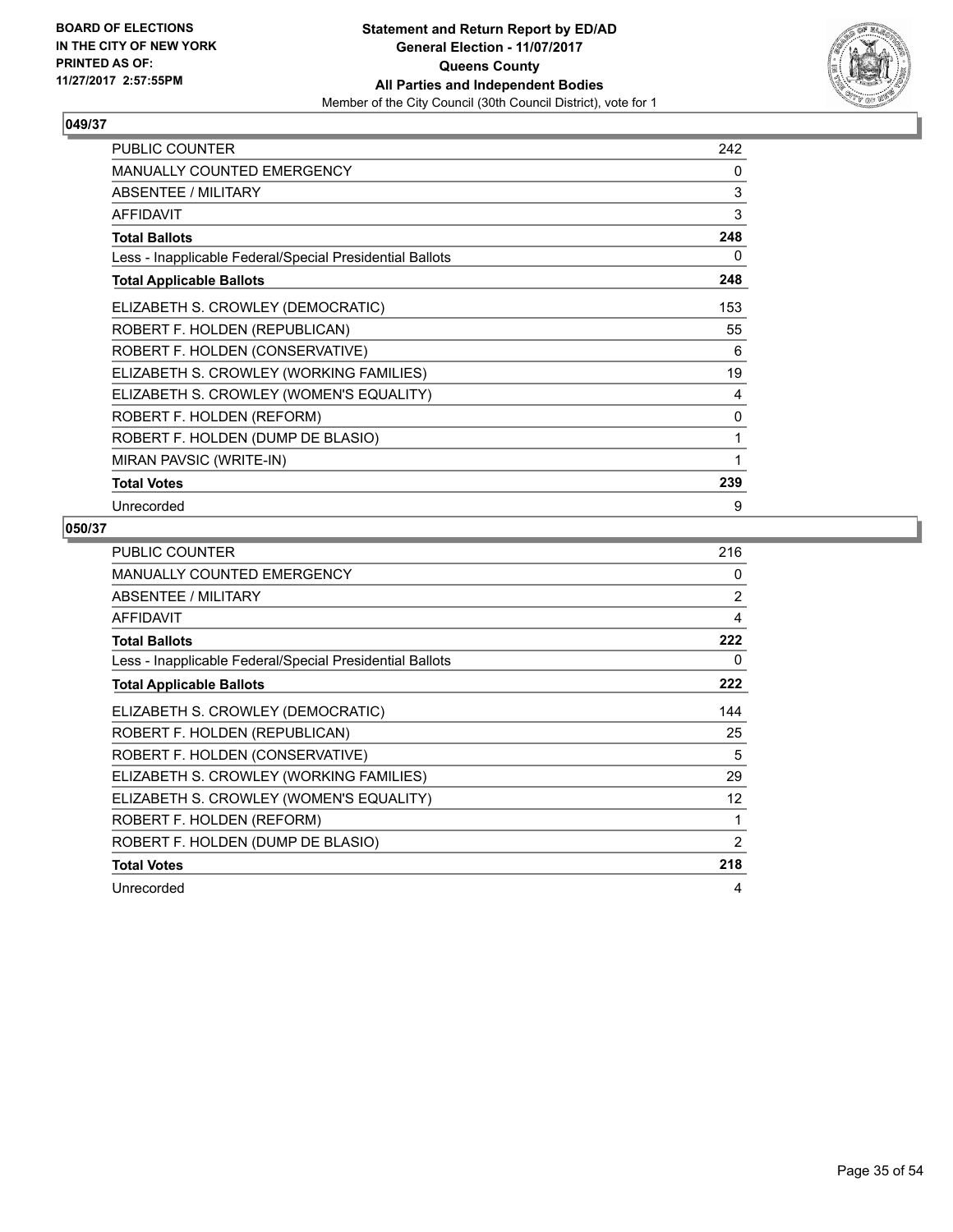

| <b>PUBLIC COUNTER</b>                                    | 93       |
|----------------------------------------------------------|----------|
| MANUALLY COUNTED EMERGENCY                               | 0        |
| ABSENTEE / MILITARY                                      | 0        |
| <b>AFFIDAVIT</b>                                         | $\Omega$ |
| <b>Total Ballots</b>                                     | 93       |
| Less - Inapplicable Federal/Special Presidential Ballots | 0        |
| <b>Total Applicable Ballots</b>                          | 93       |
| ELIZABETH S. CROWLEY (DEMOCRATIC)                        | 53       |
| ROBERT F. HOLDEN (REPUBLICAN)                            | 27       |
| ROBERT F. HOLDEN (CONSERVATIVE)                          | 5        |
| ELIZABETH S. CROWLEY (WORKING FAMILIES)                  | 5        |
| ELIZABETH S. CROWLEY (WOMEN'S EQUALITY)                  | 1        |
| ROBERT F. HOLDEN (REFORM)                                | 0        |
| ROBERT F. HOLDEN (DUMP DE BLASIO)                        | 0        |
| <b>Total Votes</b>                                       | 91       |
| Unrecorded                                               | 2        |

| <b>PUBLIC COUNTER</b>                                    | 75       |
|----------------------------------------------------------|----------|
| <b>MANUALLY COUNTED EMERGENCY</b>                        | 0        |
| ABSENTEE / MILITARY                                      | 3        |
| <b>AFFIDAVIT</b>                                         | $\Omega$ |
| <b>Total Ballots</b>                                     | 78       |
| Less - Inapplicable Federal/Special Presidential Ballots | 0        |
| <b>Total Applicable Ballots</b>                          | 78       |
| ELIZABETH S. CROWLEY (DEMOCRATIC)                        | 56       |
| ROBERT F. HOLDEN (REPUBLICAN)                            | 6        |
| ROBERT F. HOLDEN (CONSERVATIVE)                          | 2        |
| ELIZABETH S. CROWLEY (WORKING FAMILIES)                  | 11       |
| ELIZABETH S. CROWLEY (WOMEN'S EQUALITY)                  | 2        |
| ROBERT F. HOLDEN (REFORM)                                | $\Omega$ |
| ROBERT F. HOLDEN (DUMP DE BLASIO)                        | 0        |
| <b>Total Votes</b>                                       | 77       |
| Unrecorded                                               | 1        |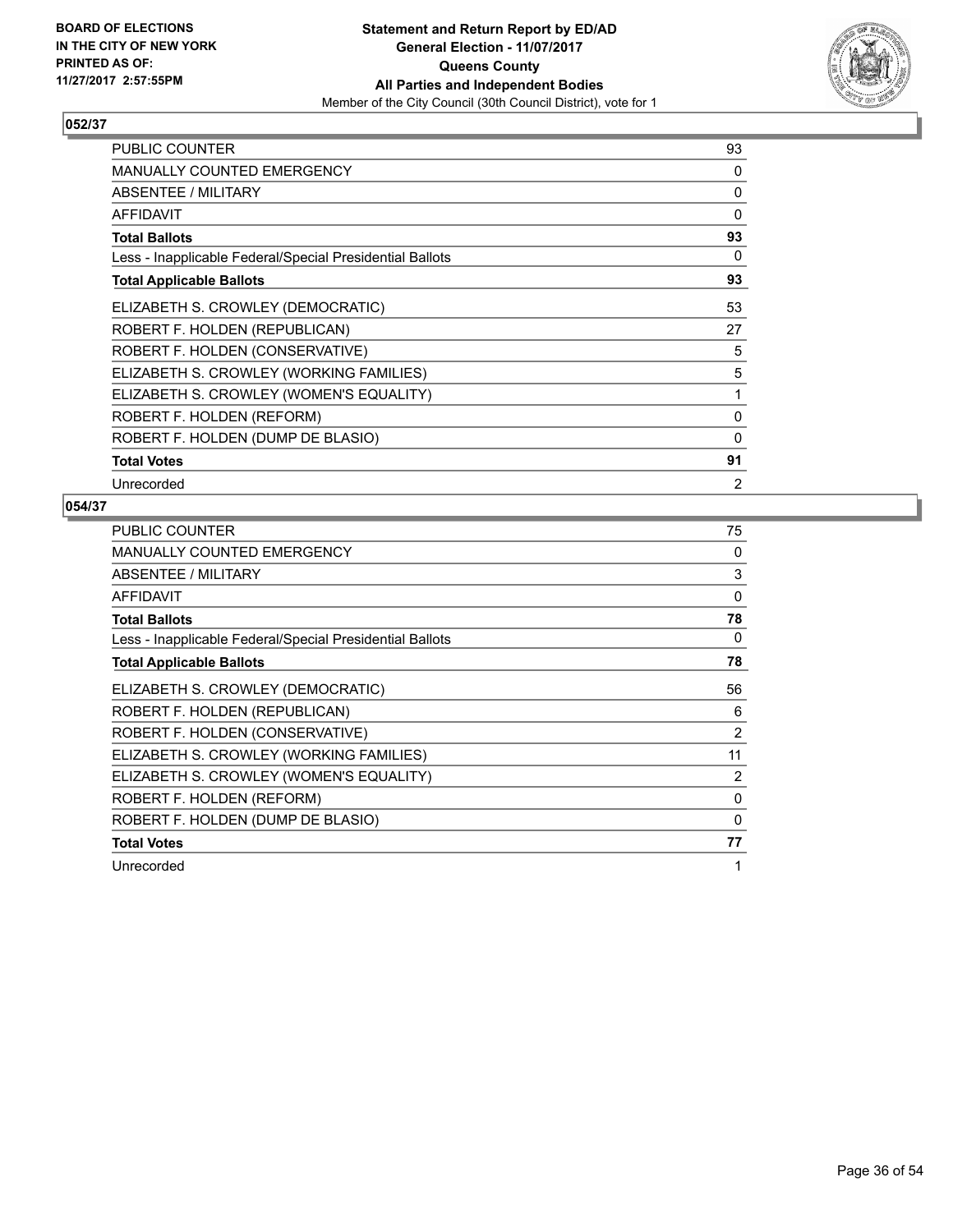

| <b>PUBLIC COUNTER</b>                                    | 120            |
|----------------------------------------------------------|----------------|
| <b>MANUALLY COUNTED EMERGENCY</b>                        | 0              |
| ABSENTEE / MILITARY                                      | 6              |
| <b>AFFIDAVIT</b>                                         | 2              |
| <b>Total Ballots</b>                                     | 128            |
| Less - Inapplicable Federal/Special Presidential Ballots | 0              |
| <b>Total Applicable Ballots</b>                          | 128            |
| ELIZABETH S. CROWLEY (DEMOCRATIC)                        | 68             |
| ROBERT F. HOLDEN (REPUBLICAN)                            | 33             |
| ROBERT F. HOLDEN (CONSERVATIVE)                          | 8              |
| ELIZABETH S. CROWLEY (WORKING FAMILIES)                  | 12             |
| ELIZABETH S. CROWLEY (WOMEN'S EQUALITY)                  | 4              |
| ROBERT F. HOLDEN (REFORM)                                | 1              |
| ROBERT F. HOLDEN (DUMP DE BLASIO)                        | 0              |
| <b>Total Votes</b>                                       | 126            |
| Unrecorded                                               | $\overline{2}$ |

| <b>PUBLIC COUNTER</b>                                    | 180            |
|----------------------------------------------------------|----------------|
| <b>MANUALLY COUNTED EMERGENCY</b>                        | 0              |
| ABSENTEE / MILITARY                                      | 3              |
| <b>AFFIDAVIT</b>                                         | $\overline{2}$ |
| <b>Total Ballots</b>                                     | 185            |
| Less - Inapplicable Federal/Special Presidential Ballots | 0              |
| <b>Total Applicable Ballots</b>                          | 185            |
| ELIZABETH S. CROWLEY (DEMOCRATIC)                        | 99             |
| ROBERT F. HOLDEN (REPUBLICAN)                            | 48             |
| ROBERT F. HOLDEN (CONSERVATIVE)                          | 13             |
| ELIZABETH S. CROWLEY (WORKING FAMILIES)                  | 10             |
| ELIZABETH S. CROWLEY (WOMEN'S EQUALITY)                  | 0              |
| ROBERT F. HOLDEN (REFORM)                                | $\Omega$       |
| ROBERT F. HOLDEN (DUMP DE BLASIO)                        | 3              |
| <b>Total Votes</b>                                       | 173            |
| Unrecorded                                               | 12             |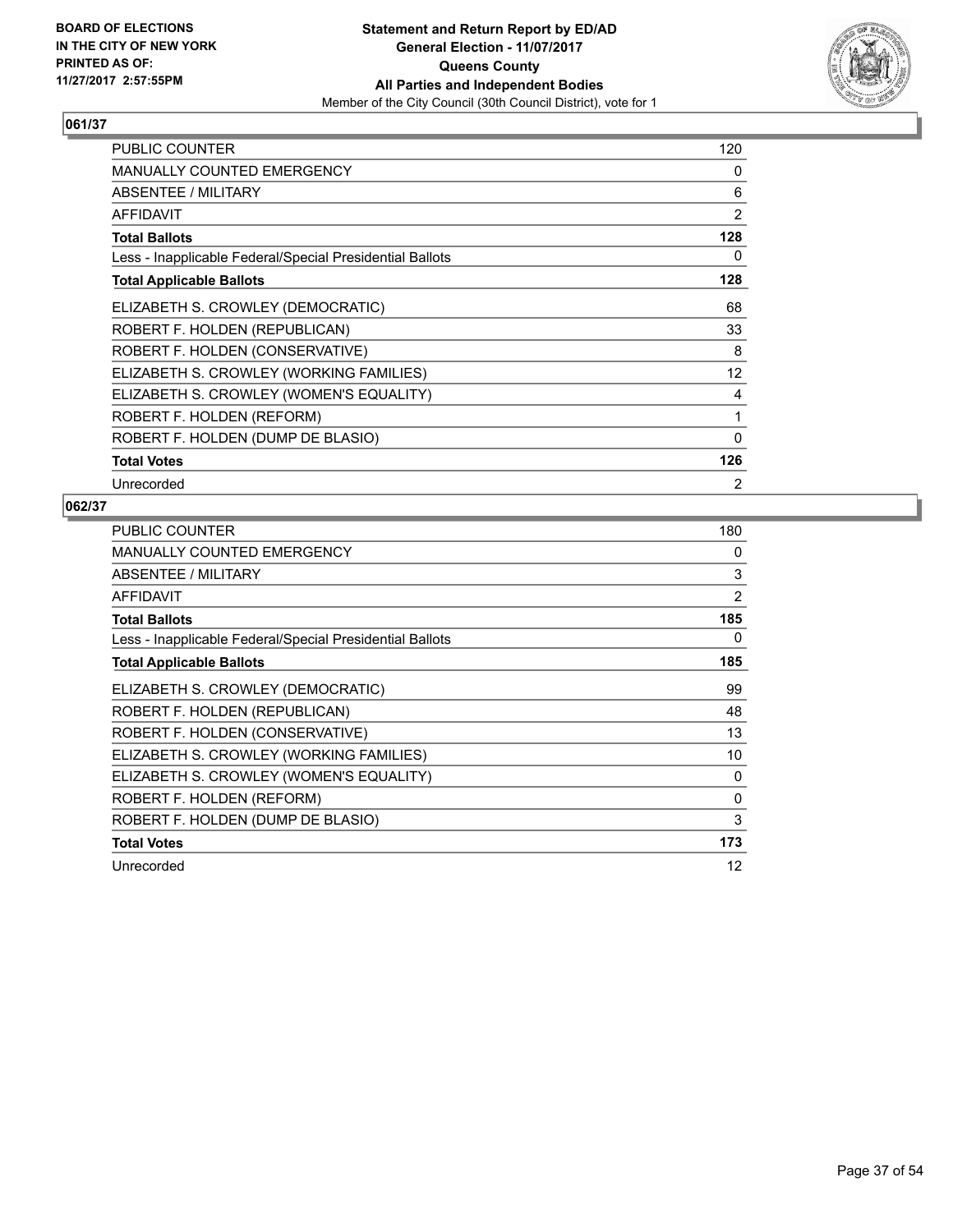

| <b>PUBLIC COUNTER</b>                                    | 0 |
|----------------------------------------------------------|---|
| <b>MANUALLY COUNTED EMERGENCY</b>                        | 0 |
| ABSENTEE / MILITARY                                      | 0 |
| <b>AFFIDAVIT</b>                                         | 0 |
| <b>Total Ballots</b>                                     | 0 |
| Less - Inapplicable Federal/Special Presidential Ballots | 0 |
| <b>Total Applicable Ballots</b>                          | 0 |
| ELIZABETH S. CROWLEY (DEMOCRATIC)                        | 0 |
| ROBERT F. HOLDEN (REPUBLICAN)                            | 0 |
| ROBERT F. HOLDEN (CONSERVATIVE)                          | 0 |
| ELIZABETH S. CROWLEY (WORKING FAMILIES)                  | 0 |
| ELIZABETH S. CROWLEY (WOMEN'S EQUALITY)                  | 0 |
| ROBERT F. HOLDEN (REFORM)                                | 0 |
| ROBERT F. HOLDEN (DUMP DE BLASIO)                        | 0 |
| <b>Total Votes</b>                                       | 0 |

| <b>PUBLIC COUNTER</b>                                    | 158 |
|----------------------------------------------------------|-----|
| <b>MANUALLY COUNTED EMERGENCY</b>                        | 0   |
| ABSENTEE / MILITARY                                      | 0   |
| <b>AFFIDAVIT</b>                                         | 1   |
| <b>Total Ballots</b>                                     | 159 |
| Less - Inapplicable Federal/Special Presidential Ballots | 0   |
| <b>Total Applicable Ballots</b>                          | 159 |
| ELIZABETH S. CROWLEY (DEMOCRATIC)                        | 95  |
| ROBERT F. HOLDEN (REPUBLICAN)                            | 25  |
| ROBERT F. HOLDEN (CONSERVATIVE)                          | 3   |
| ELIZABETH S. CROWLEY (WORKING FAMILIES)                  | 24  |
| ELIZABETH S. CROWLEY (WOMEN'S EQUALITY)                  | 4   |
| ROBERT F. HOLDEN (REFORM)                                | 0   |
| ROBERT F. HOLDEN (DUMP DE BLASIO)                        | 0   |
| <b>Total Votes</b>                                       | 151 |
| Unrecorded                                               | 8   |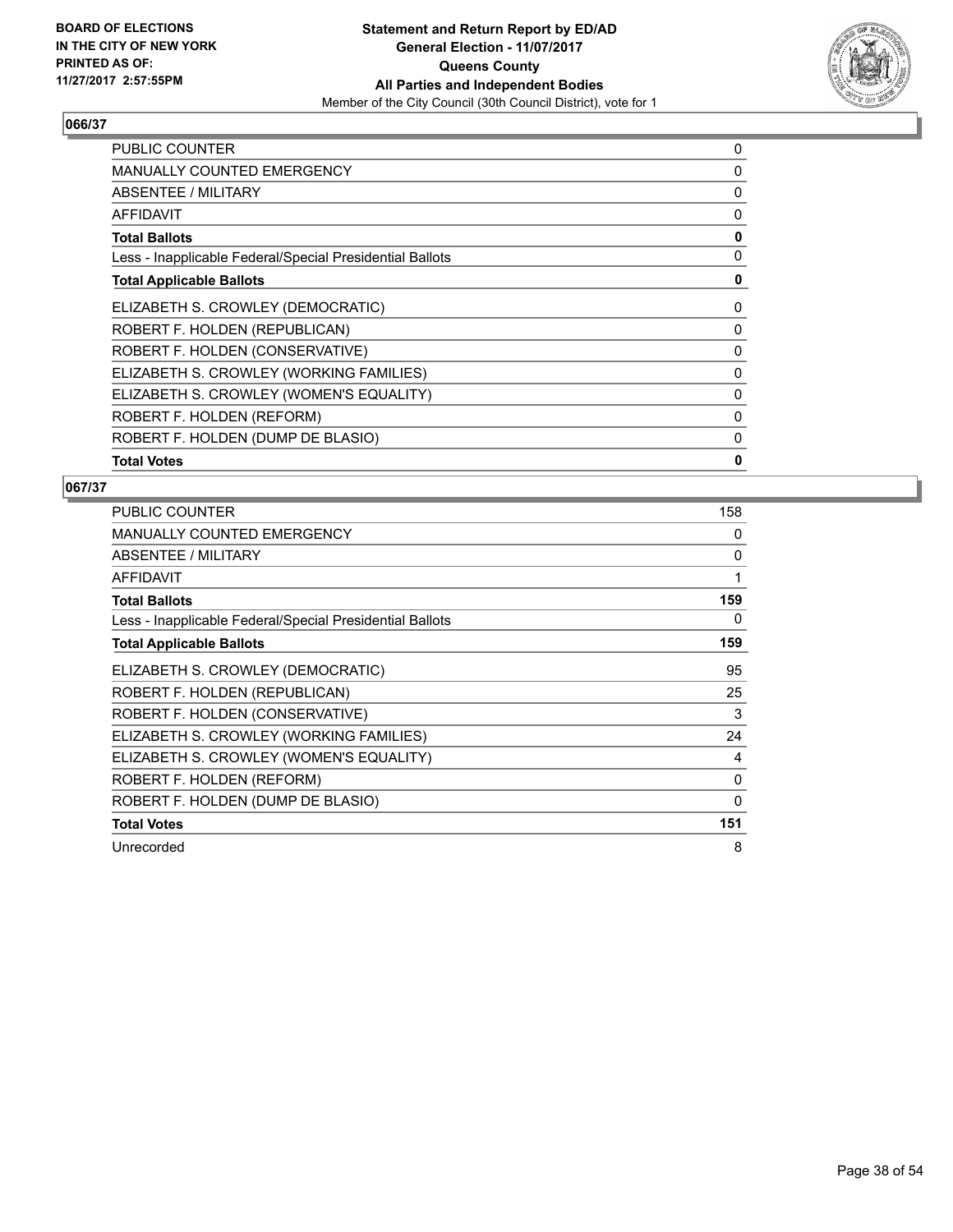

| <b>PUBLIC COUNTER</b>                                    | 153            |
|----------------------------------------------------------|----------------|
| <b>MANUALLY COUNTED EMERGENCY</b>                        | 0              |
| <b>ABSENTEE / MILITARY</b>                               | 2              |
| <b>AFFIDAVIT</b>                                         | 2              |
| <b>Total Ballots</b>                                     | 157            |
| Less - Inapplicable Federal/Special Presidential Ballots | 0              |
| <b>Total Applicable Ballots</b>                          | 157            |
| ELIZABETH S. CROWLEY (DEMOCRATIC)                        | 95             |
| ROBERT F. HOLDEN (REPUBLICAN)                            | 34             |
| ROBERT F. HOLDEN (CONSERVATIVE)                          | 2              |
| ELIZABETH S. CROWLEY (WORKING FAMILIES)                  | 20             |
| ELIZABETH S. CROWLEY (WOMEN'S EQUALITY)                  | 1              |
| ROBERT F. HOLDEN (REFORM)                                | 1              |
| ROBERT F. HOLDEN (DUMP DE BLASIO)                        | 0              |
| ANETA WINDER (WRITE-IN)                                  | 1              |
| NILS STOLPE (WRITE-IN)                                   | 1              |
| <b>Total Votes</b>                                       | 155            |
| Unrecorded                                               | $\overline{2}$ |

# **069/37 COMBINED into: 026/37**

| PUBLIC COUNTER                                           | 166 |
|----------------------------------------------------------|-----|
| <b>MANUALLY COUNTED EMERGENCY</b>                        | 0   |
| ABSENTEE / MILITARY                                      | 3   |
| <b>AFFIDAVIT</b>                                         | 2   |
| <b>Total Ballots</b>                                     | 171 |
| Less - Inapplicable Federal/Special Presidential Ballots | 0   |
| <b>Total Applicable Ballots</b>                          | 171 |
| ELIZABETH S. CROWLEY (DEMOCRATIC)                        | 81  |
| ROBERT F. HOLDEN (REPUBLICAN)                            | 47  |
| ROBERT F. HOLDEN (CONSERVATIVE)                          | 12  |
| ELIZABETH S. CROWLEY (WORKING FAMILIES)                  | 19  |
| ELIZABETH S. CROWLEY (WOMEN'S EQUALITY)                  | 2   |
| ROBERT F. HOLDEN (REFORM)                                | 1   |
| ROBERT F. HOLDEN (DUMP DE BLASIO)                        | 0   |
| <b>Total Votes</b>                                       | 162 |
| Unrecorded                                               | 9   |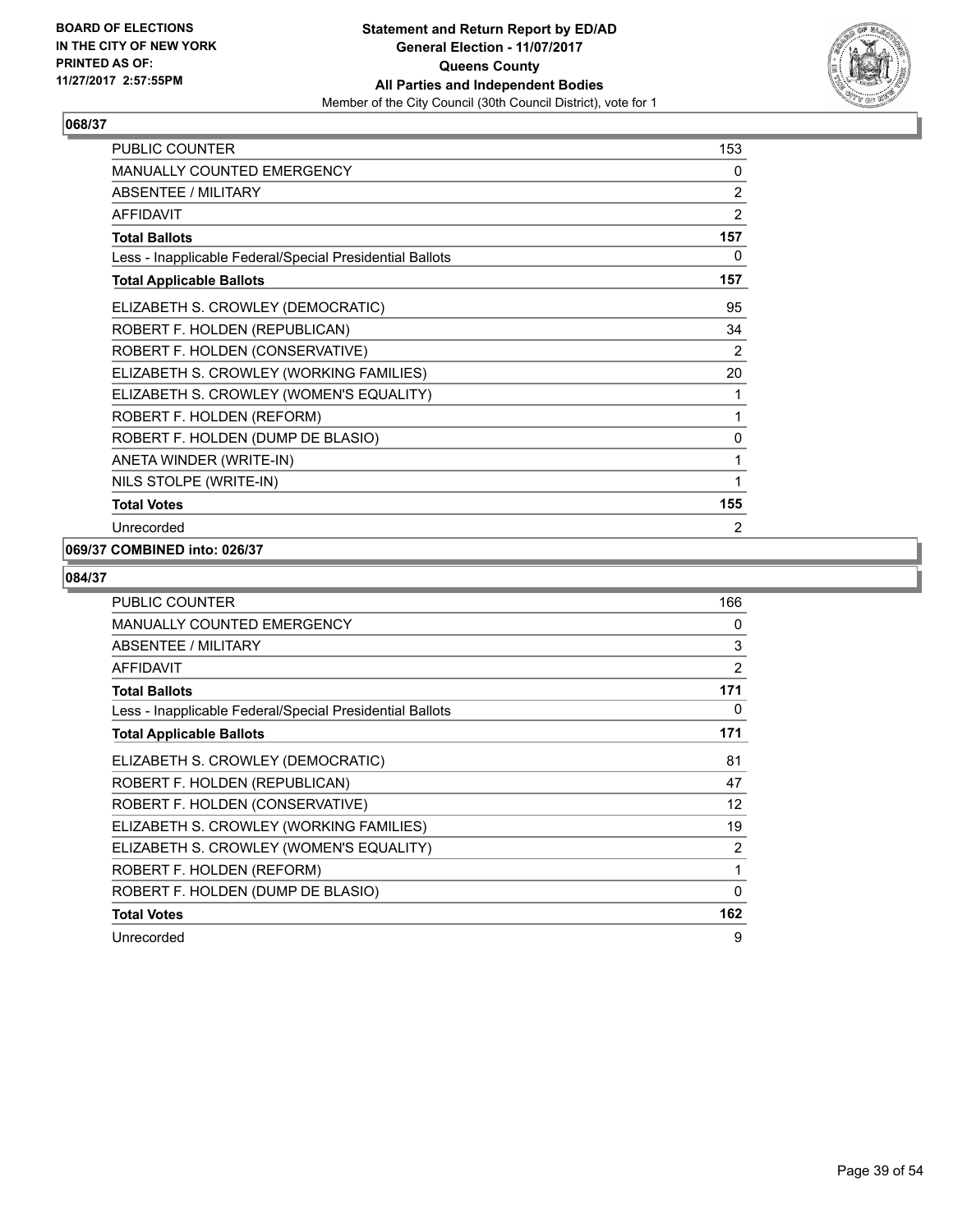

| PUBLIC COUNTER                                           | 168 |
|----------------------------------------------------------|-----|
| <b>MANUALLY COUNTED EMERGENCY</b>                        | 0   |
| ABSENTEE / MILITARY                                      | 12  |
| <b>AFFIDAVIT</b>                                         | 5   |
| <b>Total Ballots</b>                                     | 185 |
| Less - Inapplicable Federal/Special Presidential Ballots | 0   |
| <b>Total Applicable Ballots</b>                          | 185 |
| ELIZABETH S. CROWLEY (DEMOCRATIC)                        | 82  |
| ROBERT F. HOLDEN (REPUBLICAN)                            | 80  |
| ROBERT F. HOLDEN (CONSERVATIVE)                          | 9   |
| ELIZABETH S. CROWLEY (WORKING FAMILIES)                  | 2   |
| ELIZABETH S. CROWLEY (WOMEN'S EQUALITY)                  | 2   |
| ROBERT F. HOLDEN (REFORM)                                | 2   |
| ROBERT F. HOLDEN (DUMP DE BLASIO)                        | 0   |
| <b>Total Votes</b>                                       | 177 |
| Unrecorded                                               | 8   |

| <b>PUBLIC COUNTER</b>                                    | 90       |
|----------------------------------------------------------|----------|
| <b>MANUALLY COUNTED EMERGENCY</b>                        | 0        |
| ABSENTEE / MILITARY                                      | 3        |
| <b>AFFIDAVIT</b>                                         | 3        |
| <b>Total Ballots</b>                                     | 96       |
| Less - Inapplicable Federal/Special Presidential Ballots | 0        |
| <b>Total Applicable Ballots</b>                          | 96       |
| ELIZABETH S. CROWLEY (DEMOCRATIC)                        | 61       |
| ROBERT F. HOLDEN (REPUBLICAN)                            | 23       |
| ROBERT F. HOLDEN (CONSERVATIVE)                          | 0        |
| ELIZABETH S. CROWLEY (WORKING FAMILIES)                  | 6        |
| ELIZABETH S. CROWLEY (WOMEN'S EQUALITY)                  | 0        |
| ROBERT F. HOLDEN (REFORM)                                | $\Omega$ |
| ROBERT F. HOLDEN (DUMP DE BLASIO)                        | 3        |
| <b>Total Votes</b>                                       | 93       |
| Unrecorded                                               | 3        |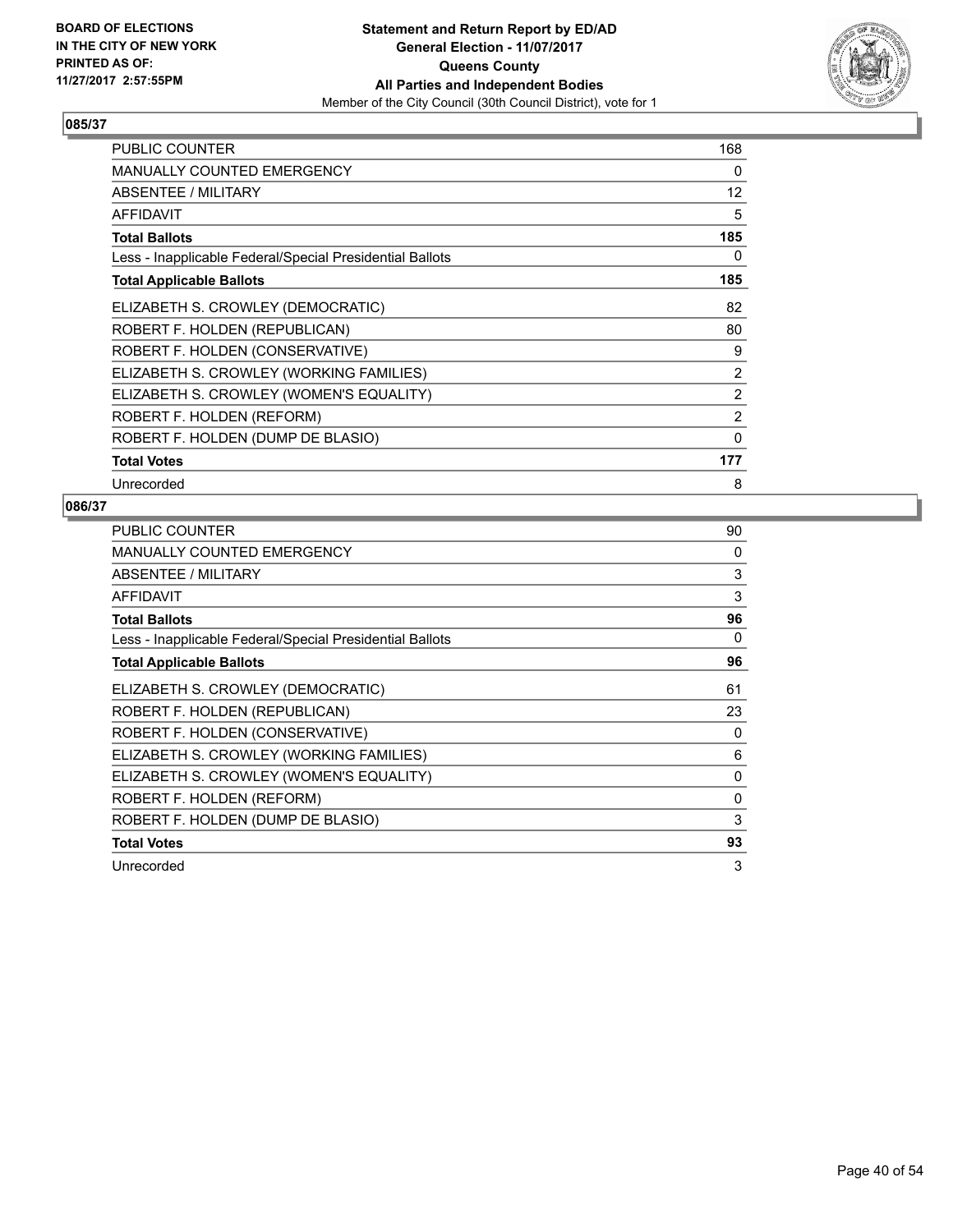

| <b>PUBLIC COUNTER</b>                                    | 186          |
|----------------------------------------------------------|--------------|
| <b>MANUALLY COUNTED EMERGENCY</b>                        | 0            |
| ABSENTEE / MILITARY                                      | 4            |
| <b>AFFIDAVIT</b>                                         | $\mathbf{0}$ |
| <b>Total Ballots</b>                                     | 190          |
| Less - Inapplicable Federal/Special Presidential Ballots | 0            |
| <b>Total Applicable Ballots</b>                          | 190          |
| ELIZABETH S. CROWLEY (DEMOCRATIC)                        | 126          |
| ROBERT F. HOLDEN (REPUBLICAN)                            | 38           |
| ROBERT F. HOLDEN (CONSERVATIVE)                          | 8            |
| ELIZABETH S. CROWLEY (WORKING FAMILIES)                  | 11           |
| ELIZABETH S. CROWLEY (WOMEN'S EQUALITY)                  | 0            |
| ROBERT F. HOLDEN (REFORM)                                | 1            |
| ROBERT F. HOLDEN (DUMP DE BLASIO)                        | 1            |
| <b>Total Votes</b>                                       | 185          |
| Unrecorded                                               | 5            |

| <b>PUBLIC COUNTER</b>                                    | 185             |
|----------------------------------------------------------|-----------------|
| <b>MANUALLY COUNTED EMERGENCY</b>                        | 0               |
| ABSENTEE / MILITARY                                      | 4               |
| <b>AFFIDAVIT</b>                                         | 1               |
| <b>Total Ballots</b>                                     | 190             |
| Less - Inapplicable Federal/Special Presidential Ballots | 0               |
| <b>Total Applicable Ballots</b>                          | 190             |
| ELIZABETH S. CROWLEY (DEMOCRATIC)                        | 115             |
| ROBERT F. HOLDEN (REPUBLICAN)                            | 44              |
| ROBERT F. HOLDEN (CONSERVATIVE)                          | 10 <sup>1</sup> |
| ELIZABETH S. CROWLEY (WORKING FAMILIES)                  | 11              |
| ELIZABETH S. CROWLEY (WOMEN'S EQUALITY)                  | 2               |
| ROBERT F. HOLDEN (REFORM)                                | 1               |
| ROBERT F. HOLDEN (DUMP DE BLASIO)                        | 1               |
| MARK MOSS (WRITE-IN)                                     | 1               |
| UNATTRIBUTABLE WRITE-IN (WRITE-IN)                       | 1               |
| <b>Total Votes</b>                                       | 186             |
| Unrecorded                                               | 4               |
| 011/38 COMBINED into: 015/38                             |                 |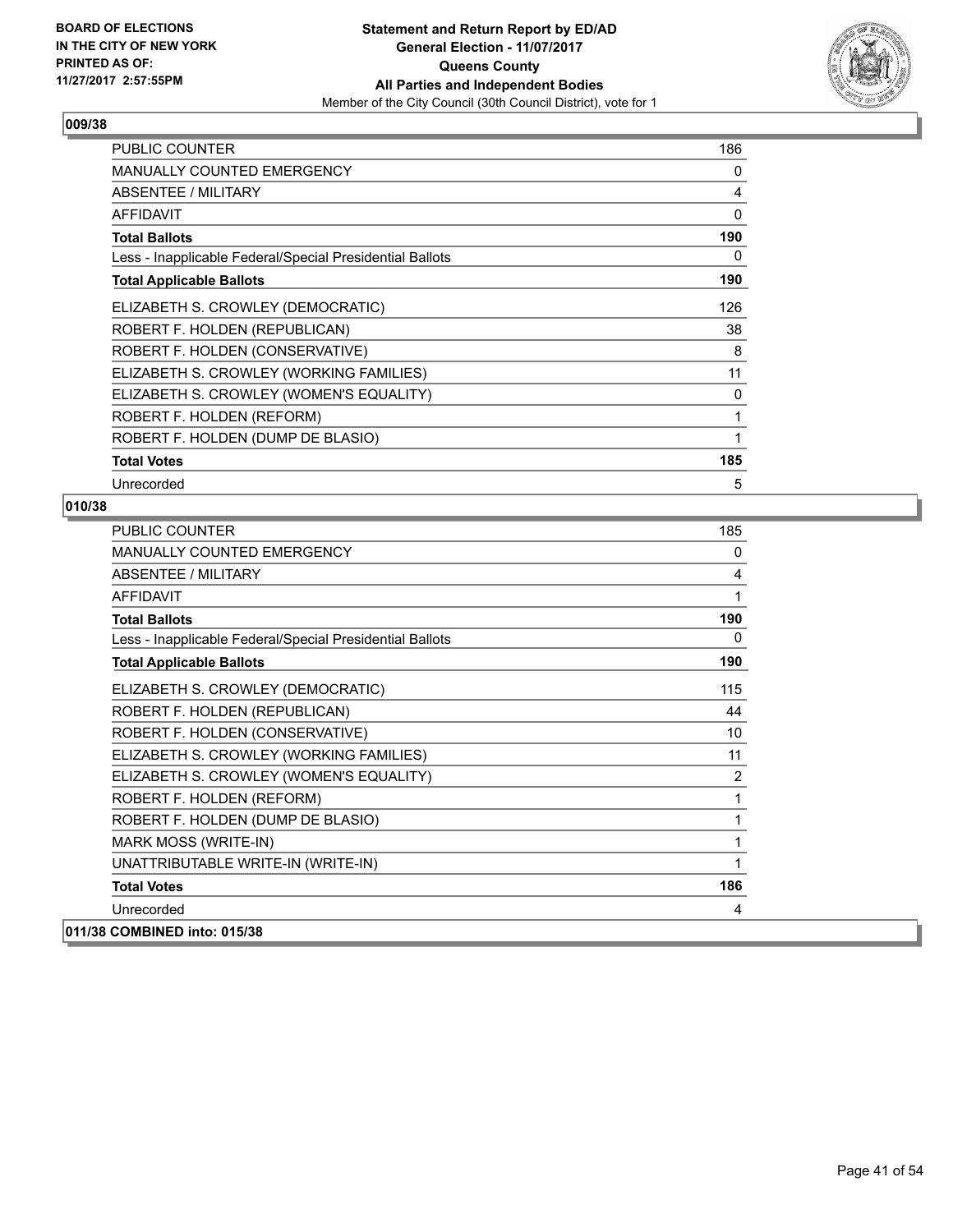

| <b>PUBLIC COUNTER</b>                                    | 188 |
|----------------------------------------------------------|-----|
| MANUALLY COUNTED EMERGENCY                               | 0   |
| ABSENTEE / MILITARY                                      | 3   |
| <b>AFFIDAVIT</b>                                         | 3   |
| <b>Total Ballots</b>                                     | 194 |
| Less - Inapplicable Federal/Special Presidential Ballots | 0   |
| <b>Total Applicable Ballots</b>                          | 194 |
| ELIZABETH S. CROWLEY (DEMOCRATIC)                        | 104 |
| ROBERT F. HOLDEN (REPUBLICAN)                            | 54  |
| ROBERT F. HOLDEN (CONSERVATIVE)                          | 17  |
| ELIZABETH S. CROWLEY (WORKING FAMILIES)                  | 11  |
| ELIZABETH S. CROWLEY (WOMEN'S EQUALITY)                  | 0   |
| ROBERT F. HOLDEN (REFORM)                                | 0   |
| ROBERT F. HOLDEN (DUMP DE BLASIO)                        | 2   |
| ALAN BUSHLOW (WRITE-IN)                                  | 1   |
| EMILY HAUSER (WRITE-IN)                                  | 1   |
| <b>Total Votes</b>                                       | 190 |
| Unrecorded                                               | 4   |

| <b>PUBLIC COUNTER</b>                                    | 157 |
|----------------------------------------------------------|-----|
| <b>MANUALLY COUNTED EMERGENCY</b>                        | 0   |
| ABSENTEE / MILITARY                                      | 2   |
| <b>AFFIDAVIT</b>                                         | 1   |
| <b>Total Ballots</b>                                     | 160 |
| Less - Inapplicable Federal/Special Presidential Ballots | 0   |
| <b>Total Applicable Ballots</b>                          | 160 |
| ELIZABETH S. CROWLEY (DEMOCRATIC)                        | 86  |
| ROBERT F. HOLDEN (REPUBLICAN)                            | 51  |
| ROBERT F. HOLDEN (CONSERVATIVE)                          | 6   |
| ELIZABETH S. CROWLEY (WORKING FAMILIES)                  | 9   |
| ELIZABETH S. CROWLEY (WOMEN'S EQUALITY)                  | 1   |
| ROBERT F. HOLDEN (REFORM)                                |     |
| ROBERT F. HOLDEN (DUMP DE BLASIO)                        |     |
| <b>Total Votes</b>                                       | 155 |
| Unrecorded                                               | 5   |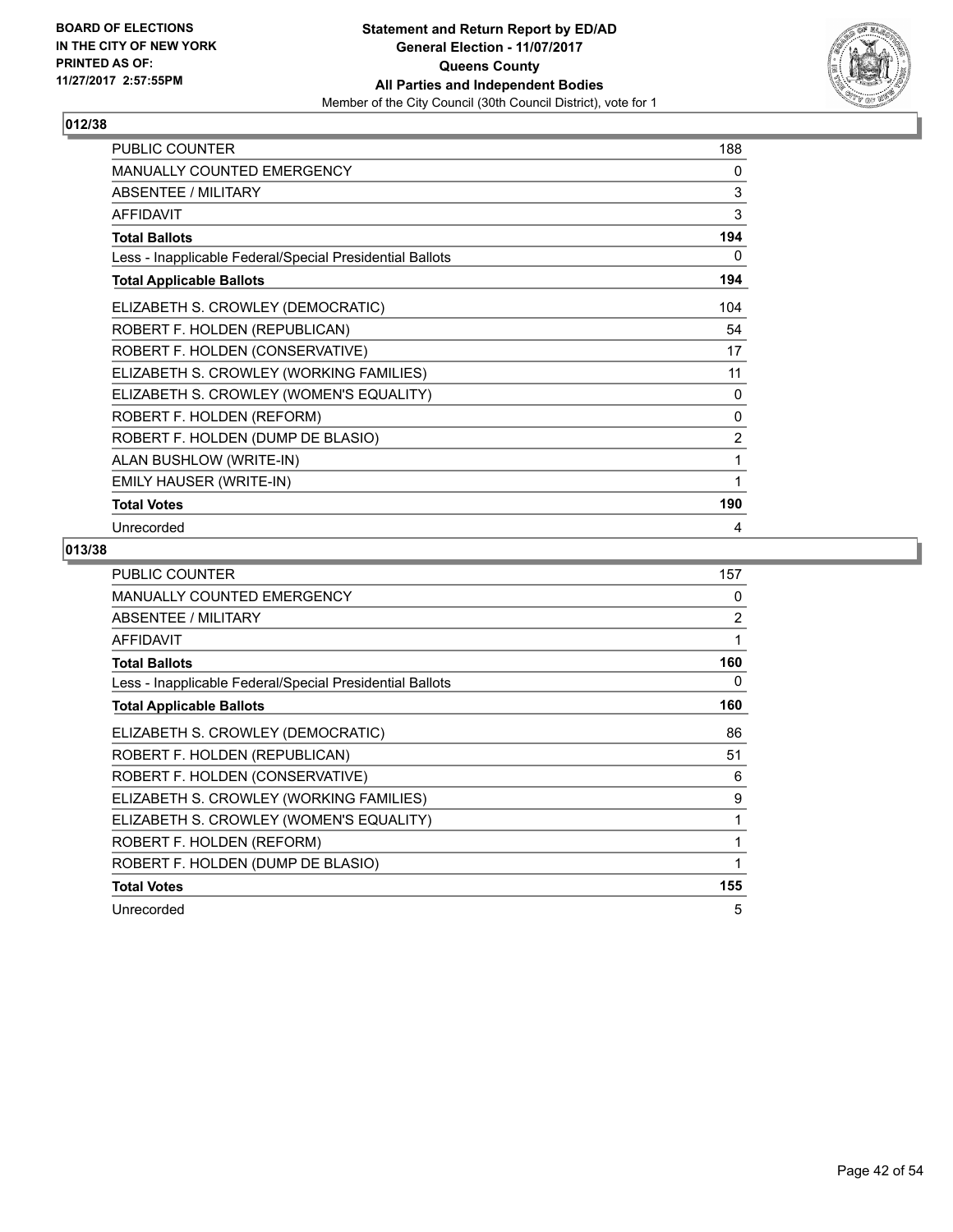

| <b>PUBLIC COUNTER</b>                                    | 235            |
|----------------------------------------------------------|----------------|
| <b>MANUALLY COUNTED EMERGENCY</b>                        | 0              |
| ABSENTEE / MILITARY                                      | 3              |
| <b>AFFIDAVIT</b>                                         | 5              |
| <b>Total Ballots</b>                                     | 243            |
| Less - Inapplicable Federal/Special Presidential Ballots | 0              |
| <b>Total Applicable Ballots</b>                          | 243            |
| ELIZABETH S. CROWLEY (DEMOCRATIC)                        | 128            |
| ROBERT F. HOLDEN (REPUBLICAN)                            | 75             |
| ROBERT F. HOLDEN (CONSERVATIVE)                          | 19             |
| ELIZABETH S. CROWLEY (WORKING FAMILIES)                  | 10             |
| ELIZABETH S. CROWLEY (WOMEN'S EQUALITY)                  | 1              |
| ROBERT F. HOLDEN (REFORM)                                | 1              |
| ROBERT F. HOLDEN (DUMP DE BLASIO)                        | $\overline{2}$ |
| <b>Total Votes</b>                                       | 236            |
| Unrecorded                                               | 7              |

| <b>PUBLIC COUNTER</b>                                    | 101      |
|----------------------------------------------------------|----------|
| <b>MANUALLY COUNTED EMERGENCY</b>                        | 0        |
| ABSENTEE / MILITARY                                      | 5        |
| <b>AFFIDAVIT</b>                                         | $\Omega$ |
| <b>Total Ballots</b>                                     | 106      |
| Less - Inapplicable Federal/Special Presidential Ballots | 0        |
| <b>Total Applicable Ballots</b>                          | 106      |
| ELIZABETH S. CROWLEY (DEMOCRATIC)                        | 64       |
| ROBERT F. HOLDEN (REPUBLICAN)                            | 27       |
| ROBERT F. HOLDEN (CONSERVATIVE)                          | 6        |
| ELIZABETH S. CROWLEY (WORKING FAMILIES)                  | 7        |
| ELIZABETH S. CROWLEY (WOMEN'S EQUALITY)                  | 0        |
| ROBERT F. HOLDEN (REFORM)                                | 0        |
| ROBERT F. HOLDEN (DUMP DE BLASIO)                        | 0        |
| <b>Total Votes</b>                                       | 104      |
| Unrecorded                                               | 2        |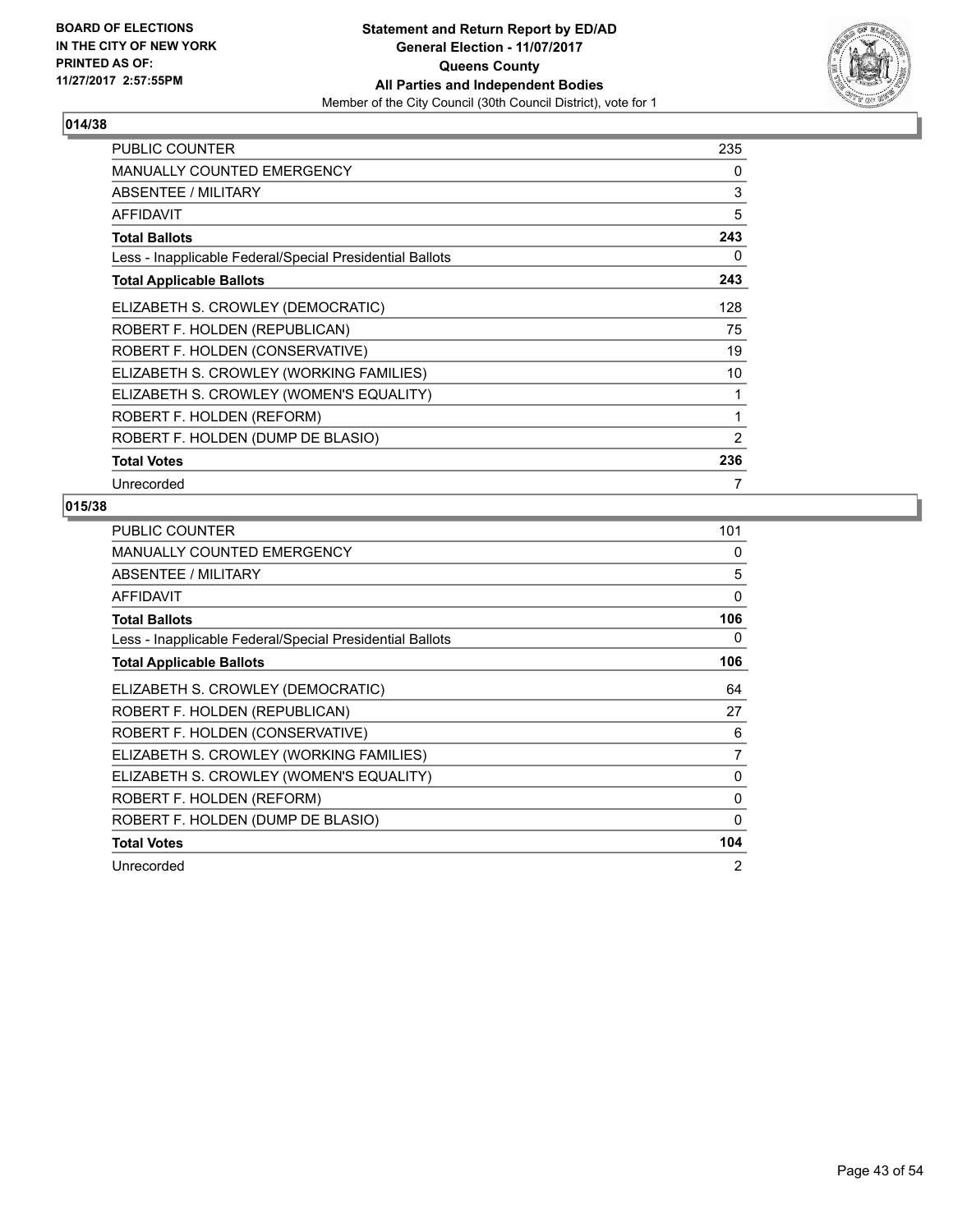

| PUBLIC COUNTER                                           | 279            |
|----------------------------------------------------------|----------------|
| MANUALLY COUNTED EMERGENCY                               | 0              |
| <b>ABSENTEE / MILITARY</b>                               | 6              |
| <b>AFFIDAVIT</b>                                         | $\overline{2}$ |
| <b>Total Ballots</b>                                     | 287            |
| Less - Inapplicable Federal/Special Presidential Ballots | 0              |
| <b>Total Applicable Ballots</b>                          | 287            |
| ELIZABETH S. CROWLEY (DEMOCRATIC)                        | 156            |
| ROBERT F. HOLDEN (REPUBLICAN)                            | 80             |
| ROBERT F. HOLDEN (CONSERVATIVE)                          | 16             |
| ELIZABETH S. CROWLEY (WORKING FAMILIES)                  | 24             |
| ELIZABETH S. CROWLEY (WOMEN'S EQUALITY)                  | 1              |
| ROBERT F. HOLDEN (REFORM)                                | 6              |
| ROBERT F. HOLDEN (DUMP DE BLASIO)                        | 0              |
| VINCE MCMAHON (WRITE-IN)                                 | 1              |
| <b>Total Votes</b>                                       | 284            |
| Unrecorded                                               | 3              |

| <b>PUBLIC COUNTER</b>                                    | 293 |
|----------------------------------------------------------|-----|
| <b>MANUALLY COUNTED EMERGENCY</b>                        | 0   |
| <b>ABSENTEE / MILITARY</b>                               | 12  |
| <b>AFFIDAVIT</b>                                         | 1   |
| <b>Total Ballots</b>                                     | 306 |
| Less - Inapplicable Federal/Special Presidential Ballots | 0   |
| <b>Total Applicable Ballots</b>                          | 306 |
| ELIZABETH S. CROWLEY (DEMOCRATIC)                        | 155 |
| ROBERT F. HOLDEN (REPUBLICAN)                            | 101 |
| ROBERT F. HOLDEN (CONSERVATIVE)                          | 25  |
| ELIZABETH S. CROWLEY (WORKING FAMILIES)                  | 14  |
| ELIZABETH S. CROWLEY (WOMEN'S EQUALITY)                  | 2   |
| ROBERT F. HOLDEN (REFORM)                                | 1   |
| ROBERT F. HOLDEN (DUMP DE BLASIO)                        | 1   |
| <b>Total Votes</b>                                       | 299 |
| Unrecorded                                               | 7   |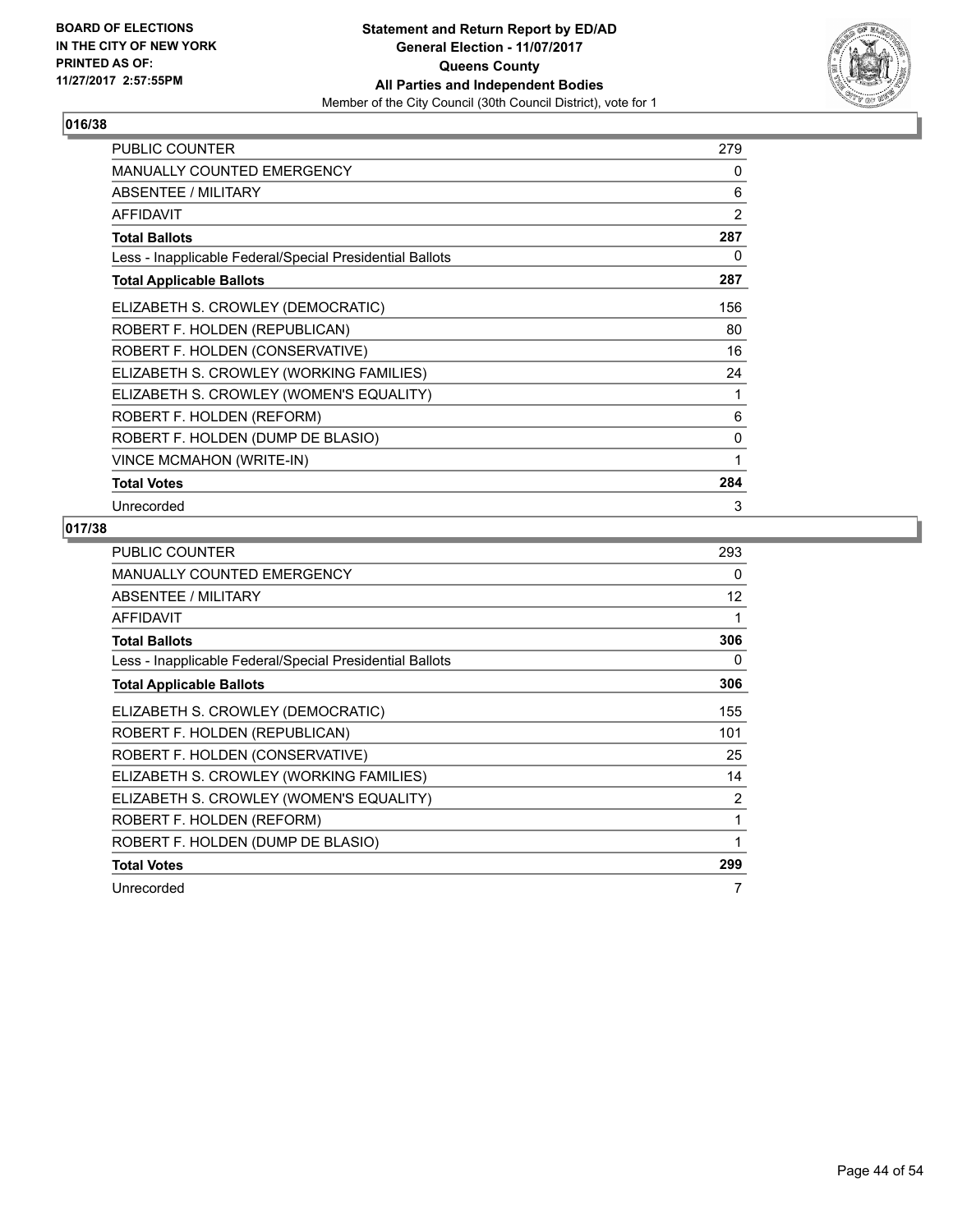

| PUBLIC COUNTER                                           | 239 |
|----------------------------------------------------------|-----|
| <b>MANUALLY COUNTED EMERGENCY</b>                        | 0   |
| <b>ABSENTEE / MILITARY</b>                               | 4   |
| <b>AFFIDAVIT</b>                                         | 4   |
| <b>Total Ballots</b>                                     | 247 |
| Less - Inapplicable Federal/Special Presidential Ballots | 0   |
| <b>Total Applicable Ballots</b>                          | 247 |
| ELIZABETH S. CROWLEY (DEMOCRATIC)                        | 109 |
| ROBERT F. HOLDEN (REPUBLICAN)                            | 91  |
| ROBERT F. HOLDEN (CONSERVATIVE)                          | 15  |
| ELIZABETH S. CROWLEY (WORKING FAMILIES)                  | 14  |
| ELIZABETH S. CROWLEY (WOMEN'S EQUALITY)                  | 3   |
| ROBERT F. HOLDEN (REFORM)                                | 0   |
| ROBERT F. HOLDEN (DUMP DE BLASIO)                        | 3   |
| UNATTRIBUTABLE WRITE-IN (WRITE-IN)                       | 1   |
| <b>Total Votes</b>                                       | 236 |
| Unrecorded                                               | 11  |

| <b>PUBLIC COUNTER</b>                                    | 242 |
|----------------------------------------------------------|-----|
| <b>MANUALLY COUNTED EMERGENCY</b>                        | 0   |
| <b>ABSENTEE / MILITARY</b>                               | 14  |
| <b>AFFIDAVIT</b>                                         | 4   |
| <b>Total Ballots</b>                                     | 260 |
| Less - Inapplicable Federal/Special Presidential Ballots | 0   |
| <b>Total Applicable Ballots</b>                          | 260 |
| ELIZABETH S. CROWLEY (DEMOCRATIC)                        | 131 |
| ROBERT F. HOLDEN (REPUBLICAN)                            | 88  |
| ROBERT F. HOLDEN (CONSERVATIVE)                          | 18  |
| ELIZABETH S. CROWLEY (WORKING FAMILIES)                  | 13  |
| ELIZABETH S. CROWLEY (WOMEN'S EQUALITY)                  | 1   |
| ROBERT F. HOLDEN (REFORM)                                | 1   |
| ROBERT F. HOLDEN (DUMP DE BLASIO)                        | 1   |
| <b>Total Votes</b>                                       | 253 |
| Unrecorded                                               | 7   |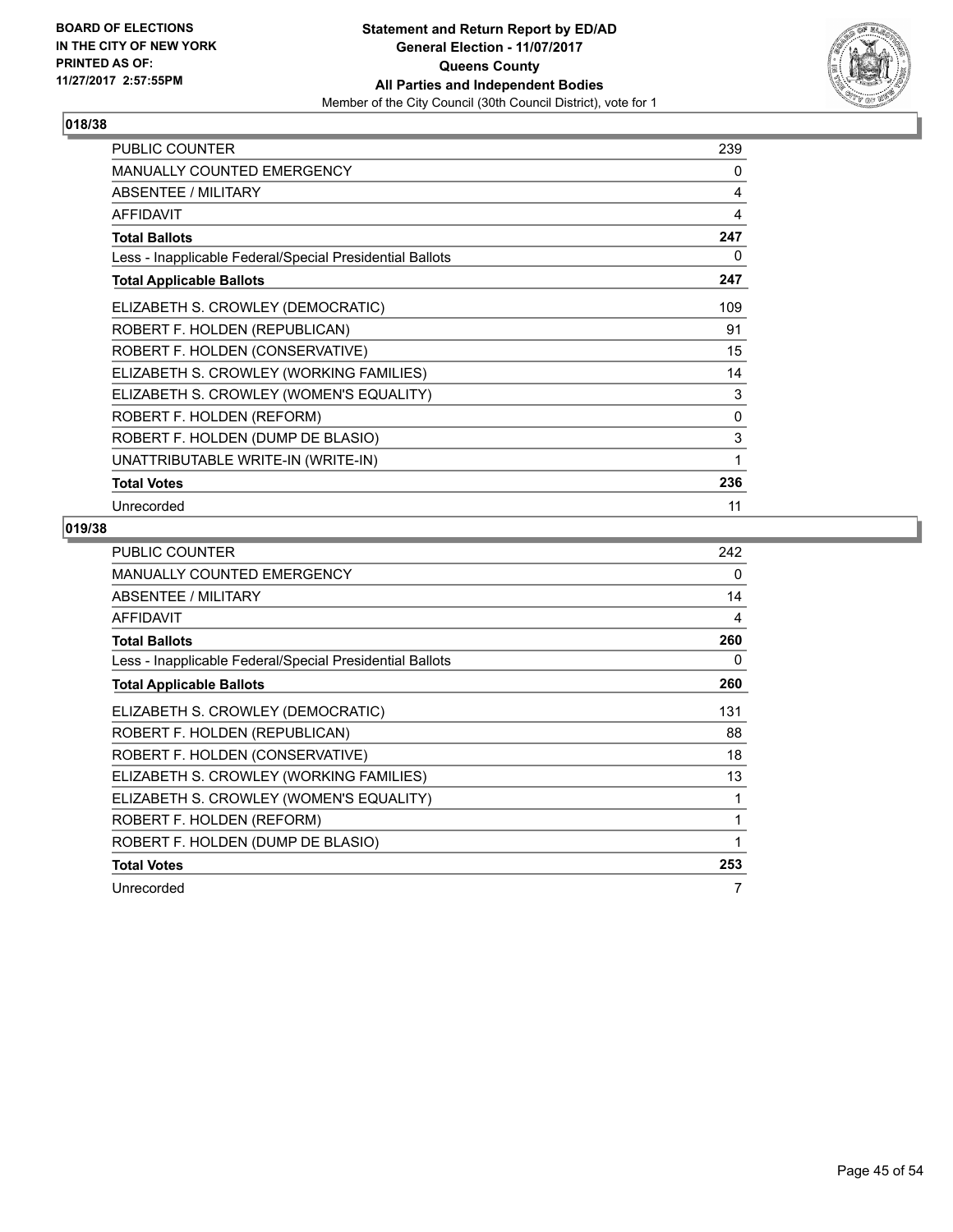

| <b>PUBLIC COUNTER</b>                                    | 134          |
|----------------------------------------------------------|--------------|
| <b>MANUALLY COUNTED EMERGENCY</b>                        | 0            |
| <b>ABSENTEE / MILITARY</b>                               | 2            |
| <b>AFFIDAVIT</b>                                         | $\Omega$     |
| <b>Total Ballots</b>                                     | 136          |
| Less - Inapplicable Federal/Special Presidential Ballots | 0            |
| <b>Total Applicable Ballots</b>                          | 136          |
| ELIZABETH S. CROWLEY (DEMOCRATIC)                        | 94           |
| ROBERT F. HOLDEN (REPUBLICAN)                            | 25           |
| ROBERT F. HOLDEN (CONSERVATIVE)                          | 5            |
| ELIZABETH S. CROWLEY (WORKING FAMILIES)                  | 3            |
| ELIZABETH S. CROWLEY (WOMEN'S EQUALITY)                  | 0            |
| ROBERT F. HOLDEN (REFORM)                                | $\mathbf{0}$ |
| ROBERT F. HOLDEN (DUMP DE BLASIO)                        | 1            |
| RACHEL HORAN (WRITE-IN)                                  | 1            |
| <b>Total Votes</b>                                       | 129          |
| Unrecorded                                               | 7            |

| <b>PUBLIC COUNTER</b>                                    | 288 |
|----------------------------------------------------------|-----|
| <b>MANUALLY COUNTED EMERGENCY</b>                        | 0   |
| ABSENTEE / MILITARY                                      | 5   |
| <b>AFFIDAVIT</b>                                         | 5   |
| <b>Total Ballots</b>                                     | 298 |
| Less - Inapplicable Federal/Special Presidential Ballots | 0   |
| <b>Total Applicable Ballots</b>                          | 298 |
| ELIZABETH S. CROWLEY (DEMOCRATIC)                        | 171 |
| ROBERT F. HOLDEN (REPUBLICAN)                            | 91  |
| ROBERT F. HOLDEN (CONSERVATIVE)                          | 10  |
| ELIZABETH S. CROWLEY (WORKING FAMILIES)                  | 10  |
| ELIZABETH S. CROWLEY (WOMEN'S EQUALITY)                  | 4   |
| ROBERT F. HOLDEN (REFORM)                                | 1   |
| ROBERT F. HOLDEN (DUMP DE BLASIO)                        | 2   |
| <b>Total Votes</b>                                       | 289 |
| Unrecorded                                               | 9   |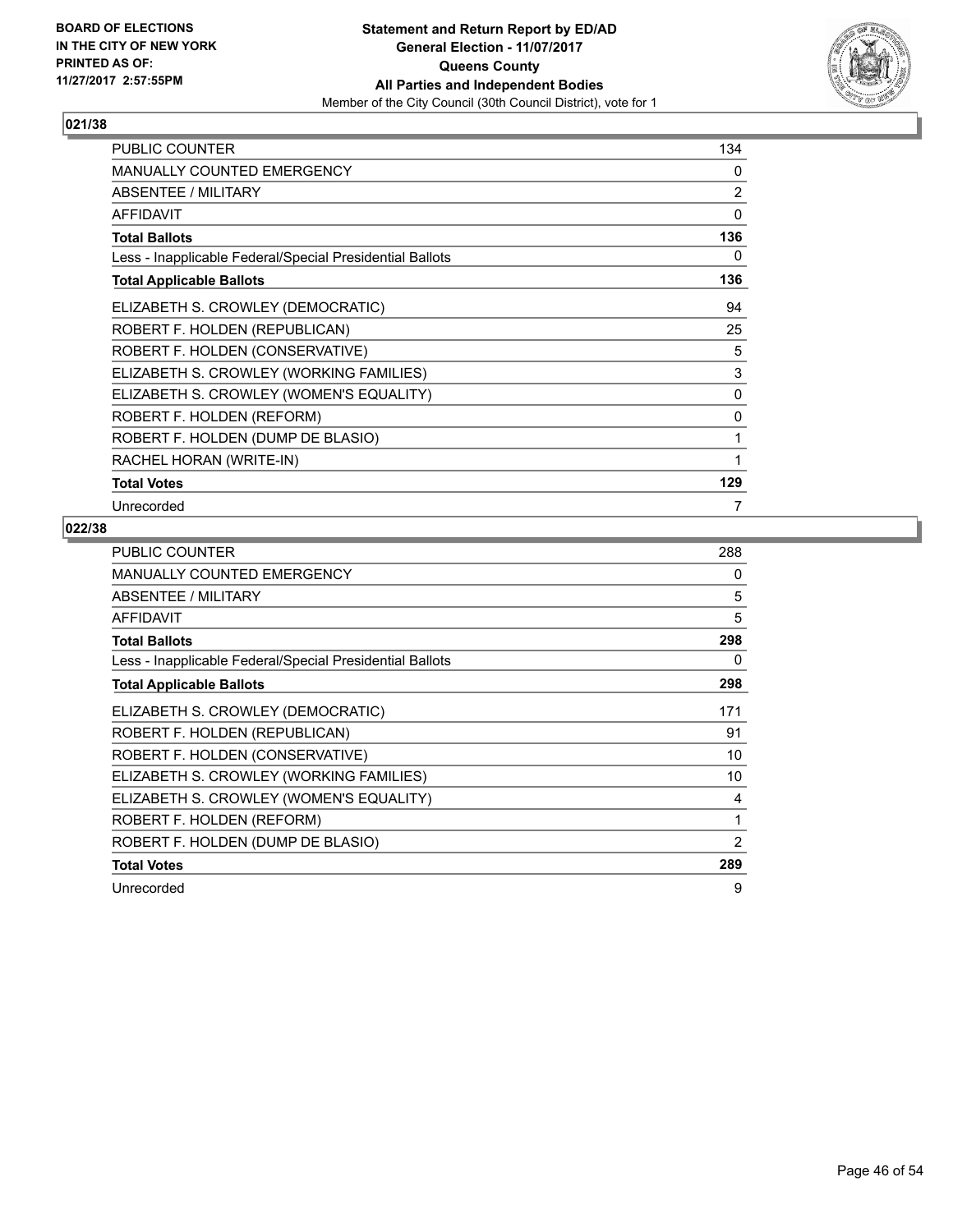

| <b>PUBLIC COUNTER</b>                                    | 169      |
|----------------------------------------------------------|----------|
| <b>MANUALLY COUNTED EMERGENCY</b>                        | 0        |
| ABSENTEE / MILITARY                                      | 0        |
| <b>AFFIDAVIT</b>                                         | 1        |
| <b>Total Ballots</b>                                     | 170      |
| Less - Inapplicable Federal/Special Presidential Ballots | 0        |
| <b>Total Applicable Ballots</b>                          | 170      |
| ELIZABETH S. CROWLEY (DEMOCRATIC)                        | 107      |
| ROBERT F. HOLDEN (REPUBLICAN)                            | 35       |
| ROBERT F. HOLDEN (CONSERVATIVE)                          | 9        |
| ELIZABETH S. CROWLEY (WORKING FAMILIES)                  | 9        |
| ELIZABETH S. CROWLEY (WOMEN'S EQUALITY)                  | 1        |
| ROBERT F. HOLDEN (REFORM)                                | 2        |
| ROBERT F. HOLDEN (DUMP DE BLASIO)                        | $\Omega$ |
| <b>Total Votes</b>                                       | 163      |
| Unrecorded                                               | 7        |

| <b>PUBLIC COUNTER</b>                                    | 168 |
|----------------------------------------------------------|-----|
| <b>MANUALLY COUNTED EMERGENCY</b>                        | 0   |
| ABSENTEE / MILITARY                                      | 1   |
| <b>AFFIDAVIT</b>                                         | 1   |
| <b>Total Ballots</b>                                     | 170 |
| Less - Inapplicable Federal/Special Presidential Ballots | 0   |
| <b>Total Applicable Ballots</b>                          | 170 |
| ELIZABETH S. CROWLEY (DEMOCRATIC)                        | 130 |
| ROBERT F. HOLDEN (REPUBLICAN)                            | 20  |
| ROBERT F. HOLDEN (CONSERVATIVE)                          | 3   |
| ELIZABETH S. CROWLEY (WORKING FAMILIES)                  | 8   |
| ELIZABETH S. CROWLEY (WOMEN'S EQUALITY)                  | 0   |
| ROBERT F. HOLDEN (REFORM)                                | 1   |
| ROBERT F. HOLDEN (DUMP DE BLASIO)                        | 1   |
| <b>Total Votes</b>                                       | 163 |
| Unrecorded                                               | 7   |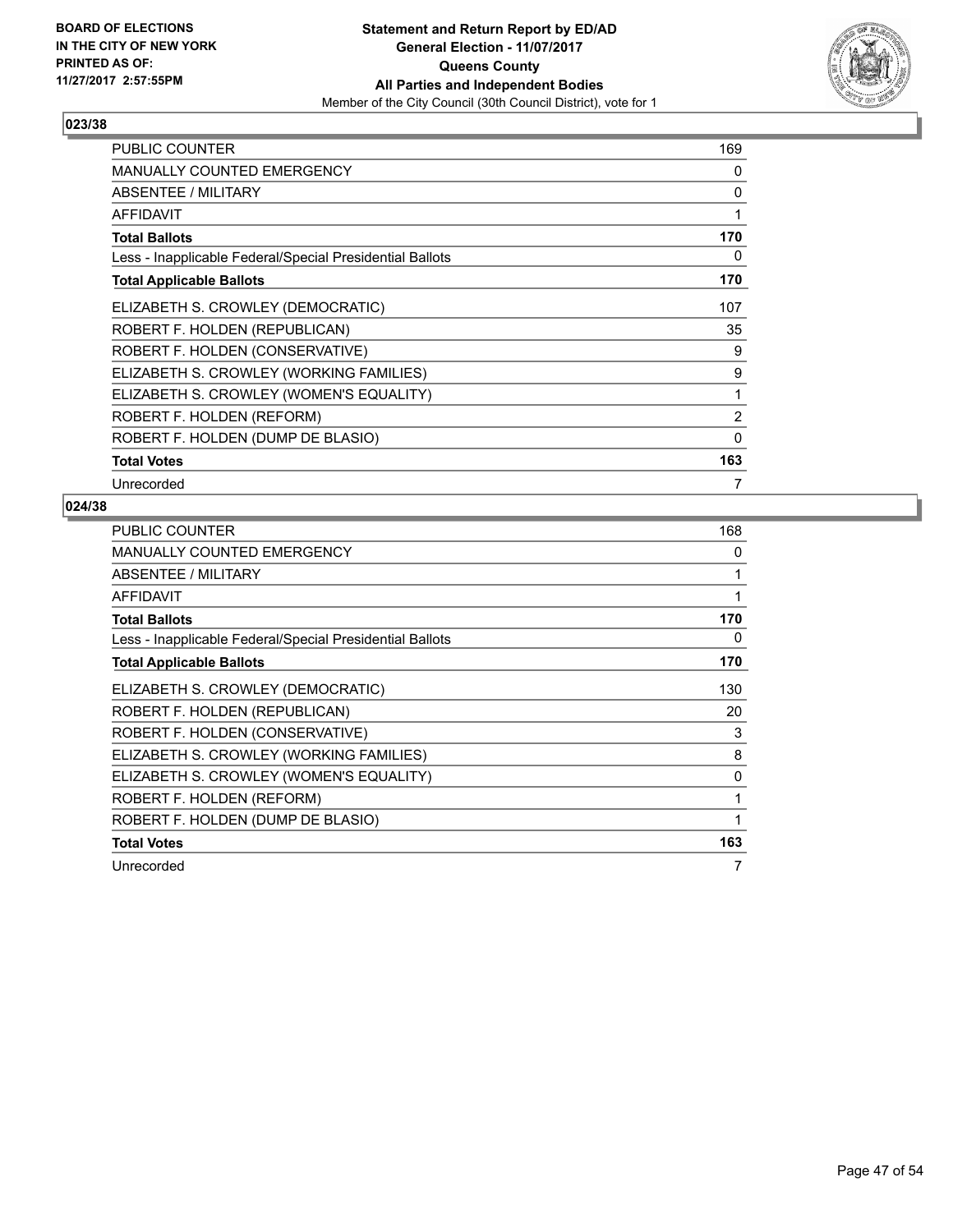

| <b>PUBLIC COUNTER</b>                                    | 146            |
|----------------------------------------------------------|----------------|
| <b>MANUALLY COUNTED EMERGENCY</b>                        | 0              |
| ABSENTEE / MILITARY                                      | 3              |
| <b>AFFIDAVIT</b>                                         | $\overline{2}$ |
| <b>Total Ballots</b>                                     | 151            |
| Less - Inapplicable Federal/Special Presidential Ballots | 0              |
| <b>Total Applicable Ballots</b>                          | 151            |
| ELIZABETH S. CROWLEY (DEMOCRATIC)                        | 112            |
| ROBERT F. HOLDEN (REPUBLICAN)                            | 13             |
| ROBERT F. HOLDEN (CONSERVATIVE)                          | 9              |
| ELIZABETH S. CROWLEY (WORKING FAMILIES)                  | 5              |
| ELIZABETH S. CROWLEY (WOMEN'S EQUALITY)                  | 1              |
| ROBERT F. HOLDEN (REFORM)                                | 6              |
| ROBERT F. HOLDEN (DUMP DE BLASIO)                        | 0              |
| <b>Total Votes</b>                                       | 146            |
| Unrecorded                                               | 5              |

| <b>PUBLIC COUNTER</b>                                    | 172            |
|----------------------------------------------------------|----------------|
| <b>MANUALLY COUNTED EMERGENCY</b>                        | 0              |
| ABSENTEE / MILITARY                                      | 6              |
| <b>AFFIDAVIT</b>                                         | $\overline{2}$ |
| <b>Total Ballots</b>                                     | 180            |
| Less - Inapplicable Federal/Special Presidential Ballots | 0              |
| <b>Total Applicable Ballots</b>                          | 180            |
| ELIZABETH S. CROWLEY (DEMOCRATIC)                        | 126            |
| ROBERT F. HOLDEN (REPUBLICAN)                            | 29             |
| ROBERT F. HOLDEN (CONSERVATIVE)                          | 7              |
| ELIZABETH S. CROWLEY (WORKING FAMILIES)                  | 6              |
| ELIZABETH S. CROWLEY (WOMEN'S EQUALITY)                  | 0              |
| ROBERT F. HOLDEN (REFORM)                                | 1              |
| ROBERT F. HOLDEN (DUMP DE BLASIO)                        | 1              |
| <b>Total Votes</b>                                       | 170            |
| Unrecorded                                               | 10             |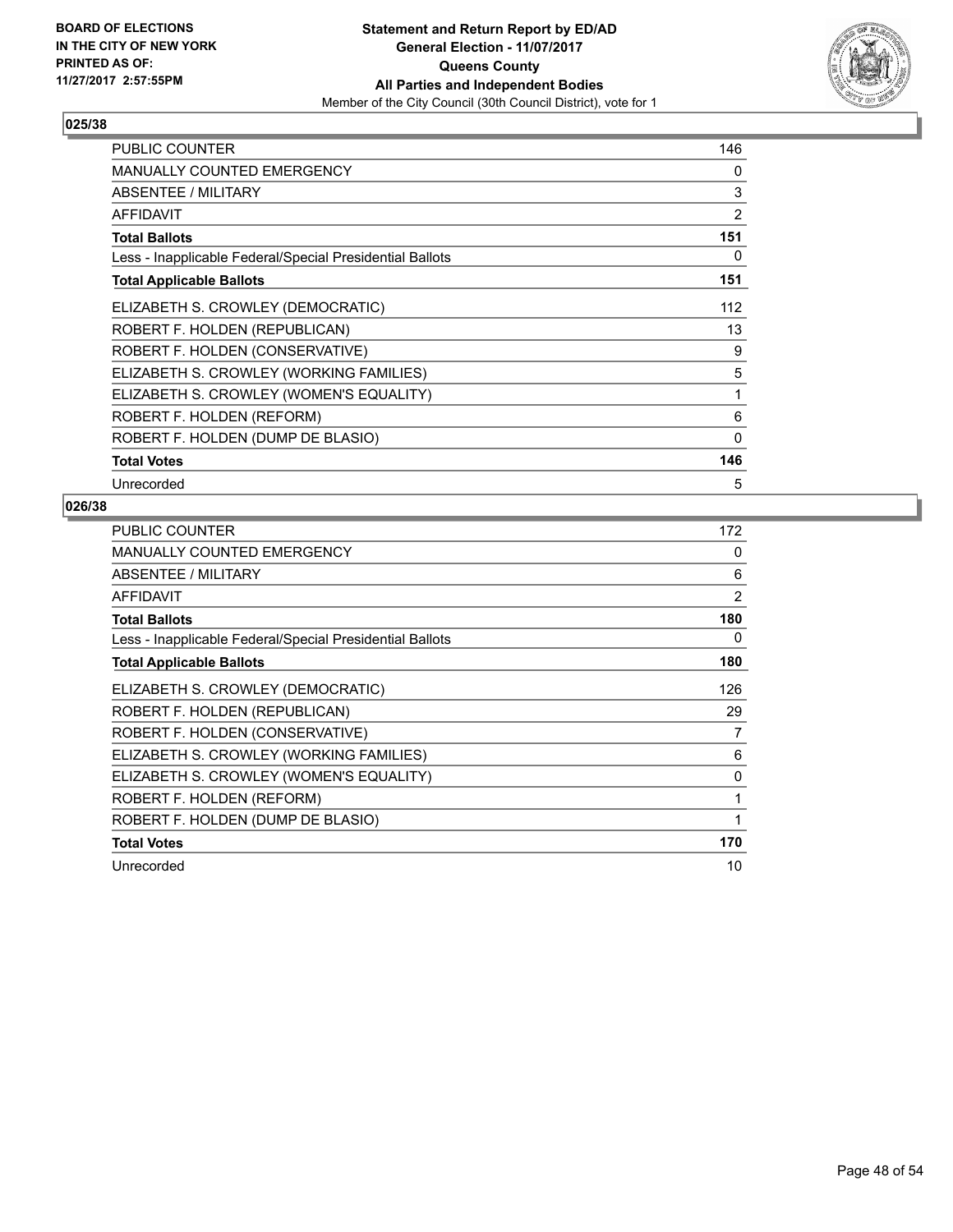

| PUBLIC COUNTER                                           | 336 |
|----------------------------------------------------------|-----|
| <b>MANUALLY COUNTED EMERGENCY</b>                        | 0   |
| ABSENTEE / MILITARY                                      | 6   |
| <b>AFFIDAVIT</b>                                         | 7   |
| <b>Total Ballots</b>                                     | 349 |
| Less - Inapplicable Federal/Special Presidential Ballots | 0   |
| <b>Total Applicable Ballots</b>                          | 349 |
| ELIZABETH S. CROWLEY (DEMOCRATIC)                        | 177 |
| ROBERT F. HOLDEN (REPUBLICAN)                            | 112 |
| ROBERT F. HOLDEN (CONSERVATIVE)                          | 21  |
| ELIZABETH S. CROWLEY (WORKING FAMILIES)                  | 24  |
| ELIZABETH S. CROWLEY (WOMEN'S EQUALITY)                  | 3   |
| ROBERT F. HOLDEN (REFORM)                                | 6   |
| ROBERT F. HOLDEN (DUMP DE BLASIO)                        | 0   |
| <b>Total Votes</b>                                       | 343 |
| Unrecorded                                               | 6   |

| <b>PUBLIC COUNTER</b>                                    | 71             |
|----------------------------------------------------------|----------------|
| <b>MANUALLY COUNTED EMERGENCY</b>                        | 0              |
| <b>ABSENTEE / MILITARY</b>                               | $\overline{2}$ |
| AFFIDAVIT                                                | $\Omega$       |
| <b>Total Ballots</b>                                     | 73             |
| Less - Inapplicable Federal/Special Presidential Ballots | 0              |
| <b>Total Applicable Ballots</b>                          | 73             |
| ELIZABETH S. CROWLEY (DEMOCRATIC)                        | 53             |
| ROBERT F. HOLDEN (REPUBLICAN)                            | 15             |
| ROBERT F. HOLDEN (CONSERVATIVE)                          |                |
| ELIZABETH S. CROWLEY (WORKING FAMILIES)                  | 1              |
| ELIZABETH S. CROWLEY (WOMEN'S EQUALITY)                  | $\Omega$       |
| ROBERT F. HOLDEN (REFORM)                                | $\Omega$       |
| ROBERT F. HOLDEN (DUMP DE BLASIO)                        | 0              |
| <b>Total Votes</b>                                       | 70             |
| Unrecorded                                               | 3              |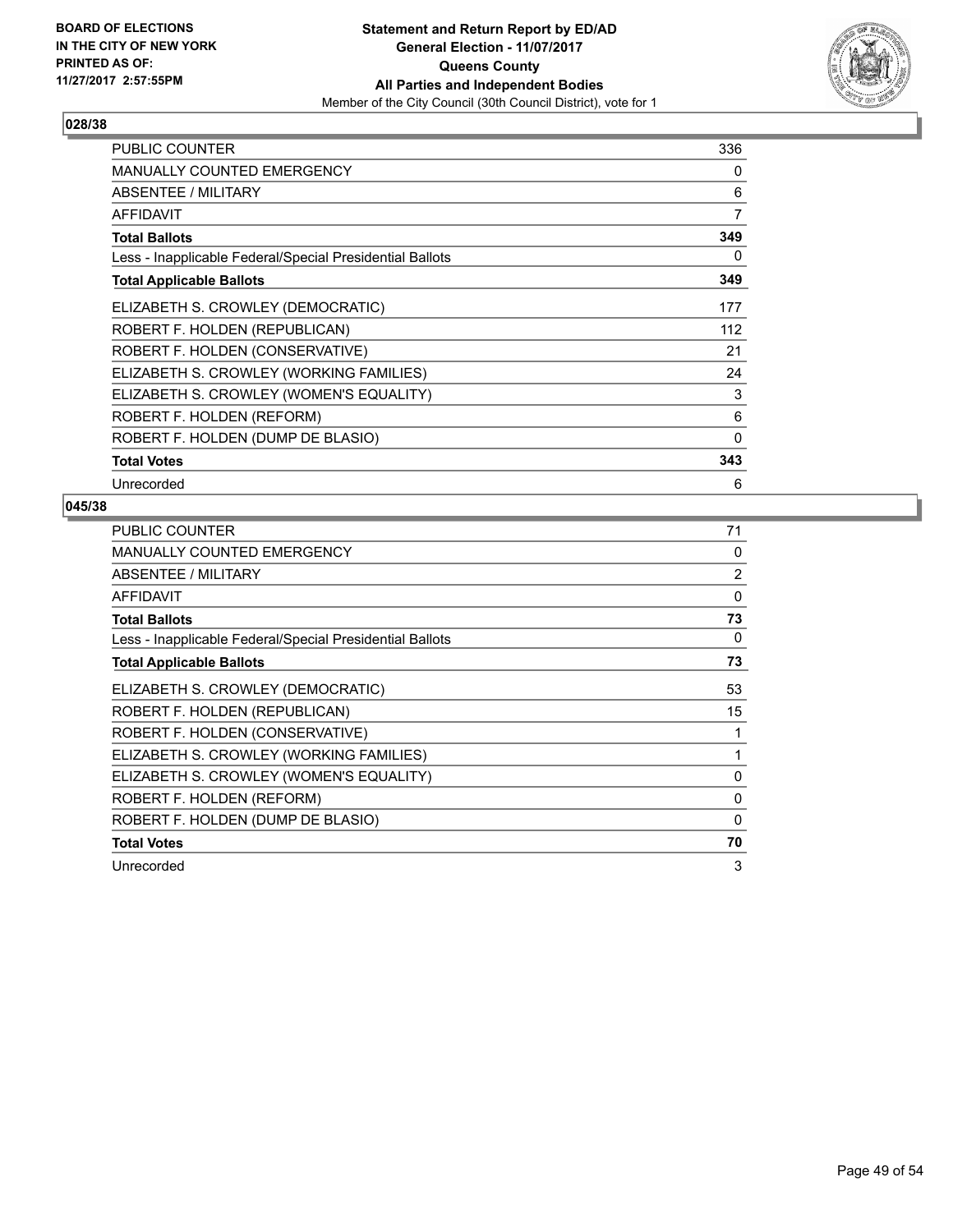

| <b>PUBLIC COUNTER</b>                                    | 74             |
|----------------------------------------------------------|----------------|
| <b>MANUALLY COUNTED EMERGENCY</b>                        | 0              |
| ABSENTEE / MILITARY                                      | 0              |
| <b>AFFIDAVIT</b>                                         | 1              |
| <b>Total Ballots</b>                                     | 75             |
| Less - Inapplicable Federal/Special Presidential Ballots | 0              |
| <b>Total Applicable Ballots</b>                          | 75             |
| ELIZABETH S. CROWLEY (DEMOCRATIC)                        | 52             |
| ROBERT F. HOLDEN (REPUBLICAN)                            | 10             |
| ROBERT F. HOLDEN (CONSERVATIVE)                          | 5              |
| ELIZABETH S. CROWLEY (WORKING FAMILIES)                  | 5              |
| ELIZABETH S. CROWLEY (WOMEN'S EQUALITY)                  | 1              |
| ROBERT F. HOLDEN (REFORM)                                | 0              |
| ROBERT F. HOLDEN (DUMP DE BLASIO)                        | 0              |
| <b>Total Votes</b>                                       | 73             |
| Unrecorded                                               | $\overline{2}$ |

| <b>PUBLIC COUNTER</b>                                    | 0            |
|----------------------------------------------------------|--------------|
| <b>MANUALLY COUNTED EMERGENCY</b>                        | 0            |
| <b>ABSENTEE / MILITARY</b>                               | 0            |
| <b>AFFIDAVIT</b>                                         | $\mathbf{0}$ |
| <b>Total Ballots</b>                                     | $\mathbf 0$  |
| Less - Inapplicable Federal/Special Presidential Ballots | 0            |
| <b>Total Applicable Ballots</b>                          | $\mathbf 0$  |
| ELIZABETH S. CROWLEY (DEMOCRATIC)                        | 0            |
| ROBERT F. HOLDEN (REPUBLICAN)                            | 0            |
| ROBERT F. HOLDEN (CONSERVATIVE)                          | 0            |
| ELIZABETH S. CROWLEY (WORKING FAMILIES)                  | 0            |
| ELIZABETH S. CROWLEY (WOMEN'S EQUALITY)                  | 0            |
| ROBERT F. HOLDEN (REFORM)                                | 0            |
| ROBERT F. HOLDEN (DUMP DE BLASIO)                        | 0            |
| <b>Total Votes</b>                                       | 0            |
| 061/38 COMBINED into: 067/38                             |              |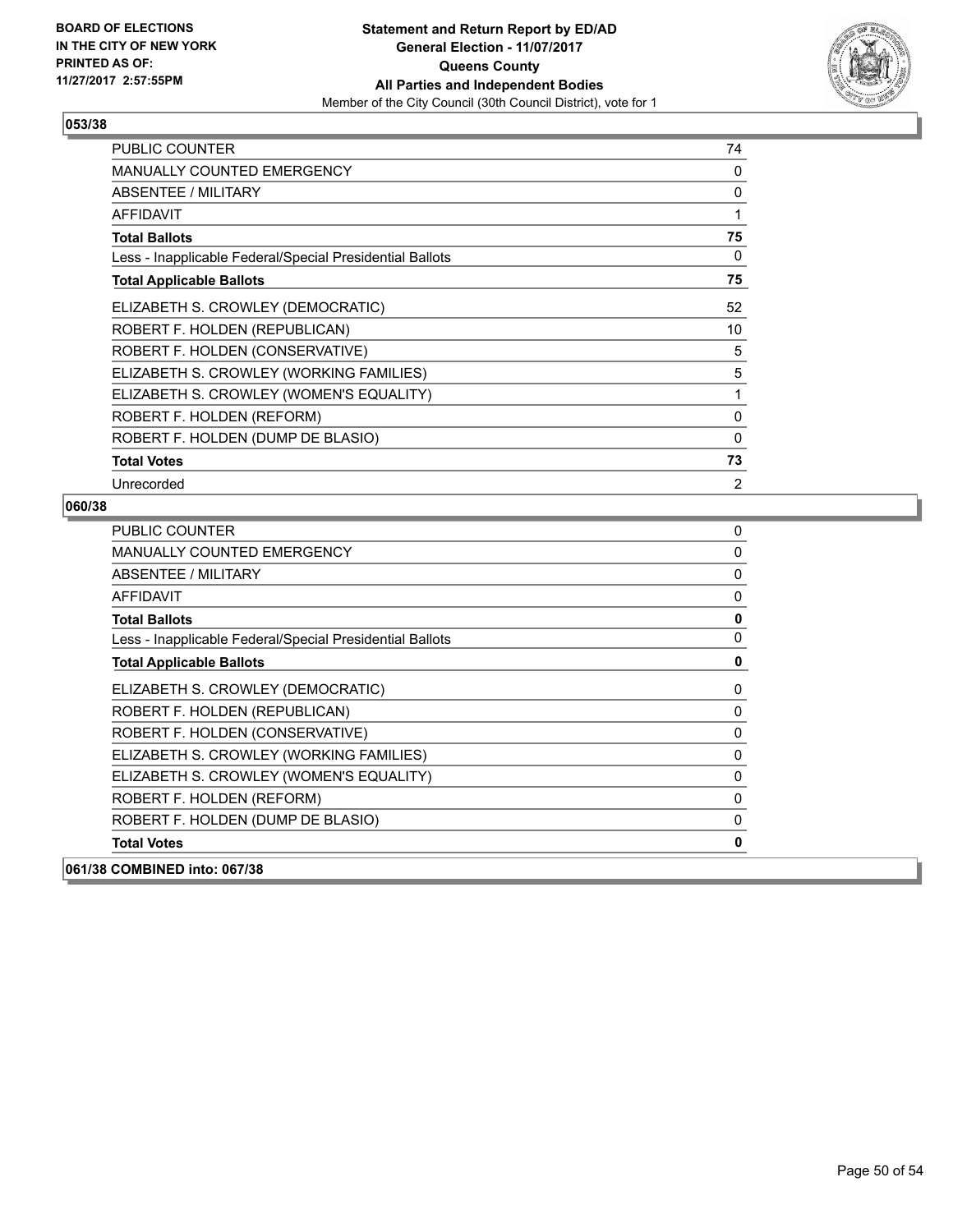

| <b>PUBLIC COUNTER</b>                                    | 196 |
|----------------------------------------------------------|-----|
| <b>MANUALLY COUNTED EMERGENCY</b>                        | 0   |
| ABSENTEE / MILITARY                                      | 3   |
| <b>AFFIDAVIT</b>                                         | 3   |
| <b>Total Ballots</b>                                     | 202 |
| Less - Inapplicable Federal/Special Presidential Ballots | 0   |
| <b>Total Applicable Ballots</b>                          | 202 |
| ELIZABETH S. CROWLEY (DEMOCRATIC)                        | 129 |
| ROBERT F. HOLDEN (REPUBLICAN)                            | 43  |
| ROBERT F. HOLDEN (CONSERVATIVE)                          | 11  |
| ELIZABETH S. CROWLEY (WORKING FAMILIES)                  | 9   |
| ELIZABETH S. CROWLEY (WOMEN'S EQUALITY)                  | 2   |
| ROBERT F. HOLDEN (REFORM)                                | 1   |
| ROBERT F. HOLDEN (DUMP DE BLASIO)                        | 2   |
| <b>Total Votes</b>                                       | 197 |
| Unrecorded                                               | 5   |

| <b>PUBLIC COUNTER</b>                                    | 176          |
|----------------------------------------------------------|--------------|
| MANUALLY COUNTED EMERGENCY                               | 0            |
| ABSENTEE / MILITARY                                      | 5            |
| <b>AFFIDAVIT</b>                                         | 3            |
| <b>Total Ballots</b>                                     | 184          |
| Less - Inapplicable Federal/Special Presidential Ballots | 0            |
| <b>Total Applicable Ballots</b>                          | 184          |
| ELIZABETH S. CROWLEY (DEMOCRATIC)                        | 100          |
| ROBERT F. HOLDEN (REPUBLICAN)                            | 55           |
| ROBERT F. HOLDEN (CONSERVATIVE)                          | 10           |
| ELIZABETH S. CROWLEY (WORKING FAMILIES)                  | 10           |
| ELIZABETH S. CROWLEY (WOMEN'S EQUALITY)                  | 1            |
| ROBERT F. HOLDEN (REFORM)                                | $\mathbf{0}$ |
| ROBERT F. HOLDEN (DUMP DE BLASIO)                        | 2            |
| MIKE MILLER (WRITE-IN)                                   | 1            |
| UNATTRIBUTABLE WRITE-IN (WRITE-IN)                       | 1            |
| <b>Total Votes</b>                                       | 180          |
| Unrecorded                                               | 4            |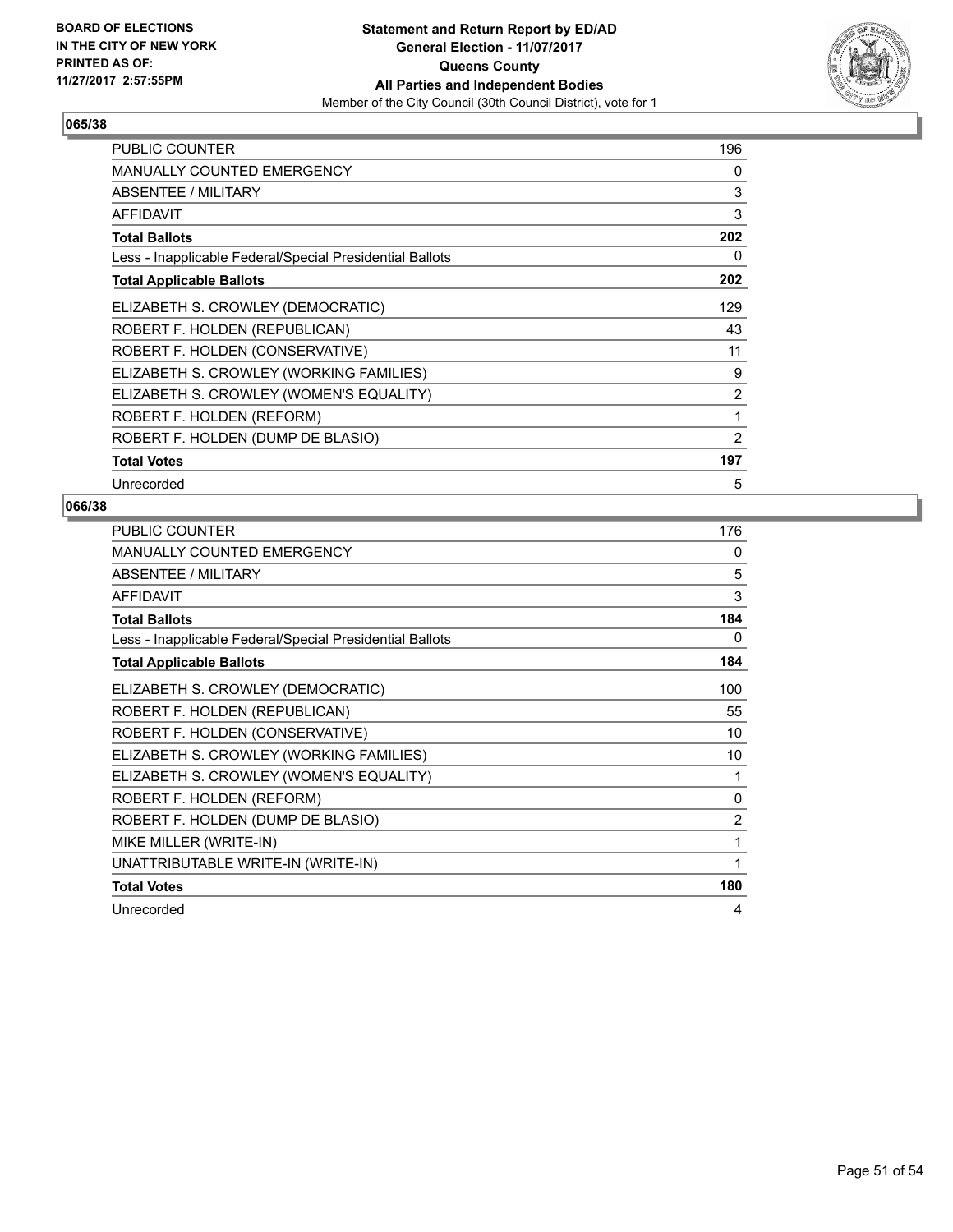

| <b>PUBLIC COUNTER</b>                                    | 167          |
|----------------------------------------------------------|--------------|
| <b>MANUALLY COUNTED EMERGENCY</b>                        | 0            |
| ABSENTEE / MILITARY                                      | 2            |
| <b>AFFIDAVIT</b>                                         | 3            |
| <b>Total Ballots</b>                                     | 172          |
| Less - Inapplicable Federal/Special Presidential Ballots | 0            |
| <b>Total Applicable Ballots</b>                          | 172          |
| ELIZABETH S. CROWLEY (DEMOCRATIC)                        | 94           |
| ROBERT F. HOLDEN (REPUBLICAN)                            | 54           |
| ROBERT F. HOLDEN (CONSERVATIVE)                          | 8            |
| ELIZABETH S. CROWLEY (WORKING FAMILIES)                  | 5            |
| ELIZABETH S. CROWLEY (WOMEN'S EQUALITY)                  | $\mathbf{0}$ |
| ROBERT F. HOLDEN (REFORM)                                | 4            |
| ROBERT F. HOLDEN (DUMP DE BLASIO)                        | 1            |
| <b>Total Votes</b>                                       | 166          |
| Unrecorded                                               | 6            |

| <b>PUBLIC COUNTER</b>                                    | 102          |
|----------------------------------------------------------|--------------|
| <b>MANUALLY COUNTED EMERGENCY</b>                        | 0            |
| ABSENTEE / MILITARY                                      | 1            |
| <b>AFFIDAVIT</b>                                         | 3            |
| <b>Total Ballots</b>                                     | 106          |
| Less - Inapplicable Federal/Special Presidential Ballots | 0            |
| <b>Total Applicable Ballots</b>                          | 106          |
| ELIZABETH S. CROWLEY (DEMOCRATIC)                        | 73           |
| ROBERT F. HOLDEN (REPUBLICAN)                            | 22           |
| ROBERT F. HOLDEN (CONSERVATIVE)                          | 2            |
| ELIZABETH S. CROWLEY (WORKING FAMILIES)                  | 3            |
| ELIZABETH S. CROWLEY (WOMEN'S EQUALITY)                  | 1            |
| ROBERT F. HOLDEN (REFORM)                                | $\mathbf{0}$ |
| ROBERT F. HOLDEN (DUMP DE BLASIO)                        | 0            |
| <b>Total Votes</b>                                       | 101          |
| Unrecorded                                               | 5            |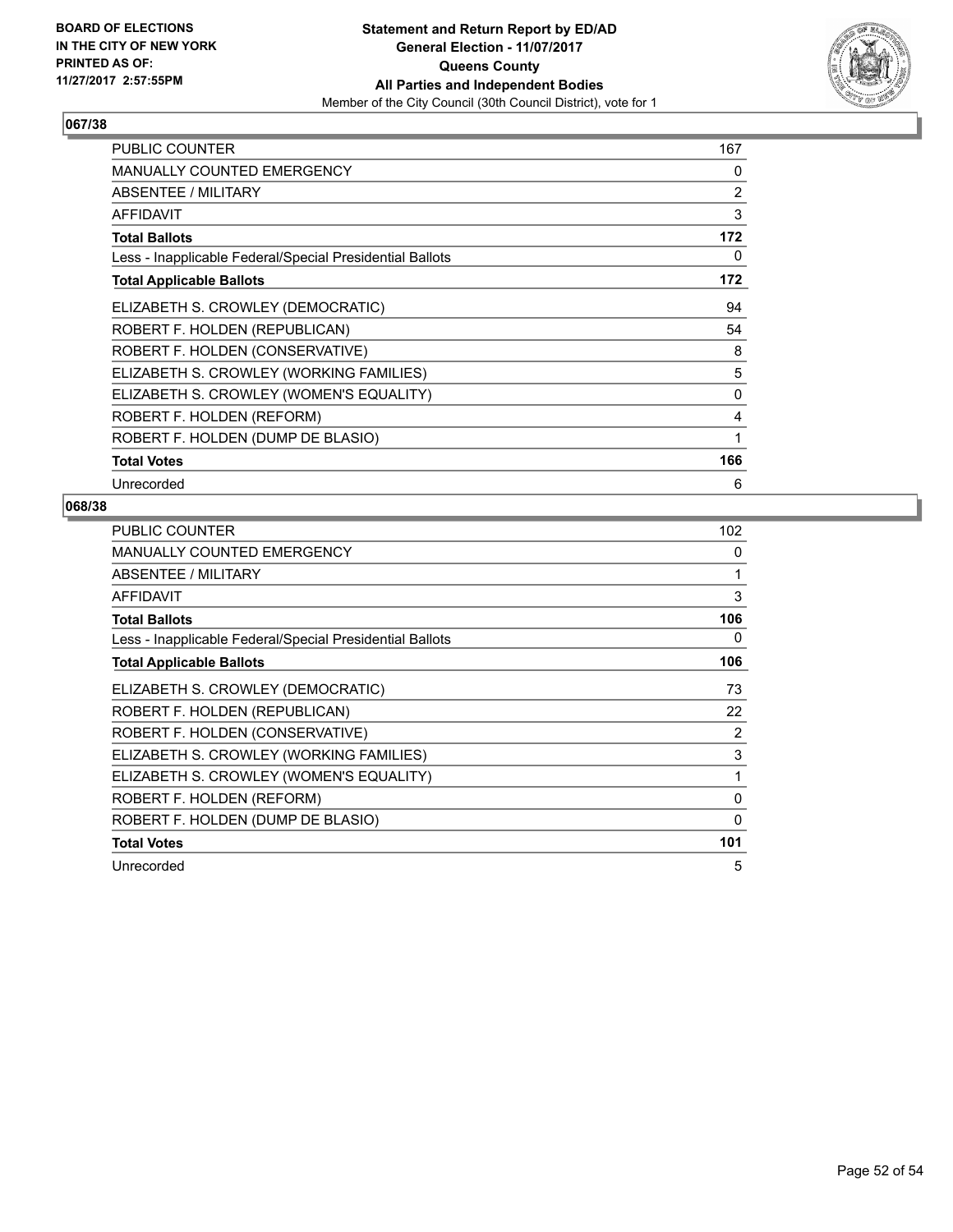

| PUBLIC COUNTER                                           | 30 |
|----------------------------------------------------------|----|
| <b>MANUALLY COUNTED EMERGENCY</b>                        | 0  |
| ABSENTEE / MILITARY                                      | 0  |
| AFFIDAVIT                                                | 0  |
| <b>Total Ballots</b>                                     | 30 |
| Less - Inapplicable Federal/Special Presidential Ballots | 0  |
| <b>Total Applicable Ballots</b>                          | 30 |
| ELIZABETH S. CROWLEY (DEMOCRATIC)                        | 15 |
| ROBERT F. HOLDEN (REPUBLICAN)                            | 13 |
| ROBERT F. HOLDEN (CONSERVATIVE)                          | 1  |
| ELIZABETH S. CROWLEY (WORKING FAMILIES)                  | 1  |
| ELIZABETH S. CROWLEY (WOMEN'S EQUALITY)                  | 0  |
| ROBERT F. HOLDEN (REFORM)                                | 0  |
| ROBERT F. HOLDEN (DUMP DE BLASIO)                        | 0  |
| <b>Total Votes</b>                                       | 30 |